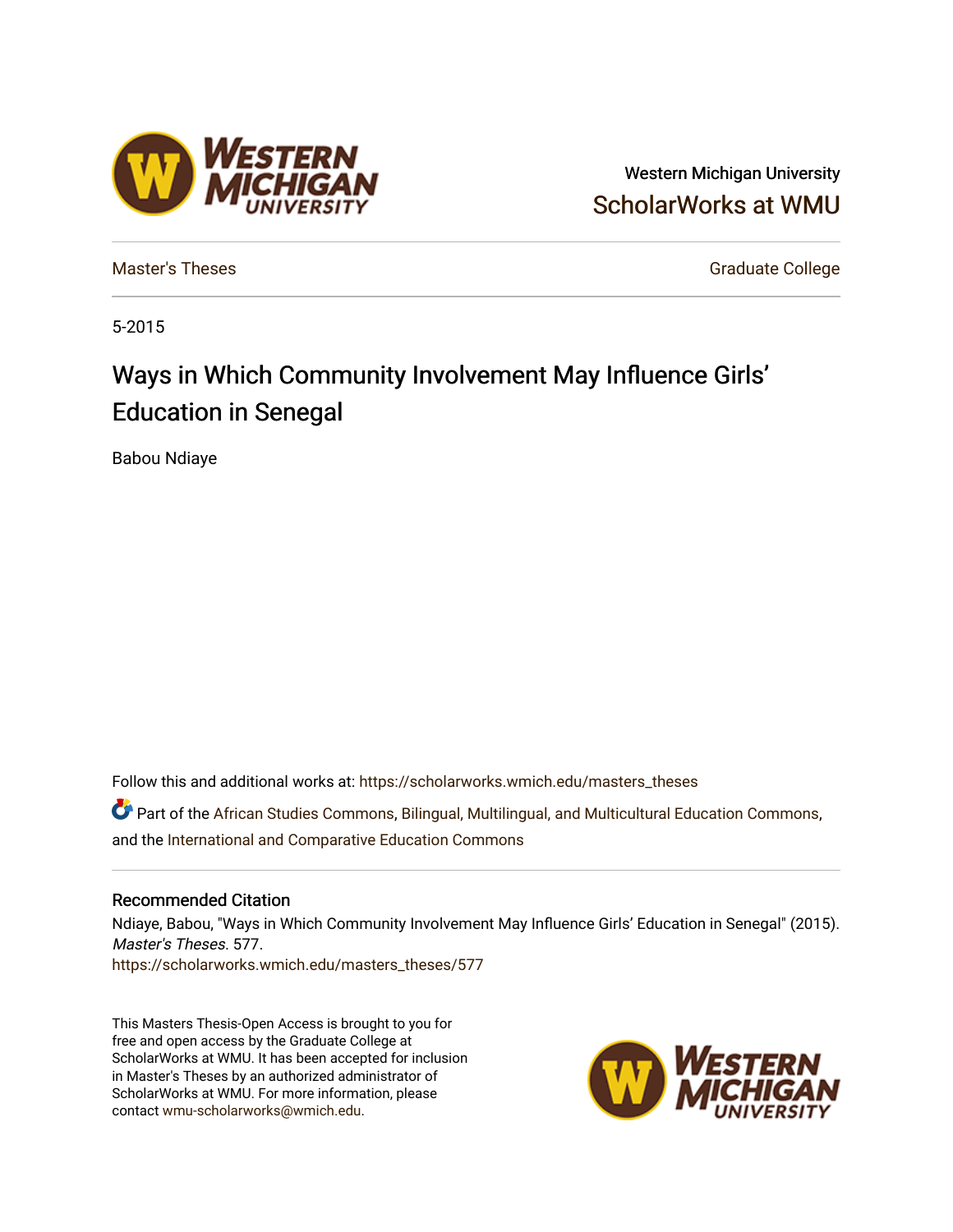## Ways in Which Community Involvement May Influence Girls' Education in Senegal

by

Babou Ndiaye

A thesis submitted to the Graduate College in partial fulfillment of the requirements for the Degree of Master of Arts Teaching, Learning, and Educational Studies Western Michigan University May 2015

Thesis Committee:

Dini Metro-Roland, Ph.D., Chair Jill Hermann-Wilmarth, Ph.D. Paul Farber, Ph.D.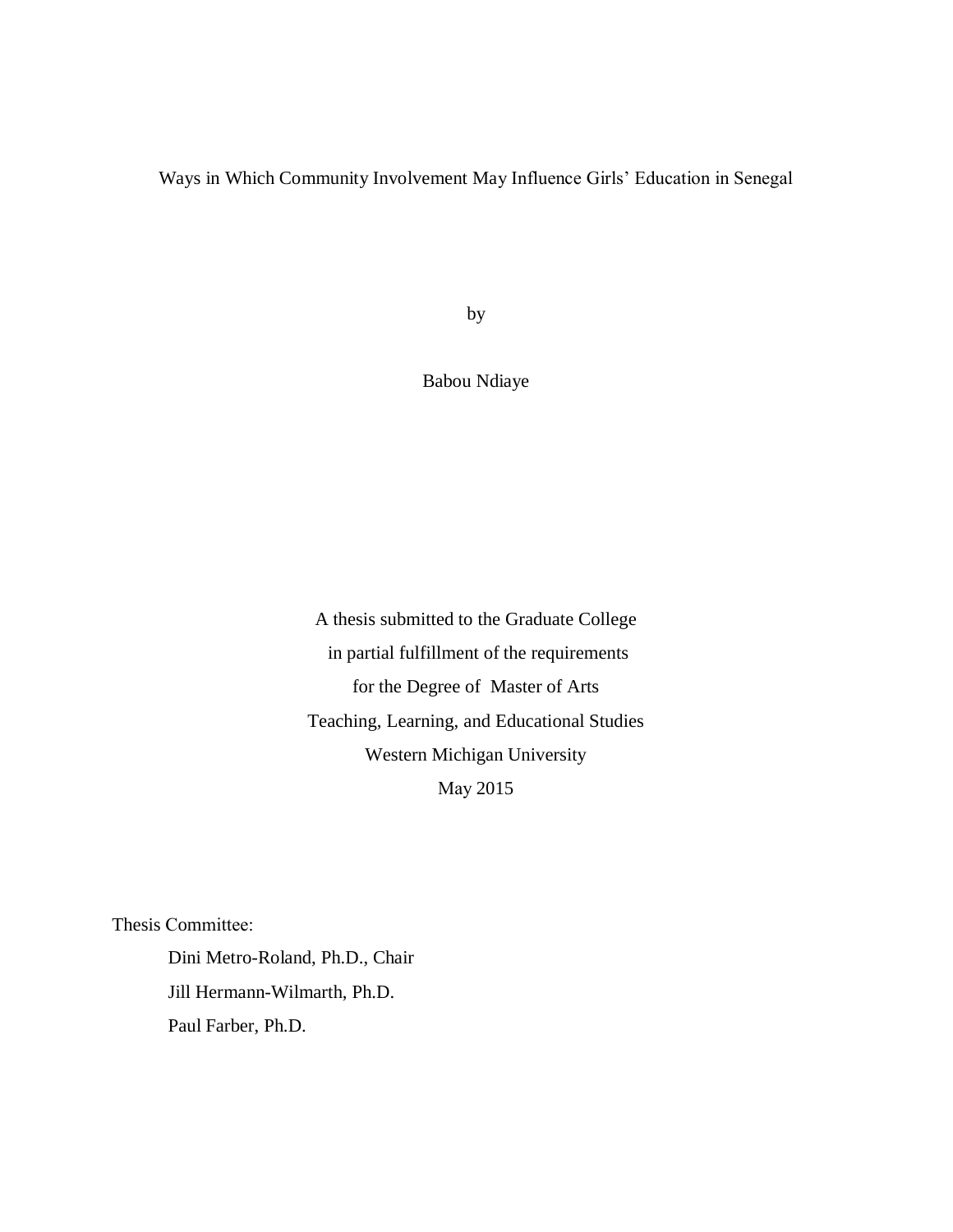### Ways in Which Community Involvement May Influence Girls' Education in Senegal

Babou Ndiaye, M.A.

#### Western Michigan University, 2015

This study attempts to examine through the lens of social feminist theory the ways in which community involvement may influence girls' education in Senegal. It highlights the extent to which networking, advocacy, and meaningful interactions between community and school may contribute to improving access, learning conditions, and academic achievements for girls. The paper also provides an analysis of the adverse effects of community involvement on girls' education in Senegal. It underscores the extent to which patriarchy and class interfere to shape community involvement and undermine girls' education, in terms of both access and quality. The paper further sketches a combination of Freire's dialogical approach and Nussbaum's capabilities approach as a possible direction to take in order to better address Senegalese girls' education.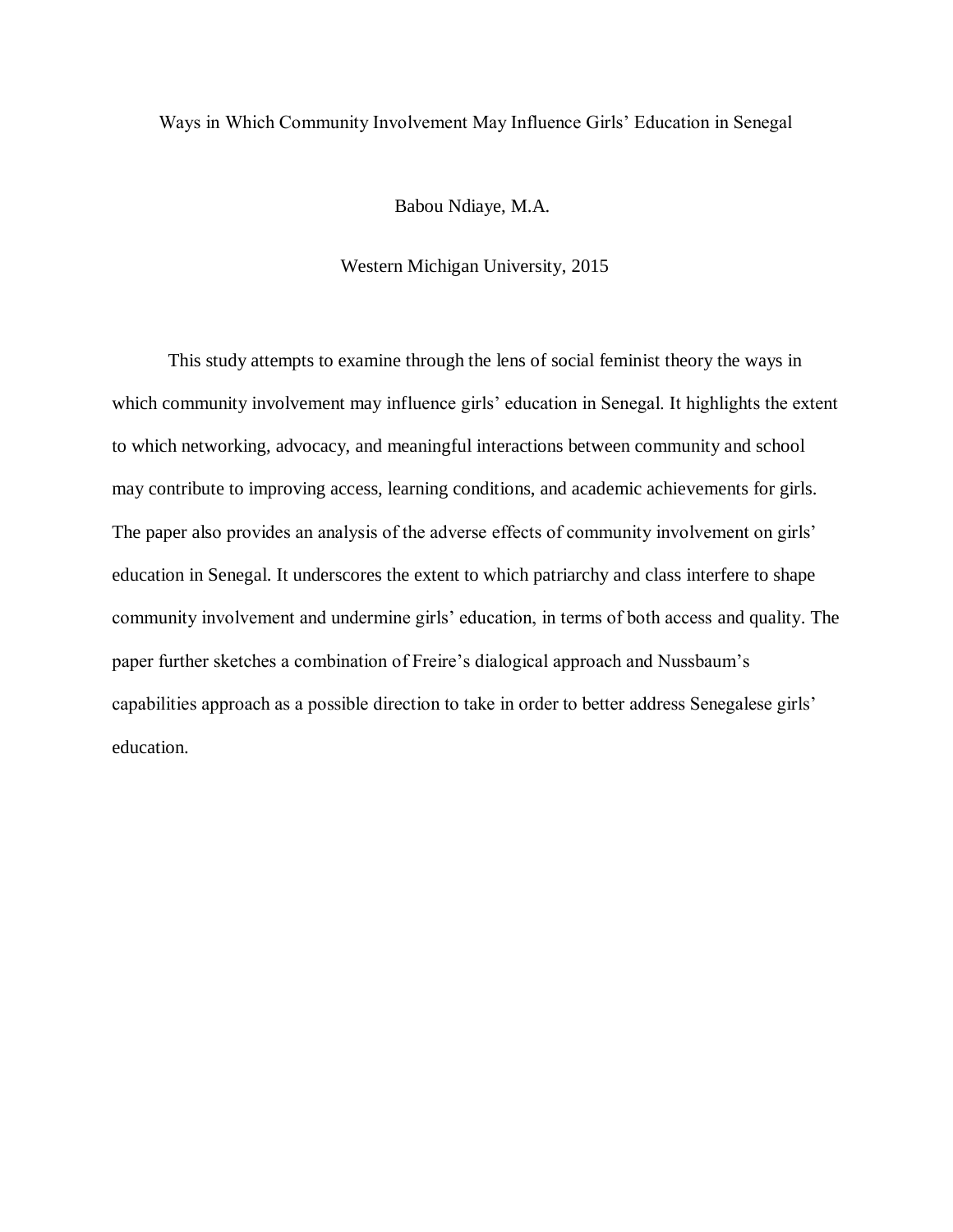Copyright by Babou Ndiaye 2015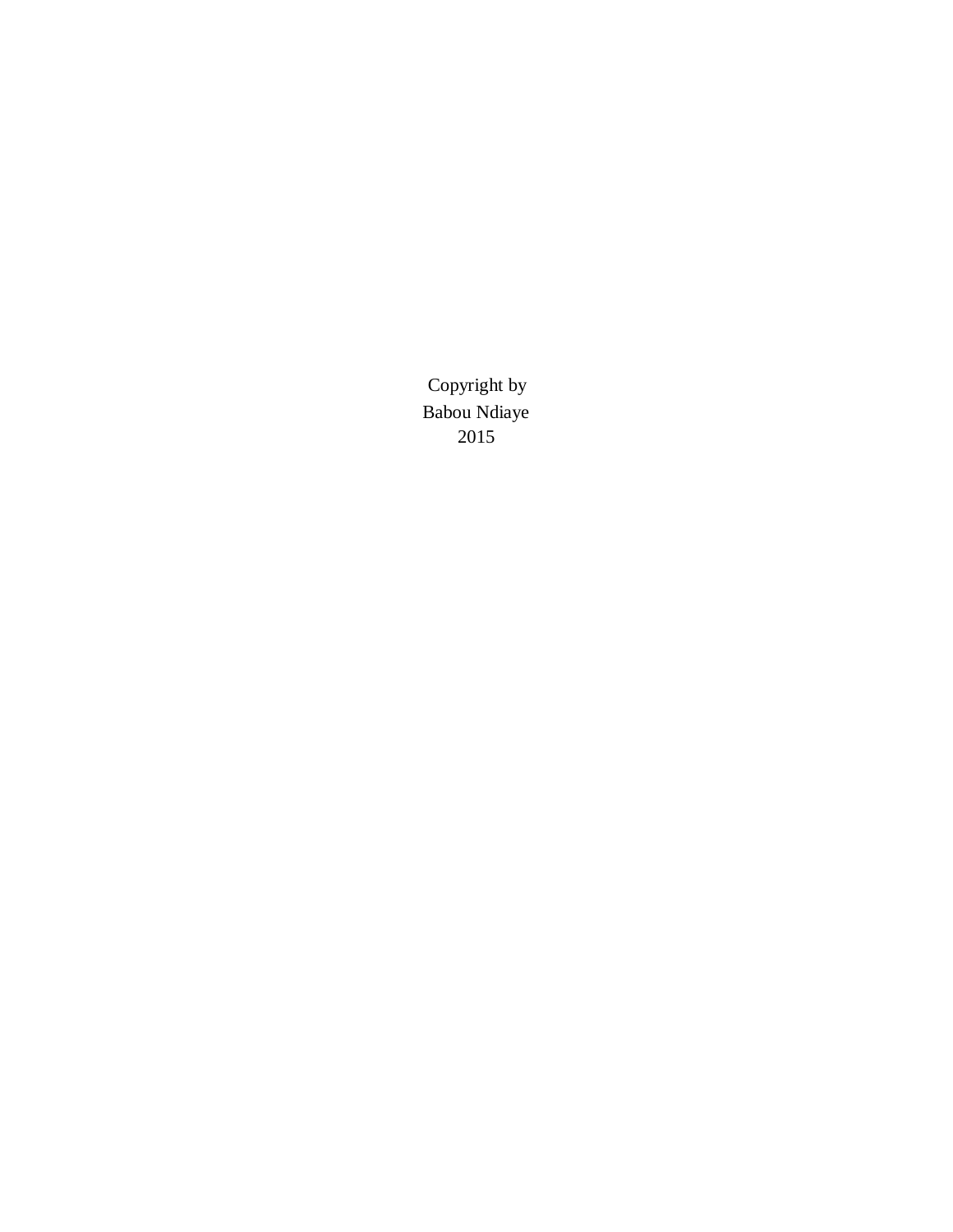## **Dedication**

To my late cousin Senghane Ndiaye with whom I shared memorable experiences.

Rest in Peace.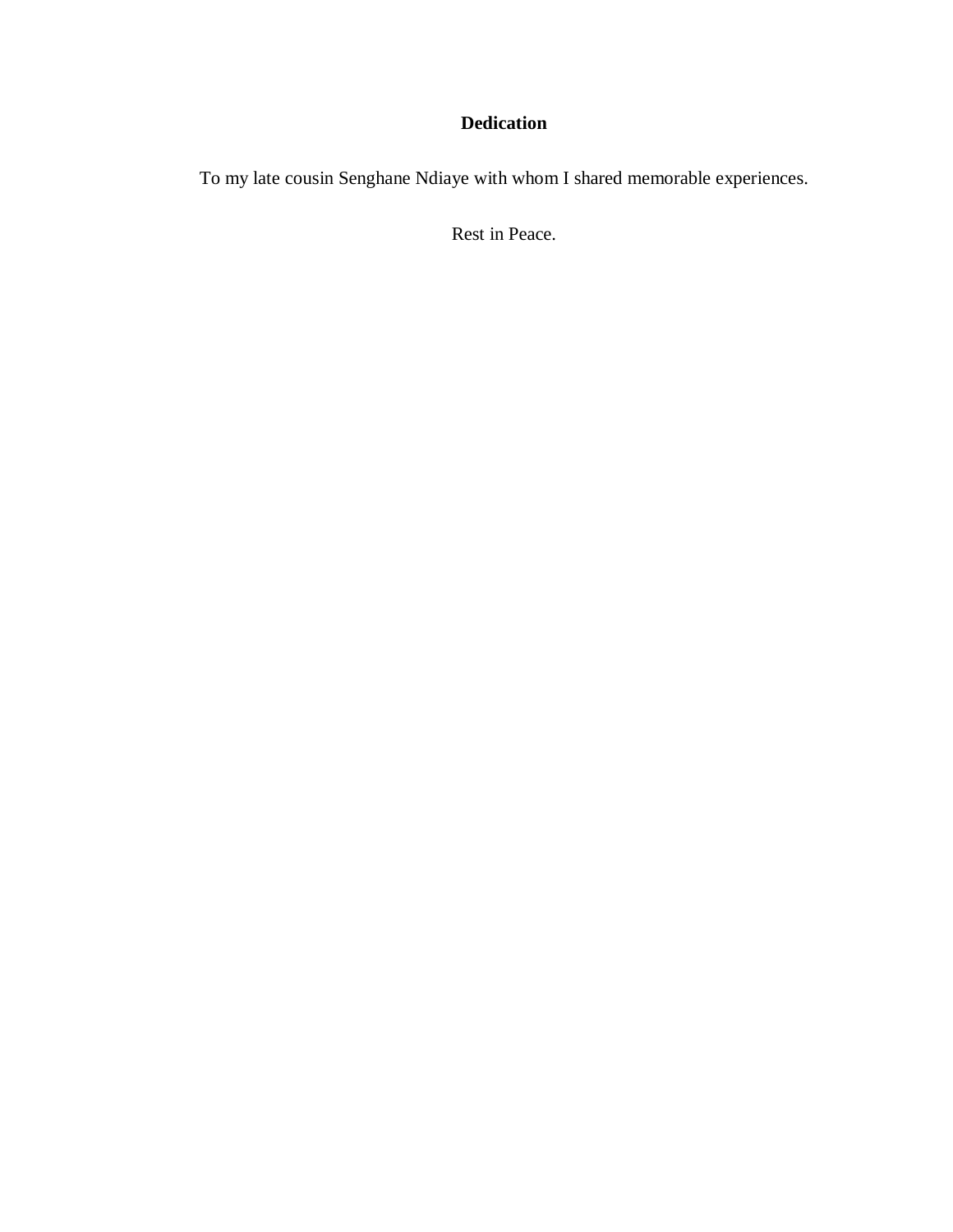#### **ACKNOWLEDGMENTS**

<span id="page-5-0"></span>I would like to express my grateful thanks to all the people who contributed to making this achievement possible. I owe special thanks:

To Dr. Dini Metro-Roland, my advisor and chair of committee, for his availability and valuable feedback all along the process of this thesis. I am extremely thankful and indebted to him for his insights and guidance;

To Dr. Paul Farber for his availability to sit on my committee and his generous assistance throughout my graduate studies. He has been always willing to help. I appreciate his caring, patience, and understanding. Many thanks, Professor.

To Dr. Jill Hermann-Wilmarth for her availability and willingness to sit on my committee. Thank you for your understanding and patience.

I also extend my thanks to:

Dr. Michelle Metro-Roland, my Fulbright advisor on campus. My adjustment on campus, which she facilitated, has been instrumental in allowing me to get engaged in my academic work. I am grateful to her;

And last but not least, to my wife Aida Ba for her understanding and patience. My studies in the USA would not have been possible without her support. I will be indebted to her forever.

#### Babou Ndiaye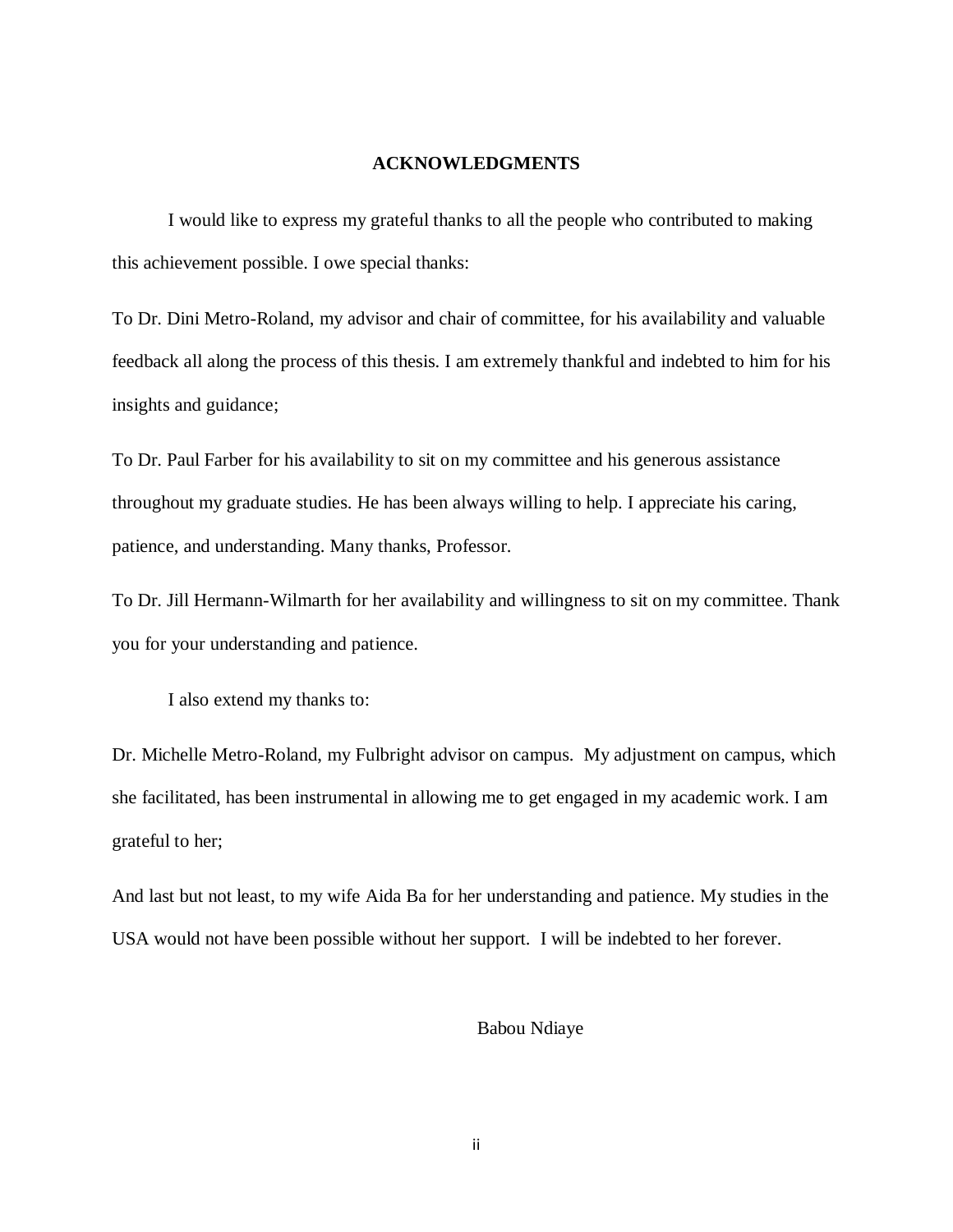# <span id="page-6-0"></span>**[TABLE OF CONTENTS](#page-5-0)**

| WAYS IN WHICH COMMUNITY INVOLVEMENT MAY POSITIVELY                              |  |
|---------------------------------------------------------------------------------|--|
|                                                                                 |  |
|                                                                                 |  |
|                                                                                 |  |
| POTENTIAL NEGATIVE INFLUENCE OF COMMUNITY INVOLVEMENT ON                        |  |
|                                                                                 |  |
|                                                                                 |  |
| 3.3. Challenges in the Forms of Involvement in Traditional Koranic Schooling 38 |  |
| <b>COMBINING FREIRE'S DIALOGICAL APPROACH AND NUSSBAUM'S</b>                    |  |
|                                                                                 |  |
|                                                                                 |  |
|                                                                                 |  |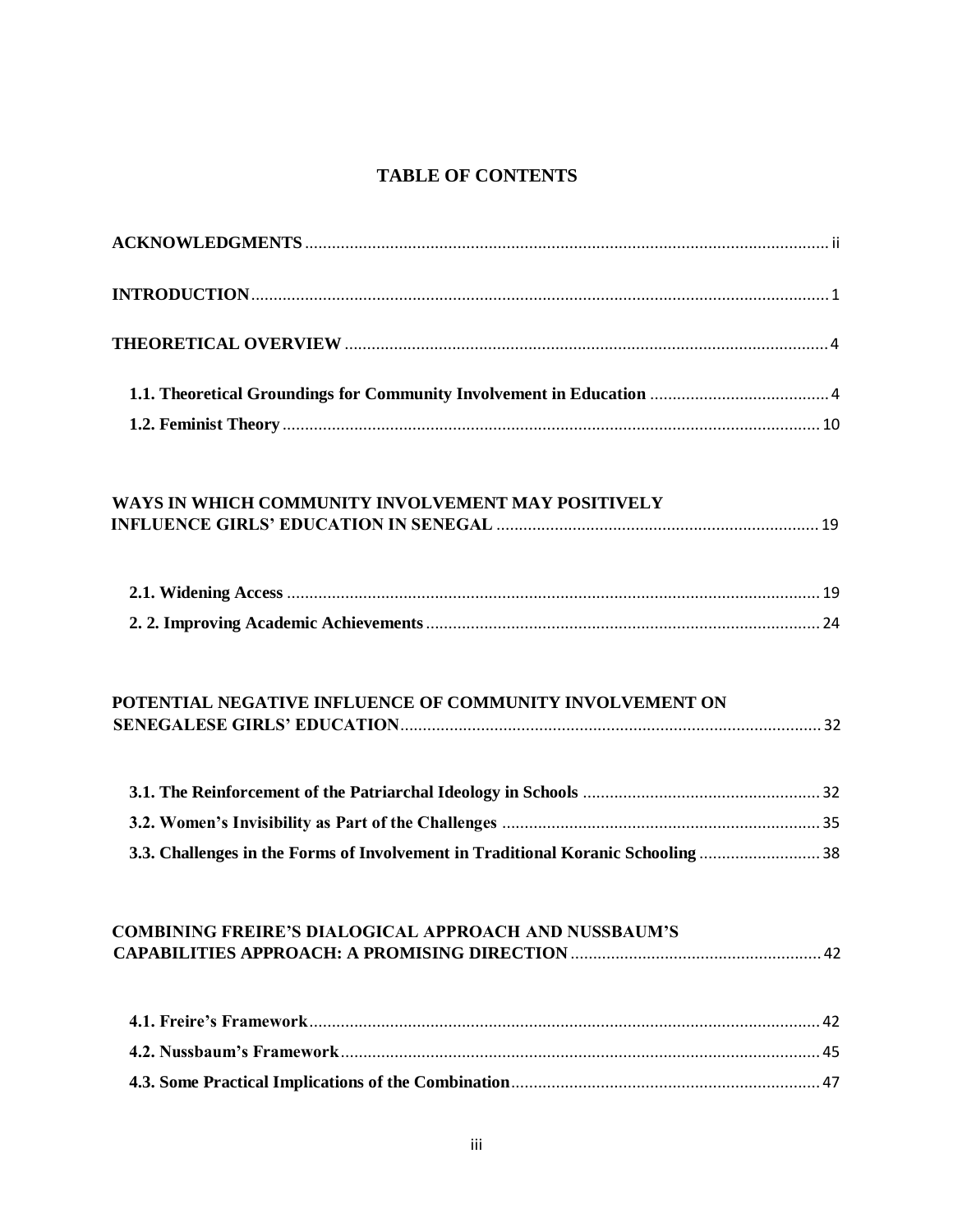## Table of Contents - continued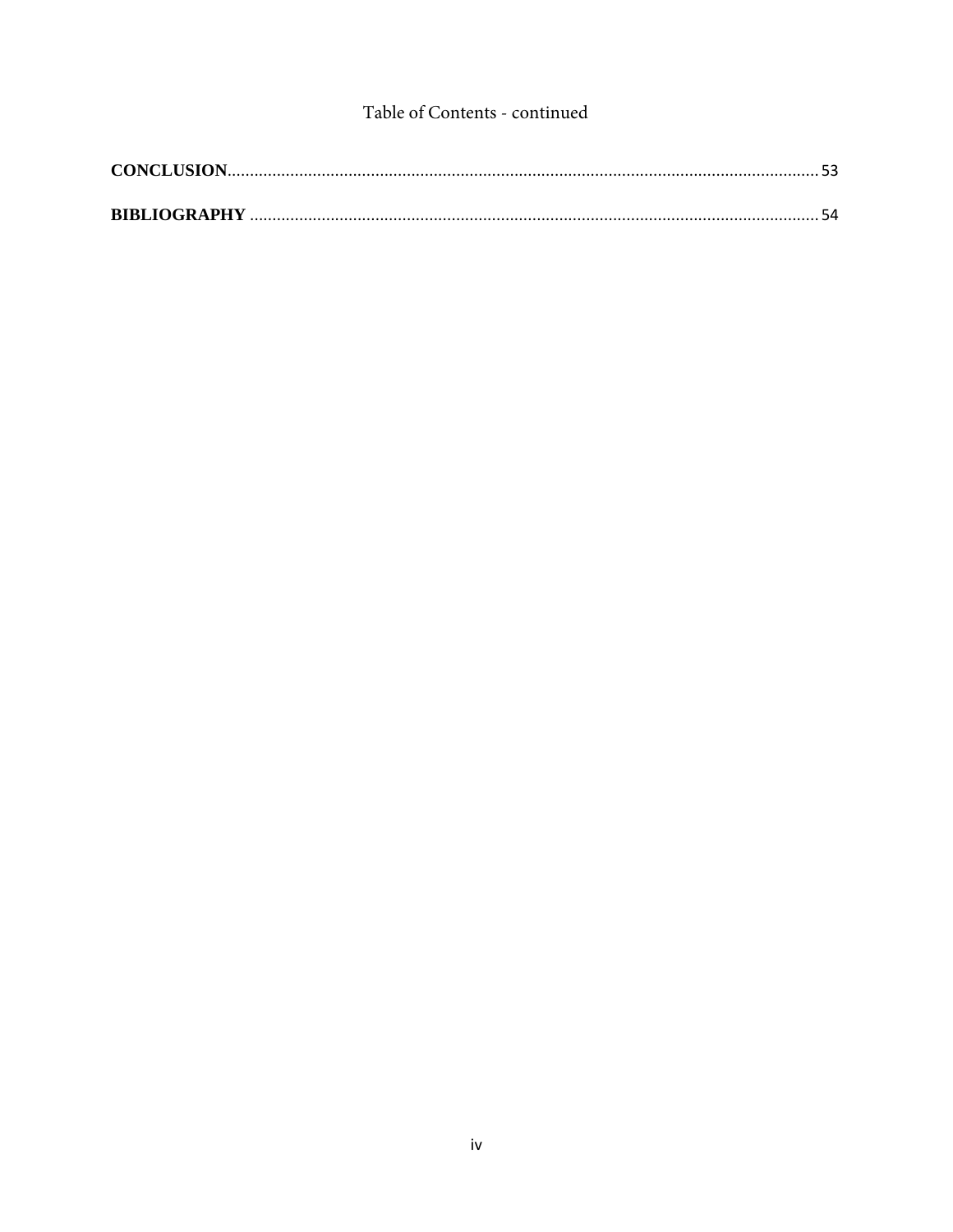#### **INTRODUCTION**

<span id="page-8-0"></span>Despite the Senegalese government's commitment over these last two decades to providing equal educational opportunities for all, the reality is that advancing girls' education is still a challenge. While significant achievements have been made in terms of access thanks to the Ten-Year Education and Training Program (PDEF) that started in 2000, the results are far from being satisfactory if we consider the large gaps between levels of schooling. For example, in 2000, the enrollment rates were respectively 62.3%, 15.4%, and 6.7% for elementary school, middle school, and high school. In 2004, they were 78.0%, 23.2%, and 8.4%. In 2008, they were 92.4%, 35.5%, and 13.0% (Ministère de l'Education Nationale, 2011). Confronted with this difficult retention issue, policy-makers have placed a great emphasis on local communities' involvement in formal education in order to further increase enrollment and secure retention. However, according to Niane & Robert (2007), not only is the level of actual local communities' involvement in formal education insufficient, but it also varies depending on the area.

Indeed, community involvement seems to be very appealing in a field like education. While its value may be proven in some circumstances, one could raise questions, though, about how effective it might be in different circumstances. How does it affect students with different genders? What would help mitigate its potential adverse effects in certain circumstances? What would help maximize the positive ones? Questions of this nature are important to ask because other factors such as the social organization or socioeconomic conditions may interfere and yield unintended outcomes. The Senegalese society is, as a matter of fact, organized according to patriarchal norms; that is, norms that place men in a position of power over women. Although the Senegalese Family Code has been revised to improve women's rights, that revision does not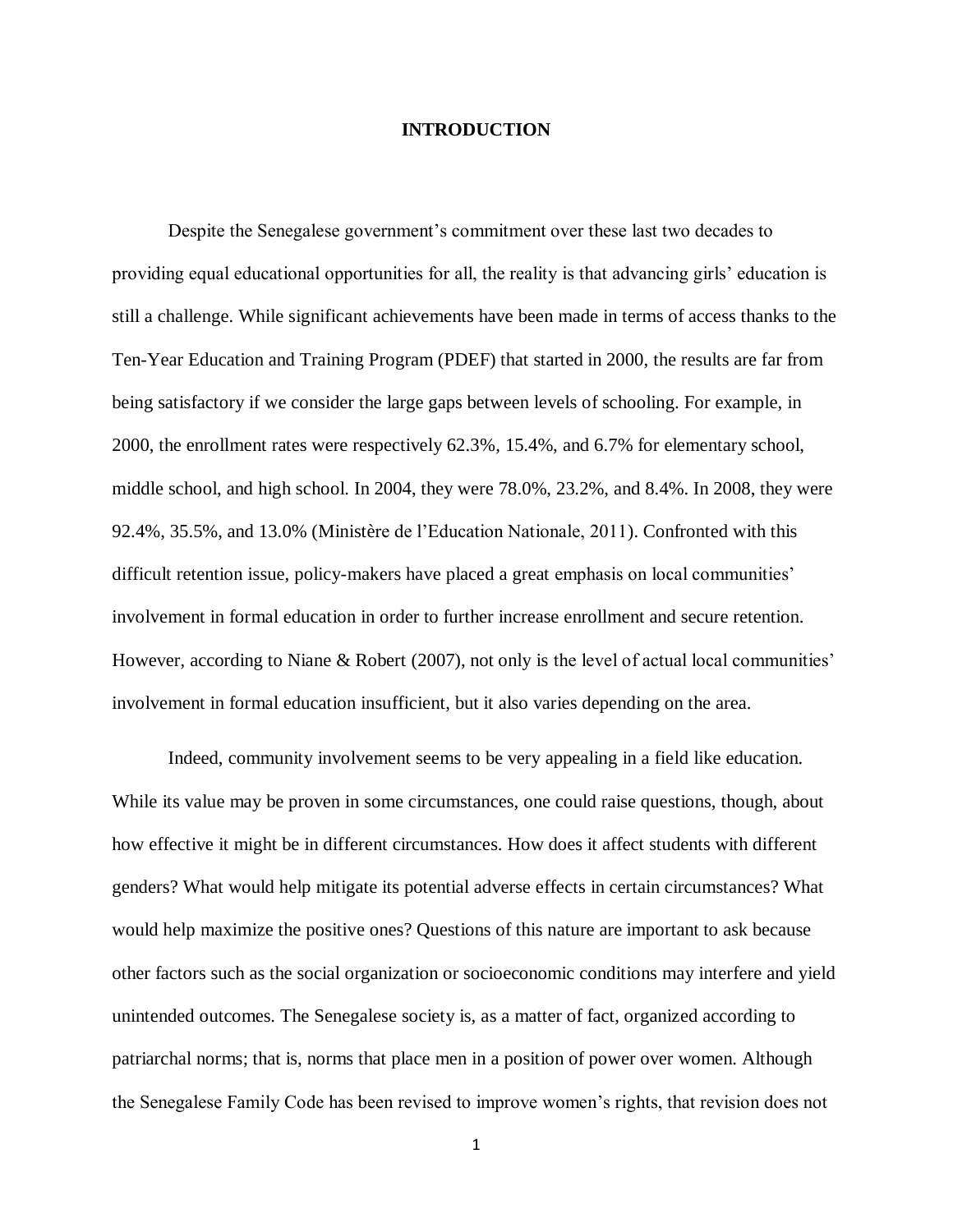affect the lives of the majority of women, especially those living in rural areas where the law is disregarded and traditional norms are upheld (Oheneba-Sakyi and Baffour, 2006). In such a social context, community involvement may be problematic with regard to girls' education because of the patriarchal ideology. In addition to the patriarchal culture which is susceptible to influence community involvement; the parents' socioeconomic status also shapes the way they get involved, and consequently, affects their children's education.

My study is an attempt to analyze the ways in which community involvement may influence Senegalese girls' education. Using the lens of socialist feminist theory, I will specifically try to address ways in which girls' education may be advanced, but also be hindered, as a result of the influence of community involvement in education. I will also attempt to explore what possibility might help better advance their education. Although some scholars distinguish between parental/family involvement and community involvement, taking the former as a type of involvement that is limited at the family level, and the latter as a broader concept that includes people sharing such commonalities as value system, or geographic location, I use the concept of community involvement to refer to both types of involvement.

The study is organized around four sections. The first section deals with the theoretical overview. It includes the theoretical groundings for community involvement in education, and feminist theory. The second section addresses the ways in which community involvement may positively influence girls' education. It essentially focuses on issues of access and academic achievements. The third section deals with the potential negative influence of community involvement on girls. It addresses the effects of the patriarchal culture and poverty. The final section attempts to discuss the possibility of combining Freire's dialogical approach and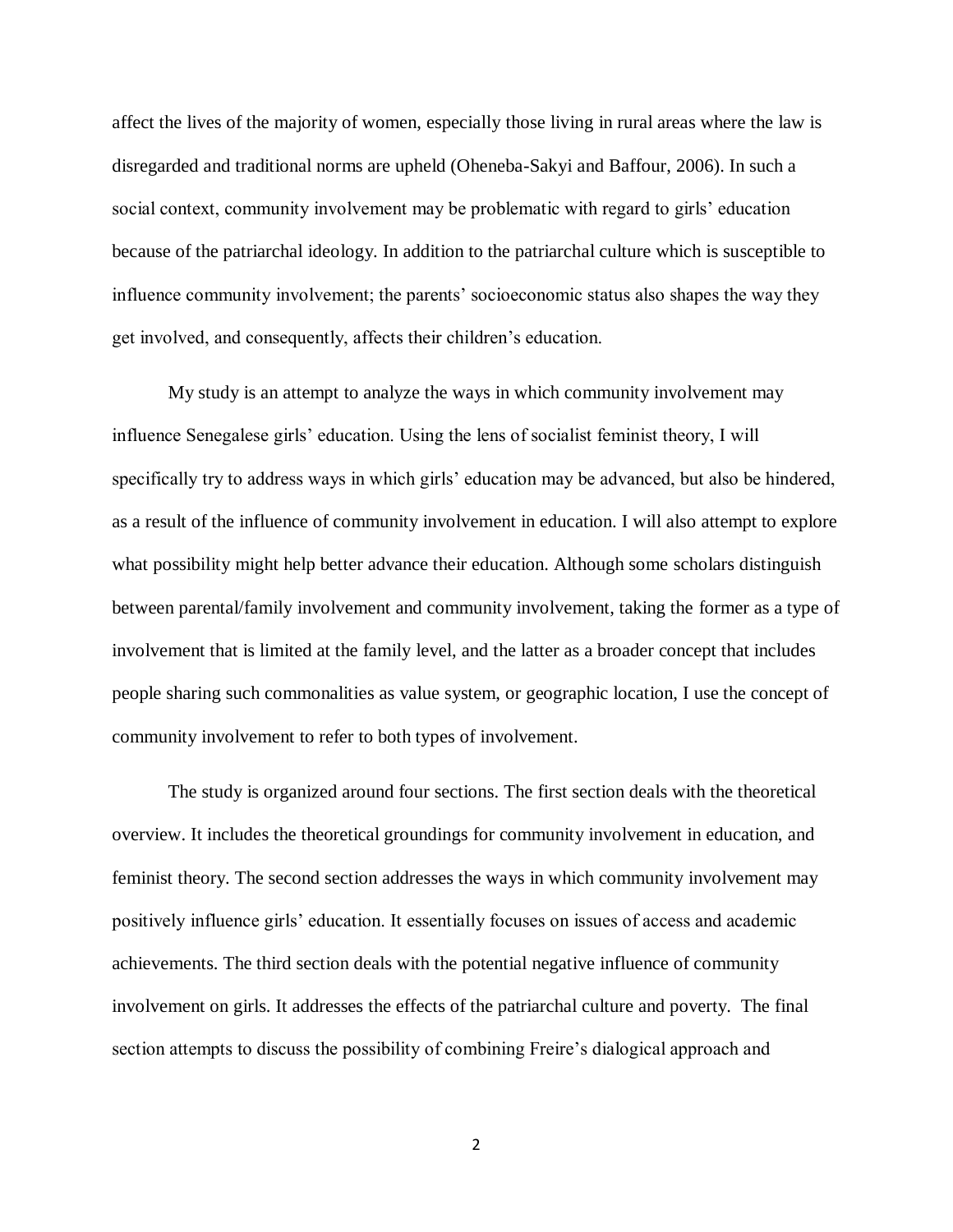Nussbaum's capabilities approach. It also addresses some practical implications of such a combination.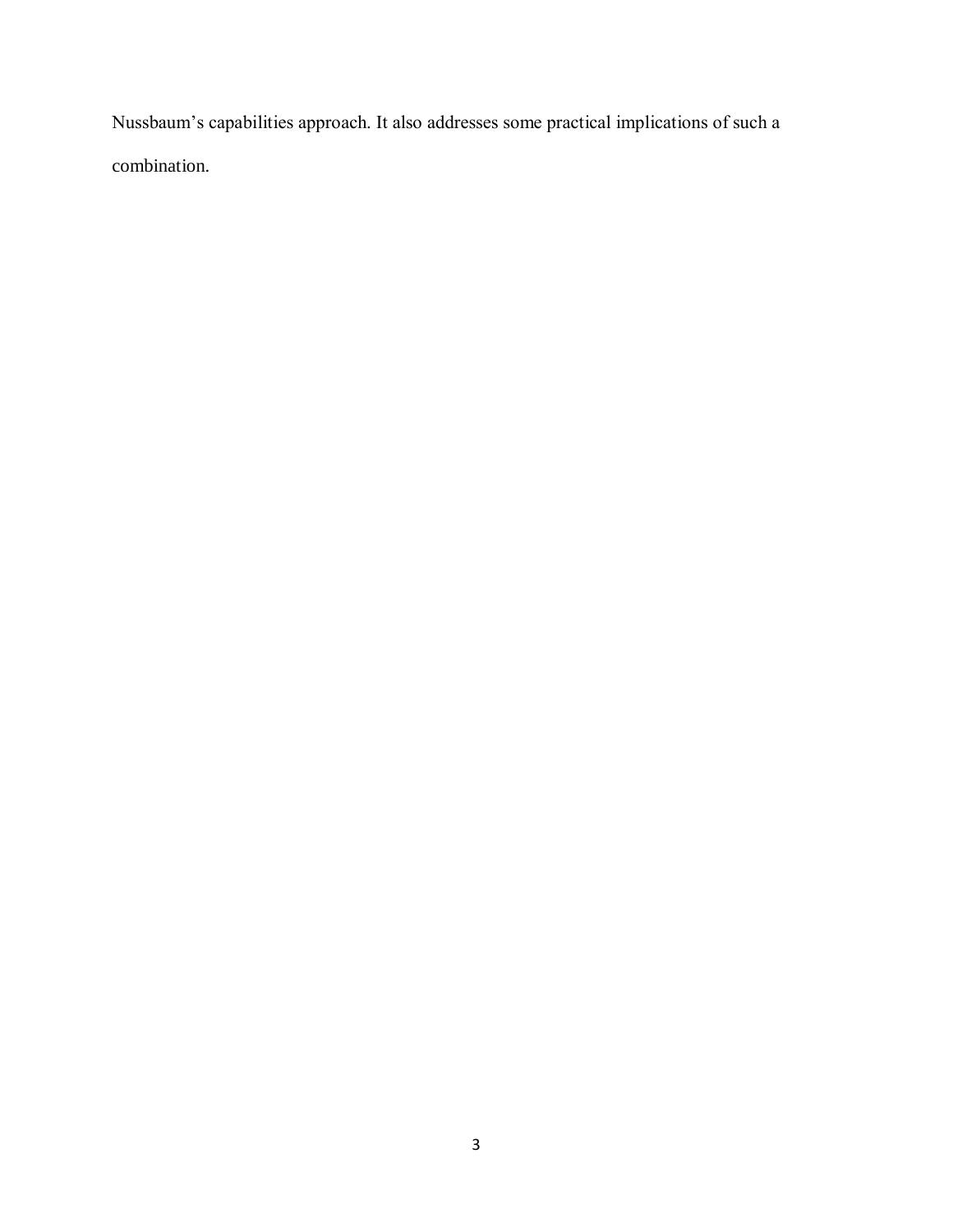#### **THEORETICAL OVERVIEW**

<span id="page-11-0"></span>This section is devoted to a theoretical overview that focuses on two main areas. In the first one, I attempt to provide a brief summary of the liberal, radical, Marxist, and socialist feminist theories in order to eventually highlight the relevance of socialist feminist theory to my study. The second area of the theoretical overview presents some theoretical groundings for community involvement in education.

#### **1.1. Theoretical Groundings for Community Involvement in Education**

<span id="page-11-1"></span>Having families and the whole community get involved in the education of their children has been generally perceived as a promising practice that has a powerful potential to improve education. Such a perception is, indeed, in line with a wide range of scholarly productions, many of which differ certainly in their perspectives but provide a grounding for community involvement in education.

#### **Psychological Groundings for Community Involvement in Education**

The value of community involvement in education is well-grounded in the respective work of Vygotsky and Bronfenbrenner, a Russian and an American psychologists. Vygotsky's sociocultural theory highlights the fundamental role that the child's interactions with his or her social environment play in the cognitive development of the child. He argued that the variety of internal development processes that are awakened by learning "are able to operate only when the child is interacting with people in his environment and in cooperation with his peers" (Vygotsky, 1978, p. 90); such people include naturally family members and other people in the wider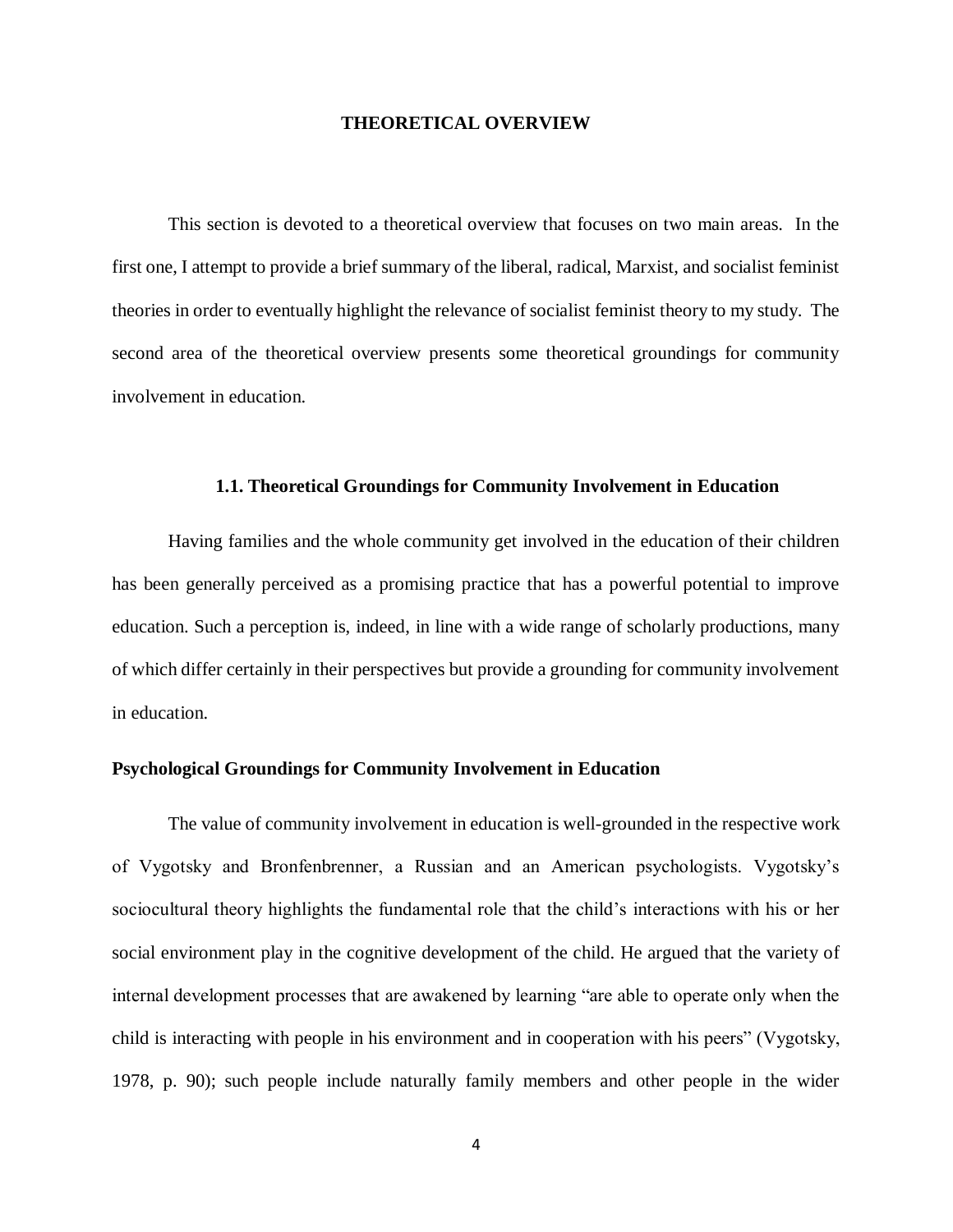community. He used his concept of Zone of Proximal Development (ZPD) that defines the psychological functions that are in the process of maturation to shed light on the importance of the influences of social and cultural factors in child development. As a matter of fact, the ZPD refers to " the distance between the actual developmental level as determined by independent problem solving and the level of potential development as determined through problem solving under adult guidance or in collaboration with more capable peers" (Vygotsky, 1978, p. 86). By this, Vygotsky was emphasizing the social dimension of the child's internal course of development, a social dimension that encompasses the interactions between the child and his or her family members and wider community members.

 Bronfenbrenner, in his turn, provides an ecological view of human development that he represents with concentric circles to show that "human development takes place through processes of progressively more complex reciprocal interaction between an active, evolving biopsychological human organism and the persons, objects, and symbols in its immediate environment" (Bronfenbrenner, 1994, p.38) and more remote environment. He argues that the form, the content, and direction of these interactions within the multiples contexts in which the interactions occur vary systematically as a "joint function" of the characteristics of the developing person, of the environment, and the nature of the developmental outcomes under consideration. In other words, Bronfenbrenner is pointing out among other things the role of not only factors within the child, but also the critical influence of the surrounding world (such as family and community) on the development of the child.

Both Vygotsky and Bronfenbrenner emphasize the importance the family and the community play in the development of the child, which suggests their prominent role in education.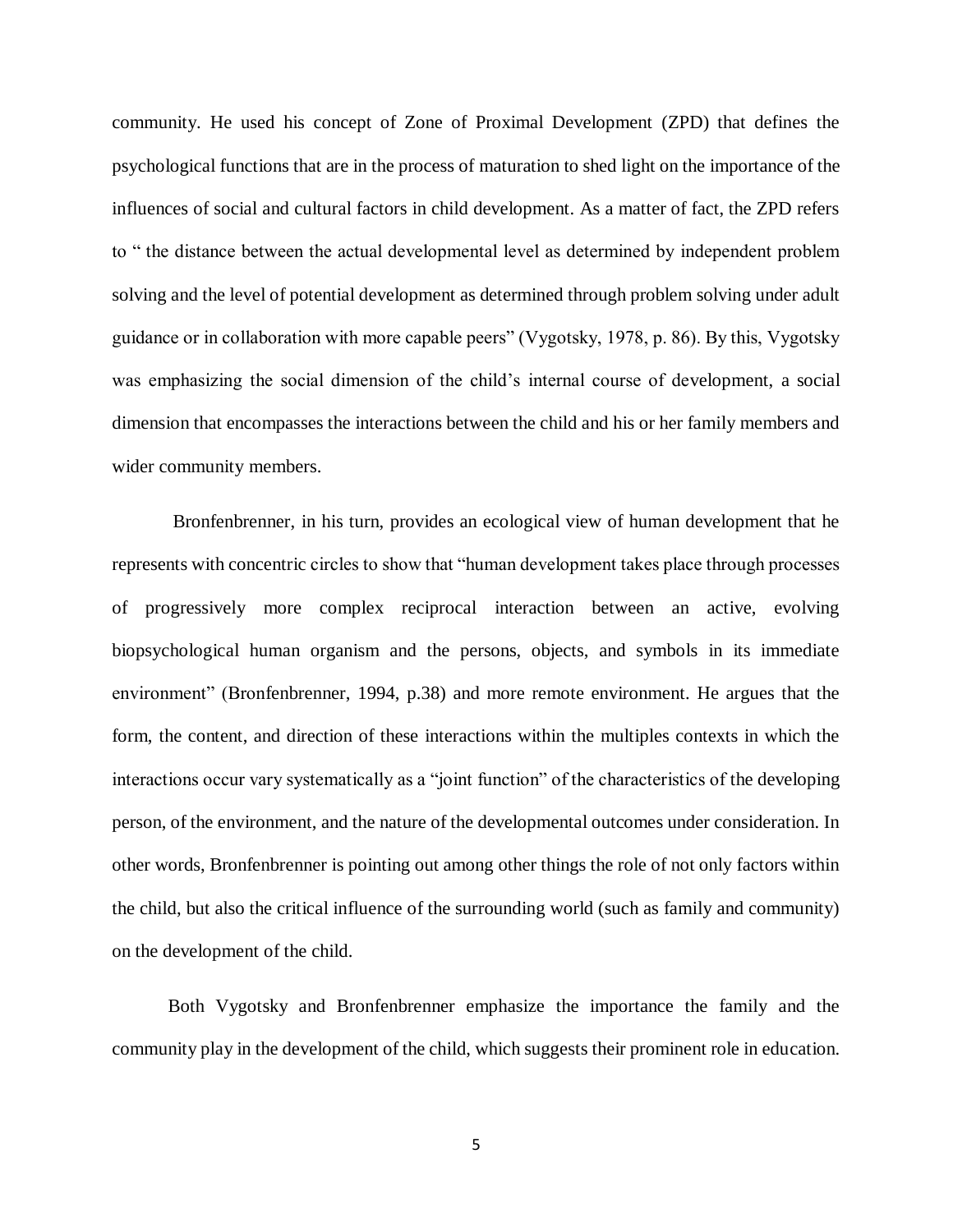However, they did not address the potential adverse effects a patriarchal community or a classbased community may have on girls' education.

#### **School-Level Rationales for Community Involvement in Education**

Beside these psychological theories that offer some groundings for community involvement in education, the theoretical literature on community involvement provides a variety of rationales that further underpin community involvement in education. An impressive body of work has discussed the reasons why community involvement in education should be promoted based on the authors' visions of education.

Some authors emphasize the fact that for schools to function properly they have to work toward getting families and the wider community involved in their child education at school (Epstein, 1995; Finn-Stevenson, 2014). Epstein provides a theoretical model of three overlapping spheres (family, school, and community) where she highlights the most likely outcomes when school promotes or fail to promote communication and interaction with students' families and the wider community. She argues that with frequent communication and interactions between those spheres, students will be more likely to receive common messages and joint practices that support their learnings and growth. Conversely, when the three spheres of influences push apart, as a result of lack of communication and interactions, they are more likely to generate conflicting messages that are detrimental to the students learning and growth. In the same vein, Finn-Stevenson argues that given the complex needs of children, schools needs a wide range of resources (including those of the community) in order to appropriately educate them. She explains that the child's optimal growth requires physical, emotional, social, and cognitive development.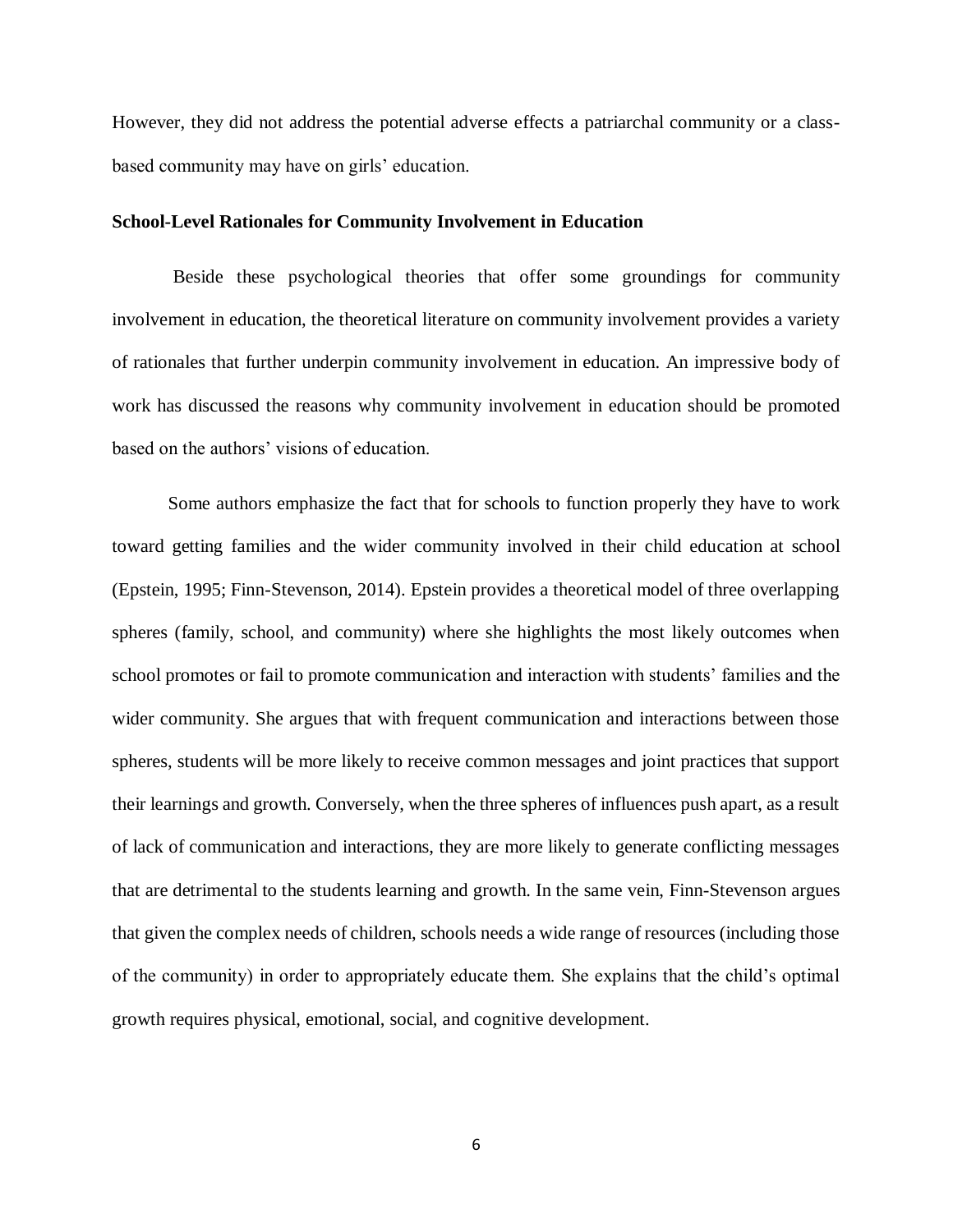Another body of research finds the value of community involvement in education in the extent to which it helps more adequately prepares students for the labor market. Fitzgerald (1997), for example, argues that community involvement, especially when employers are involved, increases educational and career opportunities for students. According to him, building partnerships between businesses and schools can help address "the poor quality of education and related lack of employment opportunities […as it] improve[s] quality and create[s] additional opportunities for work-based learning" (p. 493). This market-based rationale for community involvement is also emphasized in the work of Nasworth and Rood (1990). They argue that as the economy requires a more educated workforce who can adapt to a changing labor market, it is crucial that educational institutions and business build partnership to better prepare students for the workplace.

Although these school-level rationales are compelling enough to encourage the promotion community involvement in education, they tend to overlook the families perspective on the education of their children. That lack of recognition of parents' natural right may create tensions that are detrimental to child's education.

#### **Conceptual Models of Community Involvement in Education**

Though there is no common understanding of the concept of community involvement, much research tends to refer to it as a process with varying degrees of participation of those who are involved. Rothenbuhler (1991) highlights this view in an article entitled "The Process of Community Involvement". He views community involvement as a process with different steps that start from the lowest degree of participation to full participation or full involvement. In his view, while the lowest degree of participation is limited to gathering information and interacting with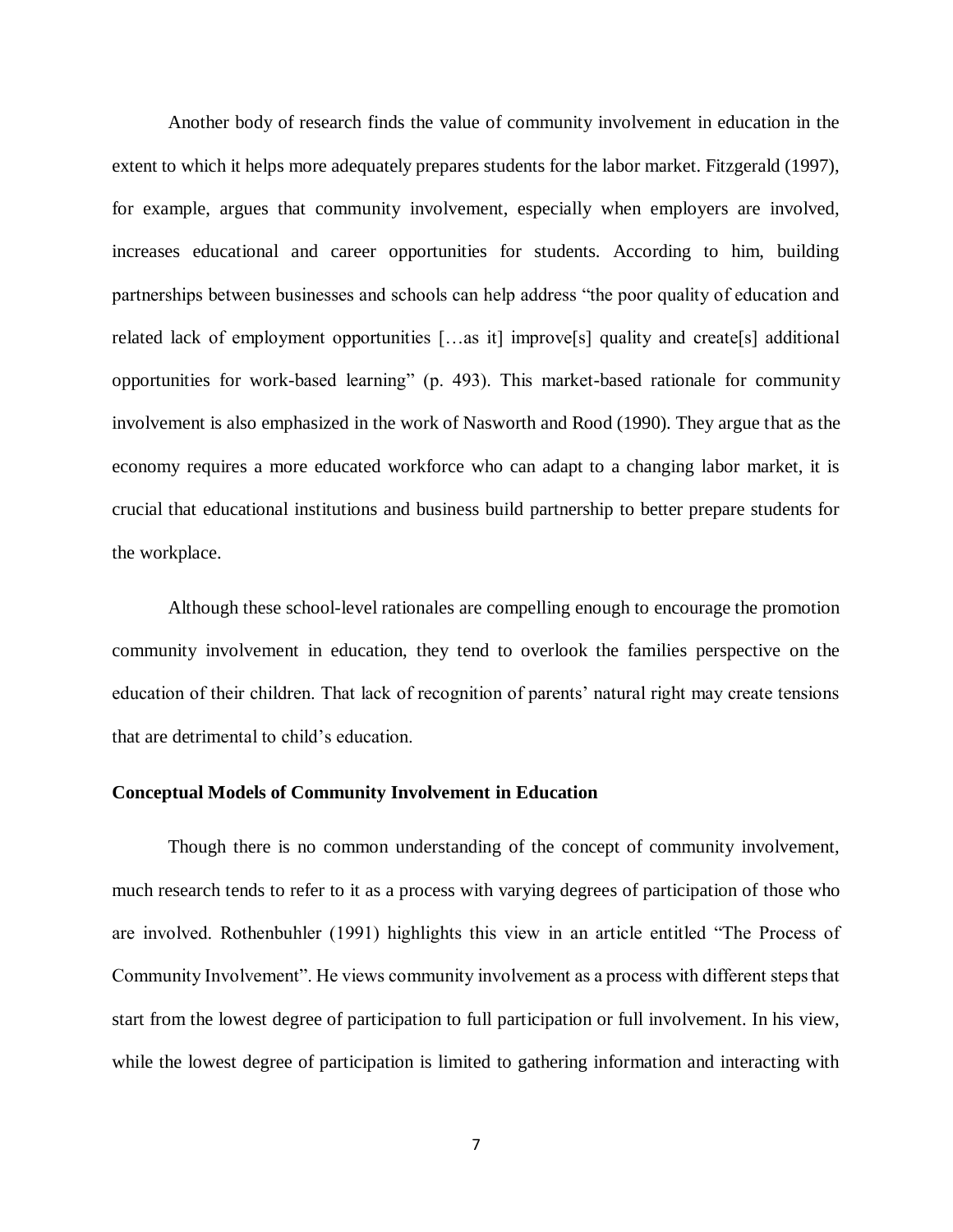others, which he describes as the necessary conditions for involvement, full involvement is only achieved when the involved generates ideas and works for the improvement of the community.

The central place of communication and interaction has also been stressed by McClain (1975). However, unlike Rothenbuhler (1991) who thinks that community involvement requires on the part of those who are involved to collect information and initiate interactions, McClain insists on the fact that school administrators and teachers should initiate activities that aim to involve the communities. According to him, involving the community in educational decisions is a process that requires three major shifts. The first one is to shift our thinking from what "community" means to where a "sense of community" can be found, for the latter involves a strong emotional dimension. The second shift has to do with the role of administrators who must act as an evaluator who assesses the needs of the institution, and who must be constantly seeking to develop a communication network that allows more community members to have access to decision-making processes. The third shift is the change of the bases of authority from the model of an authority based exclusively on administrative position to a model of shared responsibility and authority within the institution and in the wider community.

Like McClain, Epstein (1995) views community involvement from the perspective of the school. She provides a framework of six types of involvement based on the expectations of the schools that also provides families with trainings so that they can meet those expectations. In the first type of involvement, "Parenting", the school helps families to create home environments that are supportive of their children's learning. With the second type of involvement, which is "Communicating", the school makes sure that information about schools program and children's progress reach parents. The third one is "Volunteering"; here it is up to the school to look for and recruit volunteers among parents whose talents and skills match the needs of the students, the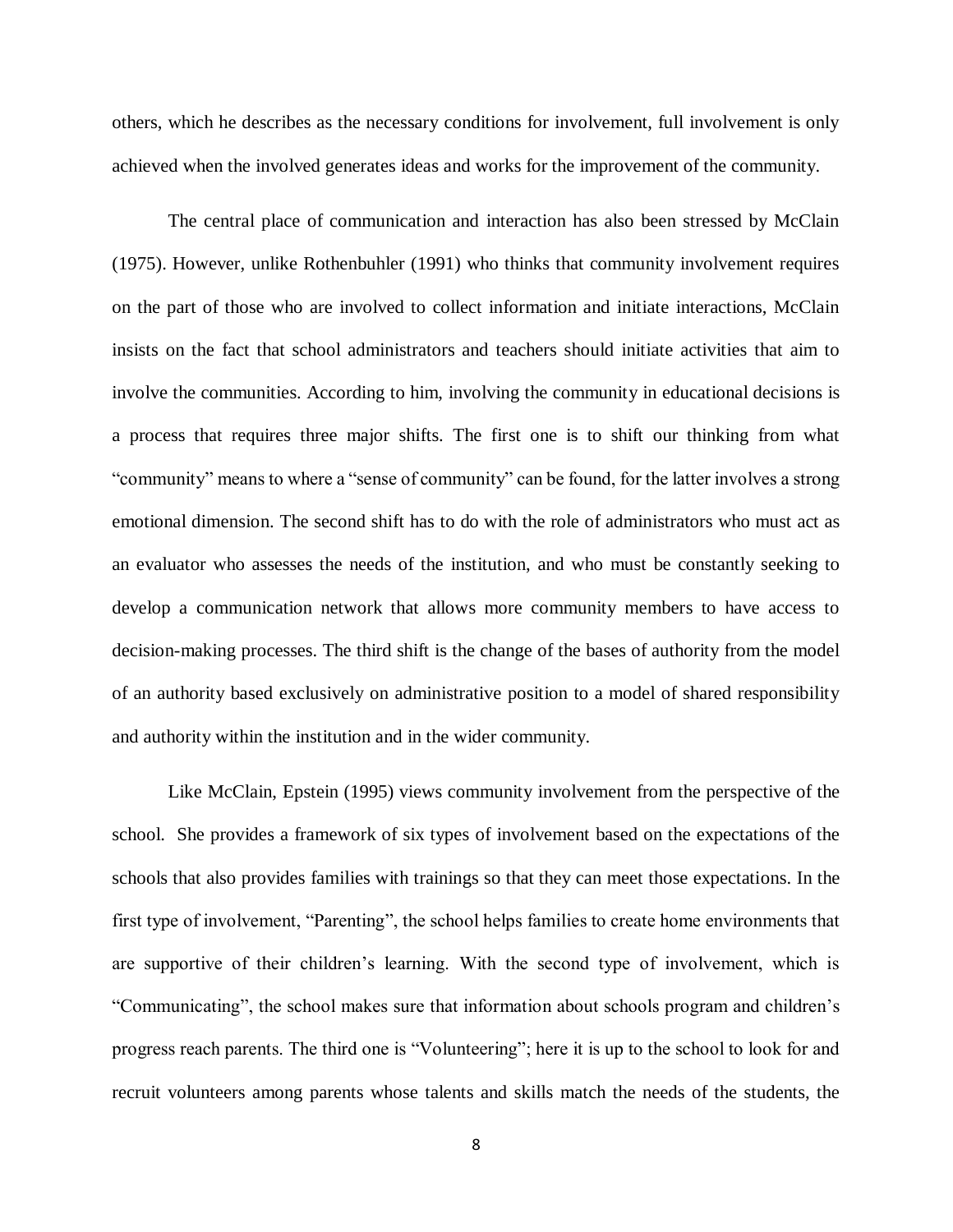teachers, and the administration. Type four, is "Learning at Home". The school provides assistance about how families can help students with their homework. Type five is referred to as "Decision Making". In this one, the school includes parents in decision-making processes, and develops their leadership. The last type, "Collaborating with Community", the school identifies and integrates resources from the community to improve programs, family practices, and students' learning and development.

Barnett (2013), too, provides a framework that encompasses the types of involvement he sees in Africa. However, unlike Epstein, Barnett's framework is not restricted to the school's perspective. Besides, he breaks up community involvement into only three major types. He refers to the first type as "financing". It is the case when the community supplements the financial gap in state funding. The second type, which she terms "learner support", is when parents are supporting their children's learning. The last type is "networking". It can be initiated by either parents or the school. Its purpose is to foster improved school-community relationships. In a study on the nature of parental involvement in their children's education in the Gambia, Colley (2014) argues that regardless of the mandatory establishment of parent/teacher association (PTA) in each Gambian school, "family and community participation has always played an important role in children's education and social development" (p. 2). She observes that in collectivistic societies every adult takes it as his or her duty to monitor every child, and children know that they are being monitored by every adult they encounter. She goes on to note that because of such considerations, the partnership between schools and families and the communities does not involve instructing parents on what their role is as in Epstein's (1995) model; instead, teachers "assume that parents already know and are ready to engaged in the process" (p. 3).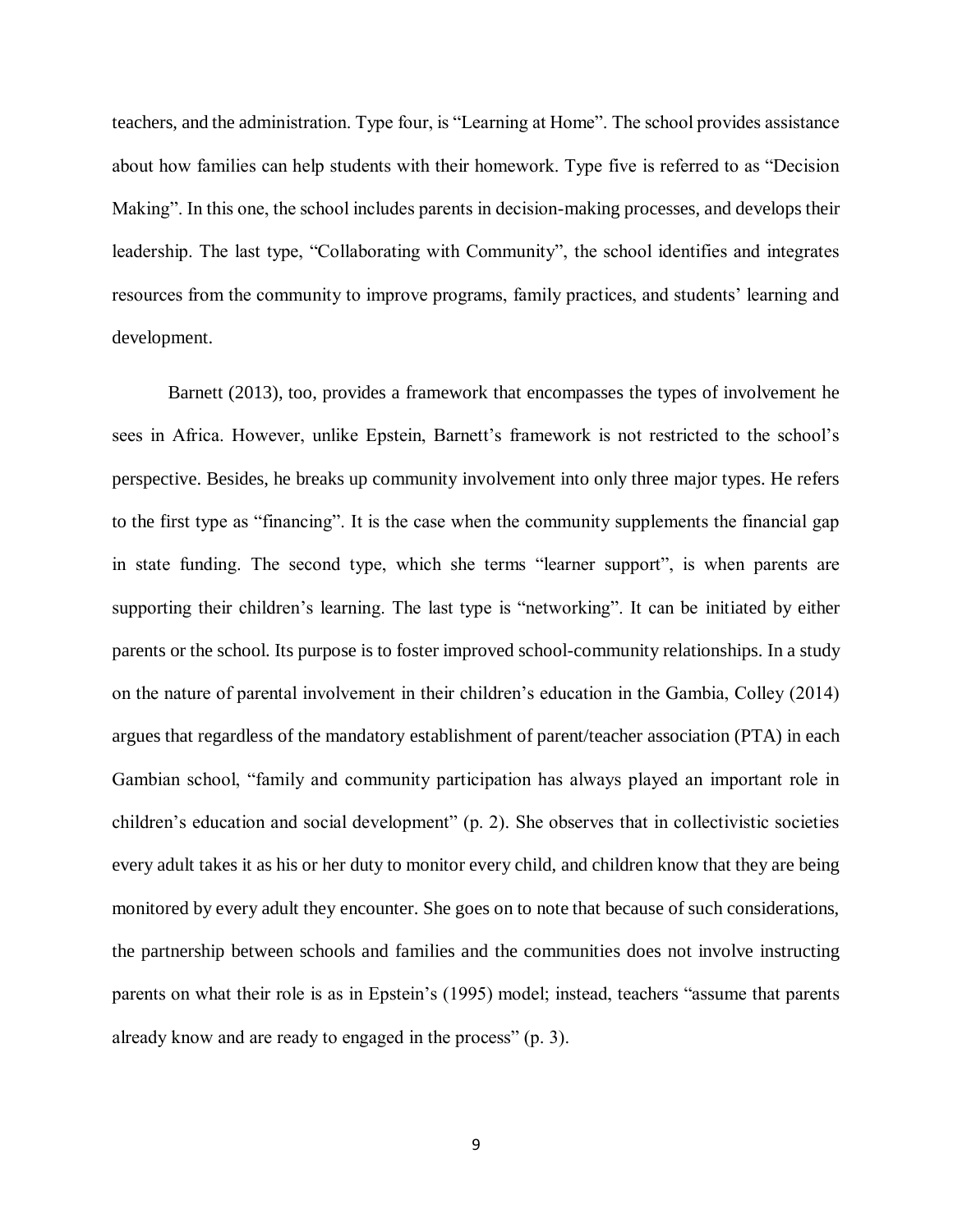Although Preston (2013) does not reject the possibility of instructing parents, she notes that the collective responsibility community members feel for each other and for their youth foster their involvement in school. She stresses the concentric nature of the development of community involvement in schools by highlighting the extent to which community members who get involved in their schools build social capital which, in turn, is instrumental for higher level of involvement. According to her, as community members interact with school staff, other parents and students, they create and strengthen their social ties. She believes that these social ties are important for the development of community involvement.

Here, it appears that the type of community involvement that is referred to in this literature is associated with formal education, and it tends to overlook the extent which the concrete situation in which the community lives may shape the type of involvement which, in turn, may affect differently students of different genders. Taking these considerations into account, an analysis of community involvement that uses the lenses of socialist feminist would provide valuable insights by stressing the way both patriarchy and the class-based social organization come into play and influence girls' education. In order to highlight the relevance of using the lenses of socialist feminist theory in this study, I will try to briefly describe some aspects of feminist theory and clarify the unique value of socialist feminist thought in this study.

#### **1.2. Feminist Theory**

<span id="page-17-0"></span>Feminist theory can be seen as a theoretical discourse that is concerned with women's emancipation. Applied in a variety of fields such as sociology, economics, education, etc., it attempts to understand women's oppression with a view to ending the oppressive conditions in which they live. However, while feminist thought speaks with one voice in underscoring the fact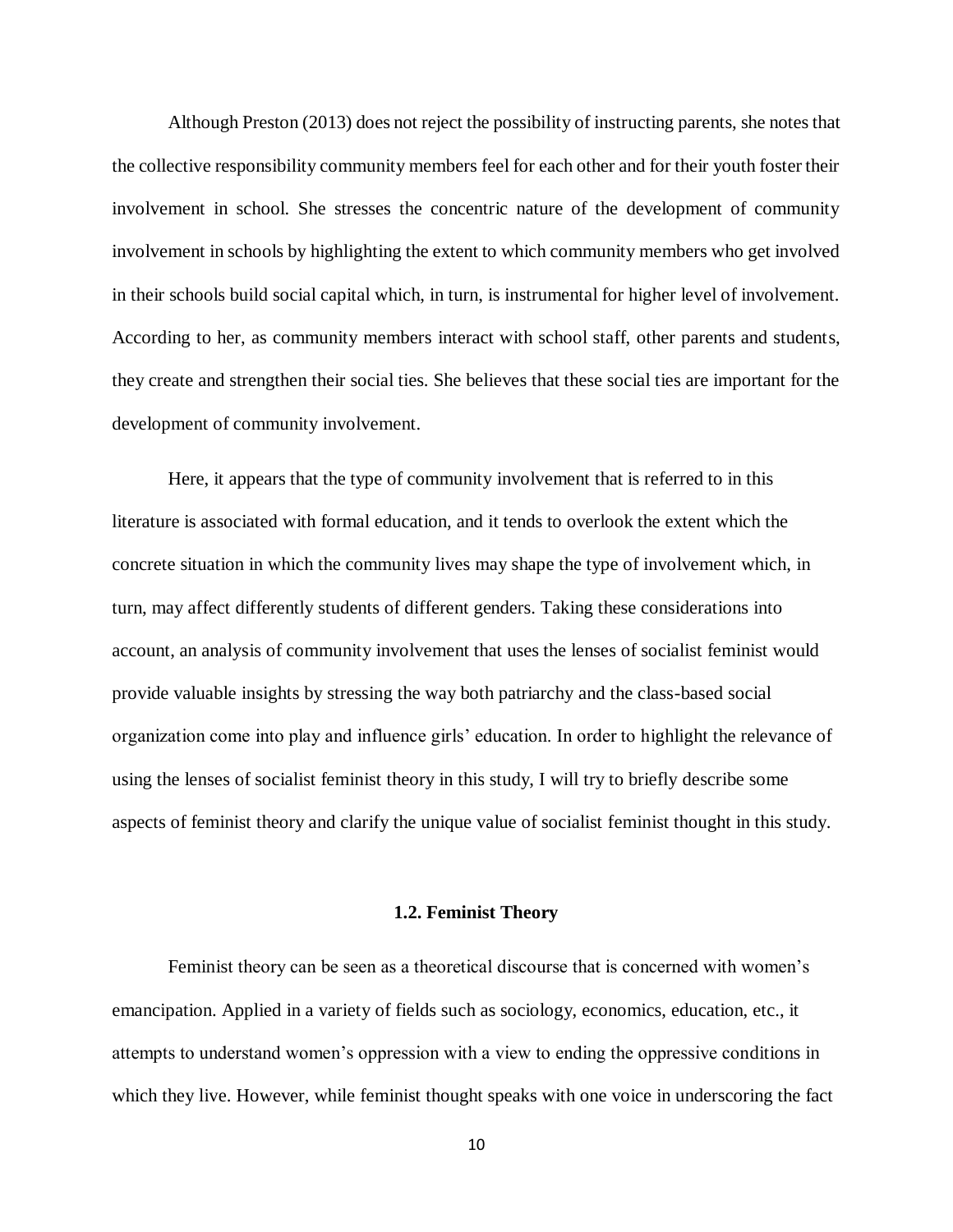that women are oppressed in society and need to be liberated, it ceases to be homogenous by taking diverse perspectives in the analysis of women's experiences and how they should be liberated. This certainly accounts for the emergence of a number of different labels in feminist thought even though some may argue that feminist thinking resists categorizations as Tong (2009) acknowledges in the introductory chapter of her book, *Feminist Thought: A More Comprehensive Introduction*:

despite the very problems that come with trying to categorize the thought of an incredibly diverse and large array of feminist thinkers as "X", "Y" or "Z", feminist thought is old enough to have a history complete with a set of labels: liberal, radical, Marxist, socialist, psychoanalytic, care-focused, multicultural/global/colonial, ecofeminist, and postmodern/third wave. (p.1)

For the purpose of clarifying the theoretical approach of my thesis, I will attempt to briefly review the liberal, radical, Marxist, and socialist feminist theories, and explain the reason I choose to work within the socialist feminist one.

#### **Liberal Feminist Theory**

The liberal feminist theory draws on liberal political thought which conceives of politics in individualistic terms; autonomy and self-fulfillment are highly regarded values in that thought. Accordingly, the liberal feminists view that a socially just society is a society that allows each individual, male and female, to exercise his or her autonomy and self-fulfillment. They claim that we are living in a male-dominated society that discriminates against women through oppressive legislations made by men. On that ground, they focus their analysis on trying to have the status of women treated as equal to that of men as mentioned by Hamilton (2007): "…women, like men, are rational beings with the potential to be fully responsible for their own lives" (p. 44), a viewpoint she credits to Mary Wollstonecraft, the liberal feminist author of *A*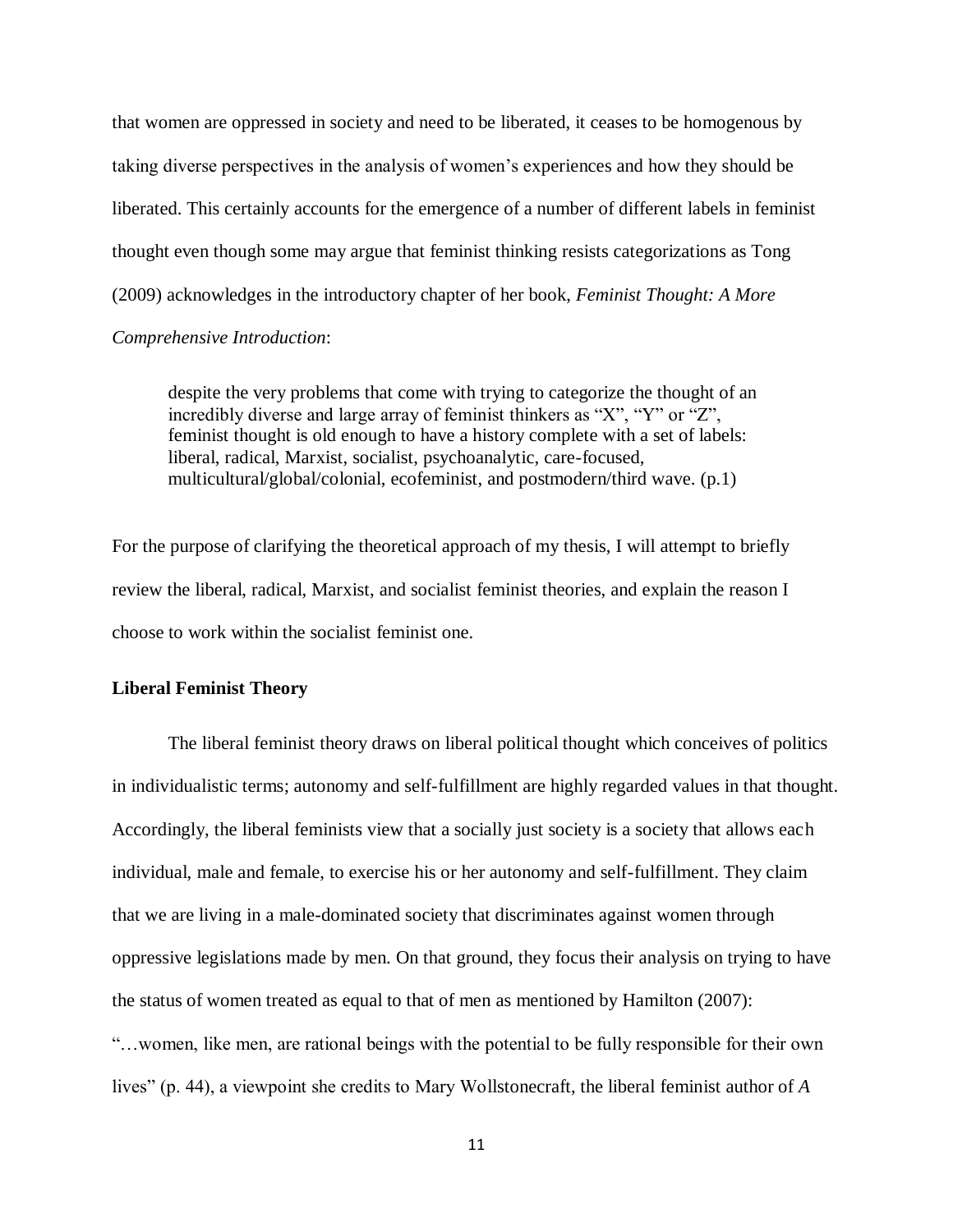*Vindication of Rights of Woman*. Assuming that gender equality can be achieved when men and women are entitled to the same rights, liberal feminists focus on legal and social reforms to confront women's oppression.

Despite the fact that educational policies inspired by liberal feminist thought may in some ways promote girls' right to education through laws and social reforms, some critics argue that the problem is not adequately addressed. In fact, liberal feminist thought's conception of equality is problematic. They tend to refer to it in a way that suggests that to be equal to men is to be "like men". This approach may prove counterproductive in education in the sense that it does not take into account the fact that boys and girls are not in the same social condition in a patriarchal society. Boys already have privileges that girls do not have; because of that, applying a same treatment to both genders may not in some circumstances truly do justice to girls.

A closer look at the liberal feminist's approach reveals that in actuality this approach tends to be not much concerned with addressing the sources of inequalities. As a matter of fact, the liberal feminist's approach focuses on manifestations of oppression, and overlooks the structures that maintain inequalities between men and women. Today, passing laws to guarantee girls' access to education is certainly a good thing; but unless we go further and address the root causes of their marginalization, the legislation that promotes their education may not guarantee the suppression of their oppression. As shown in the following description by Sadker and Sadker (1994), girls may still be in a situation that would hardly help them develop their full potentialities in the classroom:

When we videotape classrooms and play back the tapes, most teachers are stunned to see themselves teaching subtle gender lessons along the math and spelling. The teacher in the social studies class about presidents was completely unaware that she gave male students more attention. (in Disch, 2009, p.364)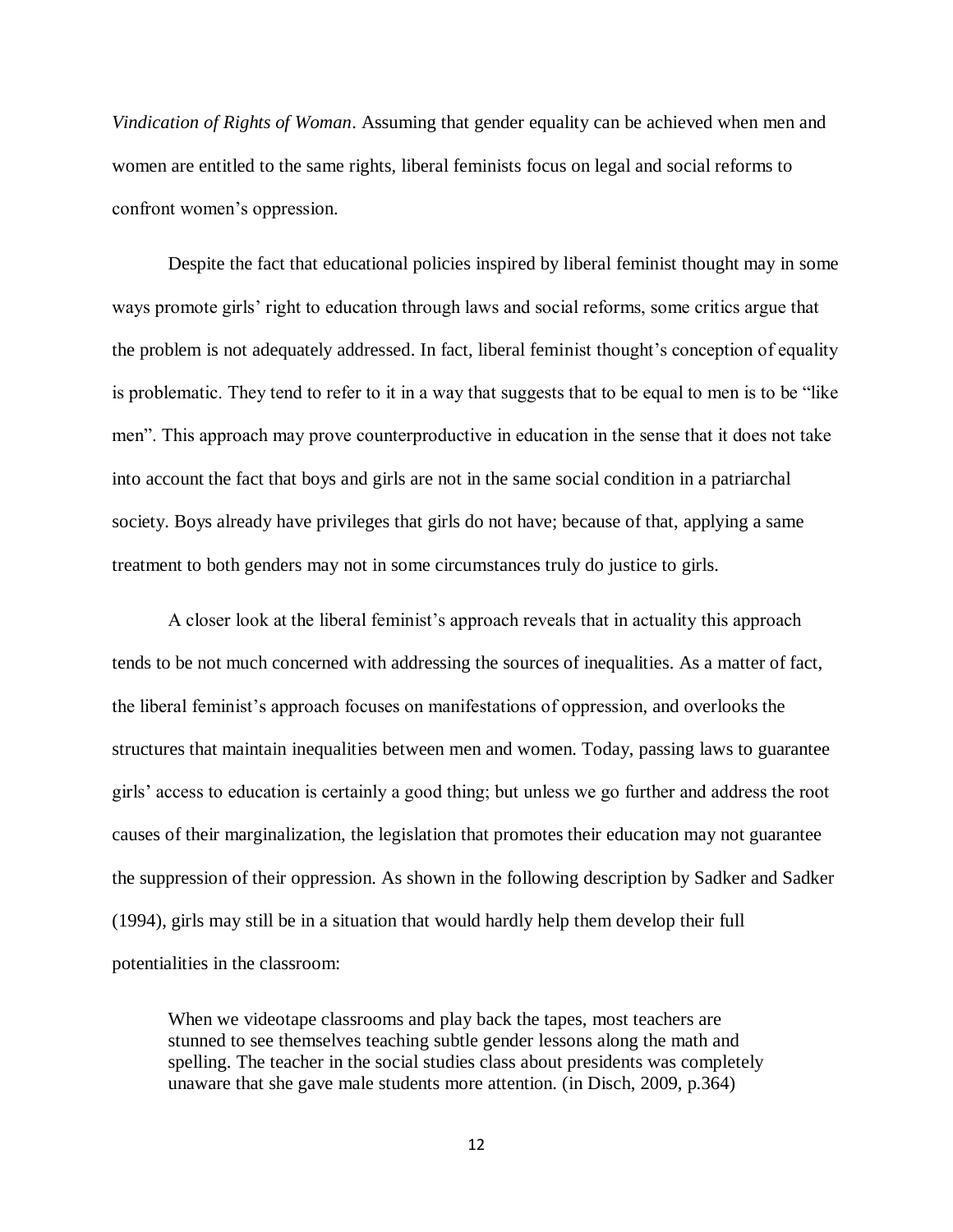Although this teacher in the social studies class is a female teacher, she is unconsciously reinforcing a patriarchal social expectation (she has certainly internalized) which may downplay girls' ambition to become one day president.

#### **Radical Feminist Theory**

Radical feminist thought emerged as an alternative to liberal feminism. As the adjective "radical" implies, radical feminists do not believe that mere legal and social reforms can put an end to women's oppression. They argue that the patriarchal order on the basis of which society is organized is the source of men's power over women, and because of that, it has to be challenged. Indeed their claim is that unless the efforts are directed toward eliminating the root cause of the women's subordination, no effective solutions will be achieved. They take male supremacy itself as a systemic form of oppression so seriously that they are even reluctant to attempt analyzing women's subjugation from within a framework characterized by male dominance. As Willis (1984) puts it:

Radical feminists professed a radical skepticism toward existing political theories, directed as they were toward the study of "man", and emphasized "consciousnessraising" – the process of sharing and analyzing our own experience in a group – as the primary method of understanding women's condition. (p. 94)

As they do not constitute a monolithic group, however, different explanations arise from them when it comes to interpreting their experiences (Echols, 1989). For example, while some radical feminists provide explanations focusing on the power relationships between men and women in their everyday lives, other radical feminists lean more toward some psychological explanations to stress the important feminine qualities that are not duly recognized in a patriarchal society.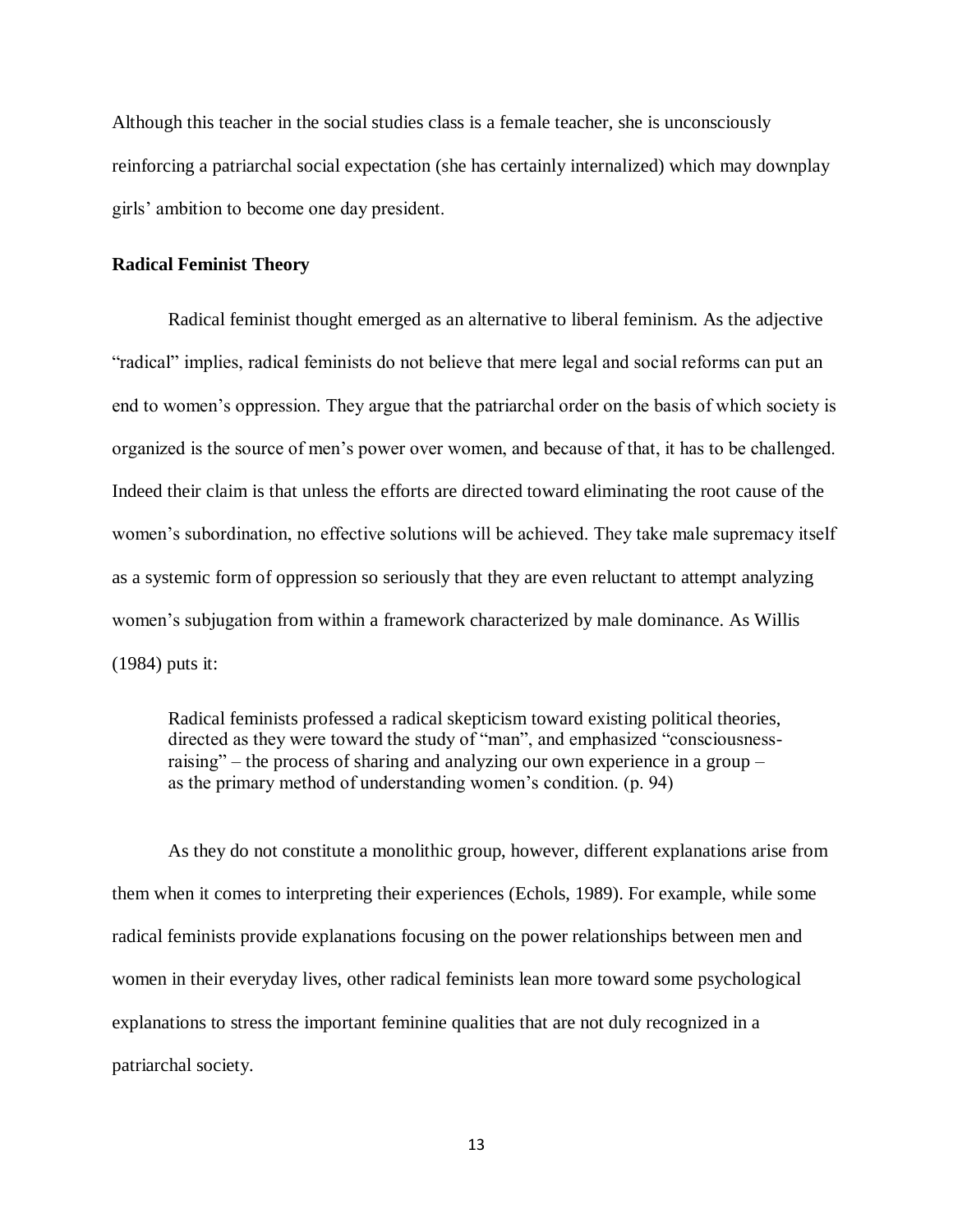To be sure, the contributions of radical feminists to the feminist thought are impressive. However, the criticisms raised against them are compelling too. Many of the radical feminists, especially the group Tong (2009) labeled radical-cultural feminists, are in a separatist logic, seeing every single man as an oppressor and insisting on the necessity to have no reference whatsoever outside their female community. Furthermore, they do not take seriously other forms of oppression such as those related to social class. In their analysis, class is not recognized as a primary source of women's oppression. The separatist logic and the lack of serious consideration of class that characterize radical feminist thought raise important concerns when we want to address gender-related issue in education. One is that if it is assumed that all men are oppressors, it will be practically impossible to build genuine partnerships where men and women are to work together to advance the education of their children, both male and female. Another one has to do with the fact that the economic system is structured in such a way that a large of number of people are entrapped in poverty, which not only limits their resources but also influences the decisions they make about the education of their children. Such circumstances contribute to further jeopardizing the education of socioeconomically disadvantaged girls.

#### **Marxist Feminist Theory**

Drawing on Marxism, Marxist feminists focus more their analysis on ways in which women are oppressed by the capitalist mode of production. Such an emphasis is based on the fact that, unlike radical feminists who focus on sexism, "They regard classism rather than sexism as the fundamental cause of women's oppression" (Tong, 2009, p.96). In their views, to liberate women, the capitalist mode of production must be radically changed; and by so doing, the expected changes in sexism will follow. They believe that women's oppression is inescapable as long as the capitalist system is in place. They see men and women as individuals whose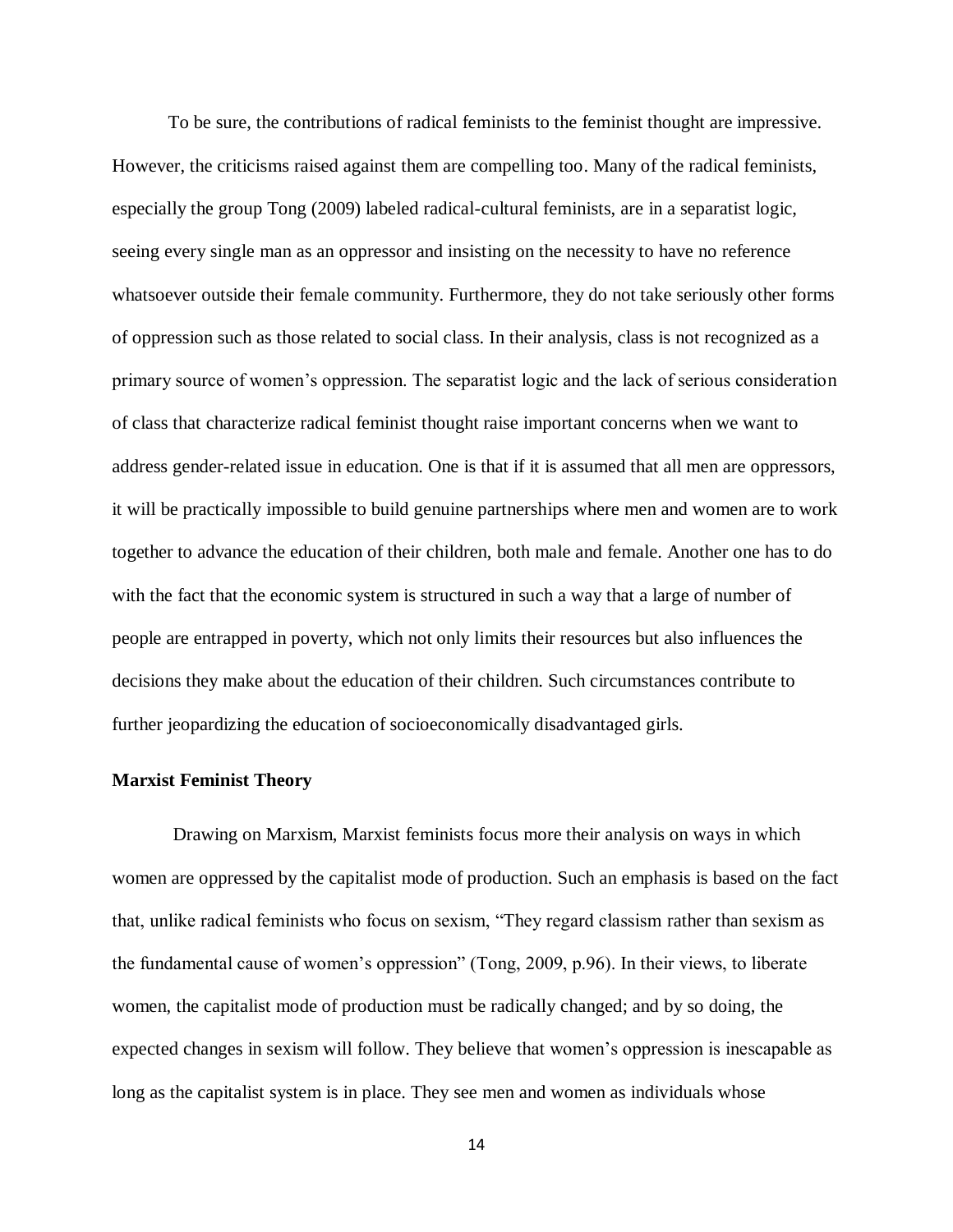behaviors and relations are shaped by their mode of production. In that line of thought, they contend that our social, political and economic institutions are shaped by the capitalist system in a way that exploits working-class men, and women even more so. The way the institution of the family is organized, and the way women's unpaid domestic work is enforced are, in their views, compelling enough to point out the extent to which capitalism maintains women under oppression.

In an attempt to draw people's attention to these issues, Marxist feminists such as Cox and Federici (1975) argue that women's domestic work should be recognized and compensated as it is central to the capitalist production process. They go further to clarify their position, however, indicating that:

… when we say that housework—still our primary identification as women—is a moment of capitalist production we clarify our specific function within the capitalist division of labour and, most important, the specific forms our attack against it must take. Our power does not come from anyone's recognition of our place in the cycle of production, but from our capacity to struggle against it. (p.6)

In contrast to liberal feminist thought, this statement clearly shows that Marxist feminists do not believe that women's recognition within the capitalist system is sufficient to liberate women. They do need their male counterparts to have a broader understanding of the struggle they all need to engage in instead of restricting its relevance to the situation of working-class men.

Marxist feminists' position on wage domestic work is then far from being an attitude through which women would maintain the status quo. Their ultimate goal is to better challenge the capitalist system. They believe they have reasons to struggle for a radical change of the system in that, for example, even when a woman happens to have a job in the public sphere, that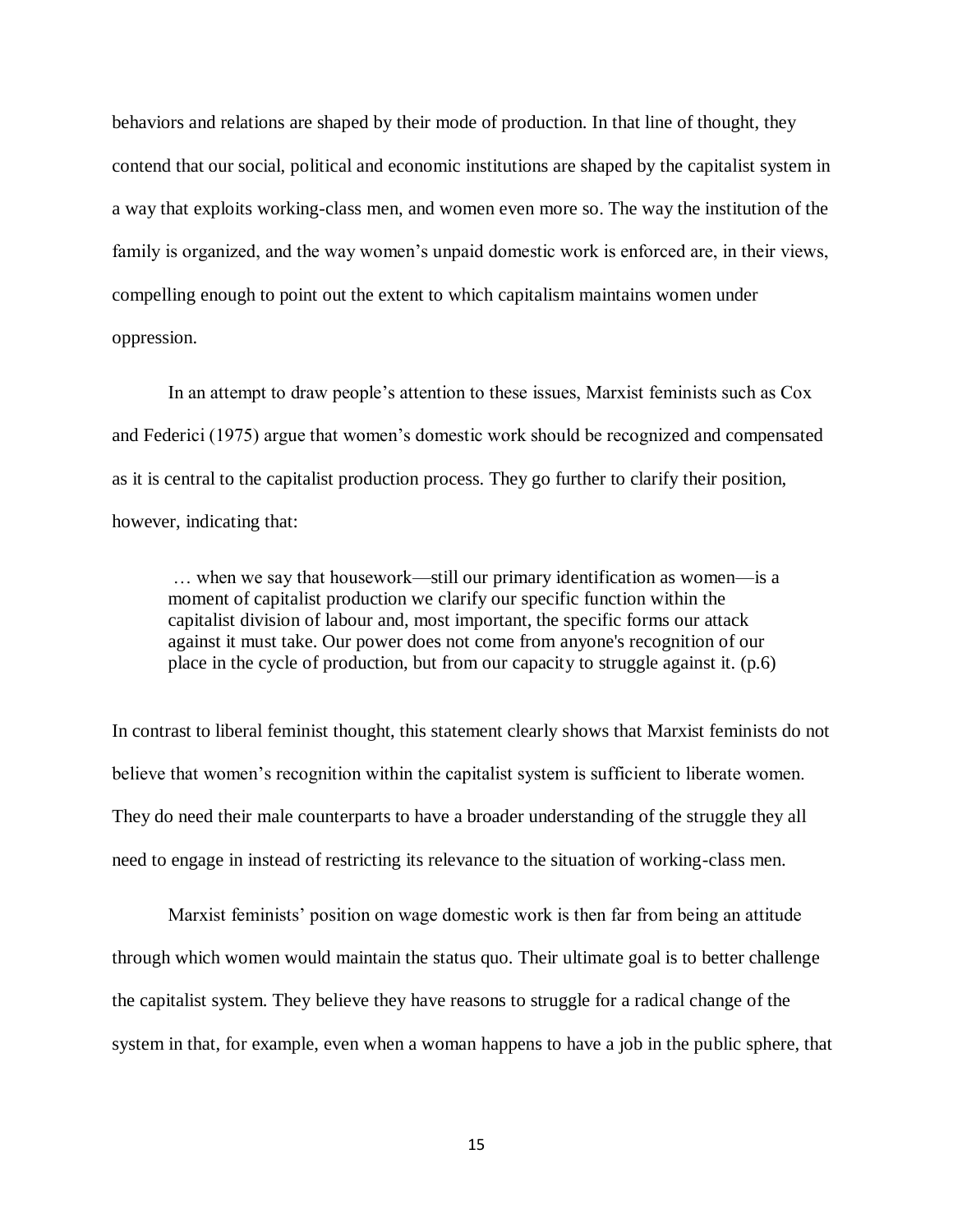job turns out to be an overload of work due to the politics of sexual division of labor that hold them responsible for domestic work. So, Cox and Federici further argue that

What matters [in our position] is its political genesis, which is the refusal to see work—and therefore the power to destroy it—only in the presence of a wage. In our case, it is the end of the division between women 'who do work' and women 'who do not work' (they are 'just housewives'). (p.4)

While it is undeniable that Marxist feminist thought has made a significant contribution to feminist thought by highlighting the extent to which the capitalist mode of production shapes unequal relations between men and women, it has serious limitations in a patriarchal society. On the grounds that it fails to capture the complexity of women's oppression, it may prove ineffective to liberate women. Hartmann (1979) explains this limitation in these terms:

Marxist feminists who have looked at housework have also subsumed the feminist struggle into the struggle against capital… [Their] theoretical analysis of housework is essentially an argument about the relation of housework to capital and the place of housework in capitalist society and not about the relations of men and women. (p.5)

In the field of education, if our analysis is based on Marxist feminist approach alone, we will certainly end up addressing only partially the complex condition of female students. Indeed, our analysis will overlook, in such a case, important aspects of the experiences of female students that are related to sexist oppression which is a mode of oppression as important as the oppression based on economic class.

#### **Socialist Feminist Theory**

The limitations found in Marxist feminist thought which fails to adequately address the question of gender relations in its analysis are a direct cause of the emergence of socialist feminist thought as Tongs (2009) mentions: "The Marxist feminists who decided that women's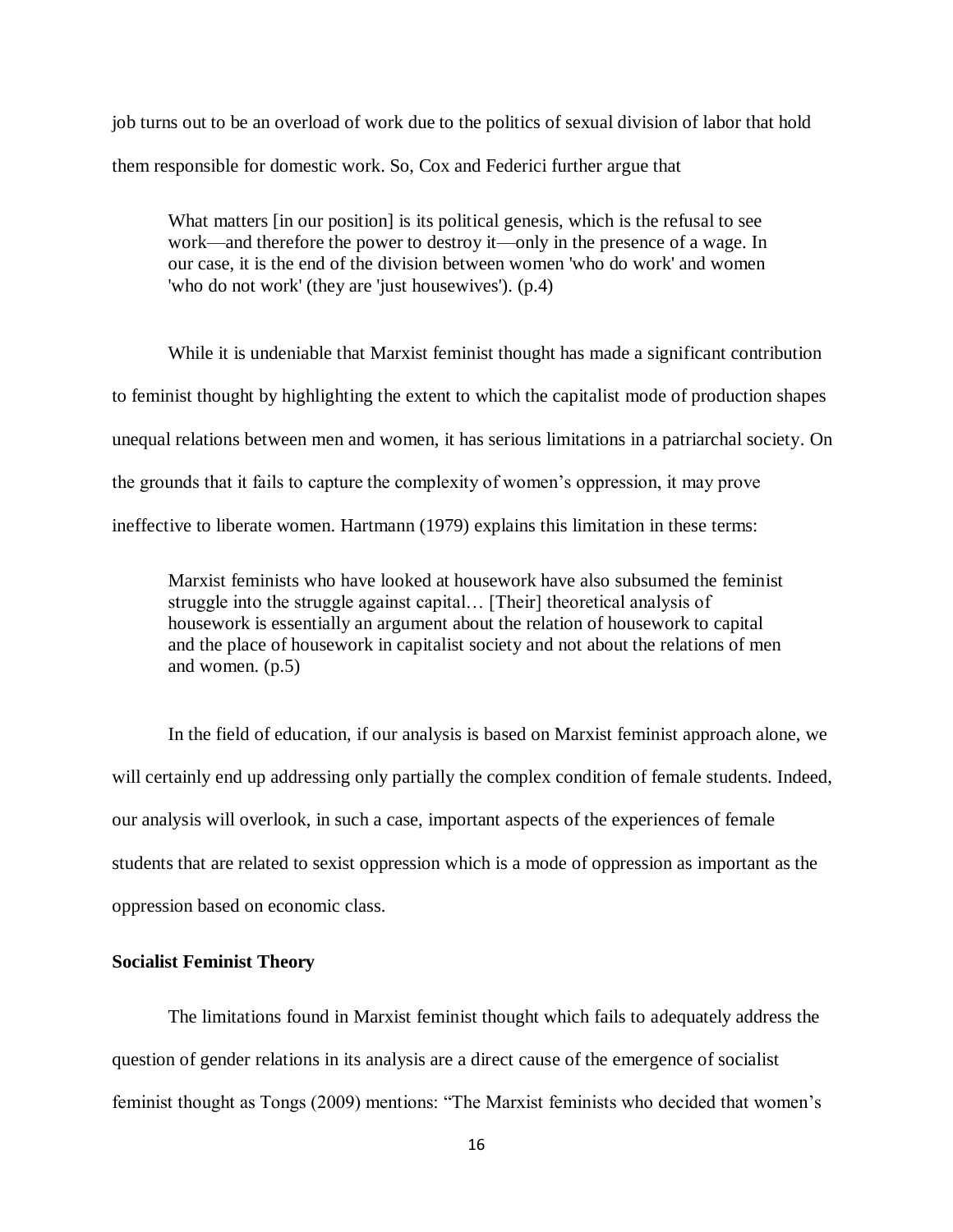sex class as well as economic class plays a role in women's oppression began to refer to themselves as socialist feminists" (p.111). In fact these socialist feminists hold the belief that to have a more comprehensive understanding of women's oppression, both patriarchy and capitalism need to be equally considered. The type of analysis developed by Marxist feminism is, in their views, too much influenced by Marxism to the point that it narrows the understanding of women's oppression, for it is more concerned with the relation of women to capital than the equally important relation of women to men (Hartmann, 1979; Kennedy, 2008).

On that ground, socialist feminists find it vital to confront at the same time both the capitalist mode of production and men's sexism. They believe that neither of these analytic categories taken alone can aptly liberate women. Consequently, socialist feminist thought incorporates the patriarchal system and capitalism in its analysis; that is, the analytic categories of radical feminists and Marxist feminists. Tong (2009) argues, however, that this does not mean there is a unitary theory among socialist feminists. Indeed, while some scholars like Juliet Mitchell focus on the extent to which women are oppressed by two systems (capitalism and patriarchy) taken separately, other scholars such as Heidi Hartmann (1979) insist on the extent to which these two systems, although different, reinforce each other as she notes:

…with respect to capitalism and patriarchy, the adaptation, or mutual accommodation, took the form of the development of the family wage in the early twentieth century…[which] cemented the partnership between patriarchy and capital. [It] is the cornerstone of the present sexual division of labor- in which women are primarily responsible for housework and men primarily for wage work……The family, supported by the family wage, allows the control of women's labor by men both within and outside the home…The sexual division of labor reappears in the labor market, where women work at women's jobs, often the very jobs they used to do only at home—food preparation and service, cleaning of all kind, caring for people, and so on. As these jobs are low-status and low-paying patriarchal relations remain intact, though their material base shifts somewhat from the family to the wage differential. (pp. 18-19)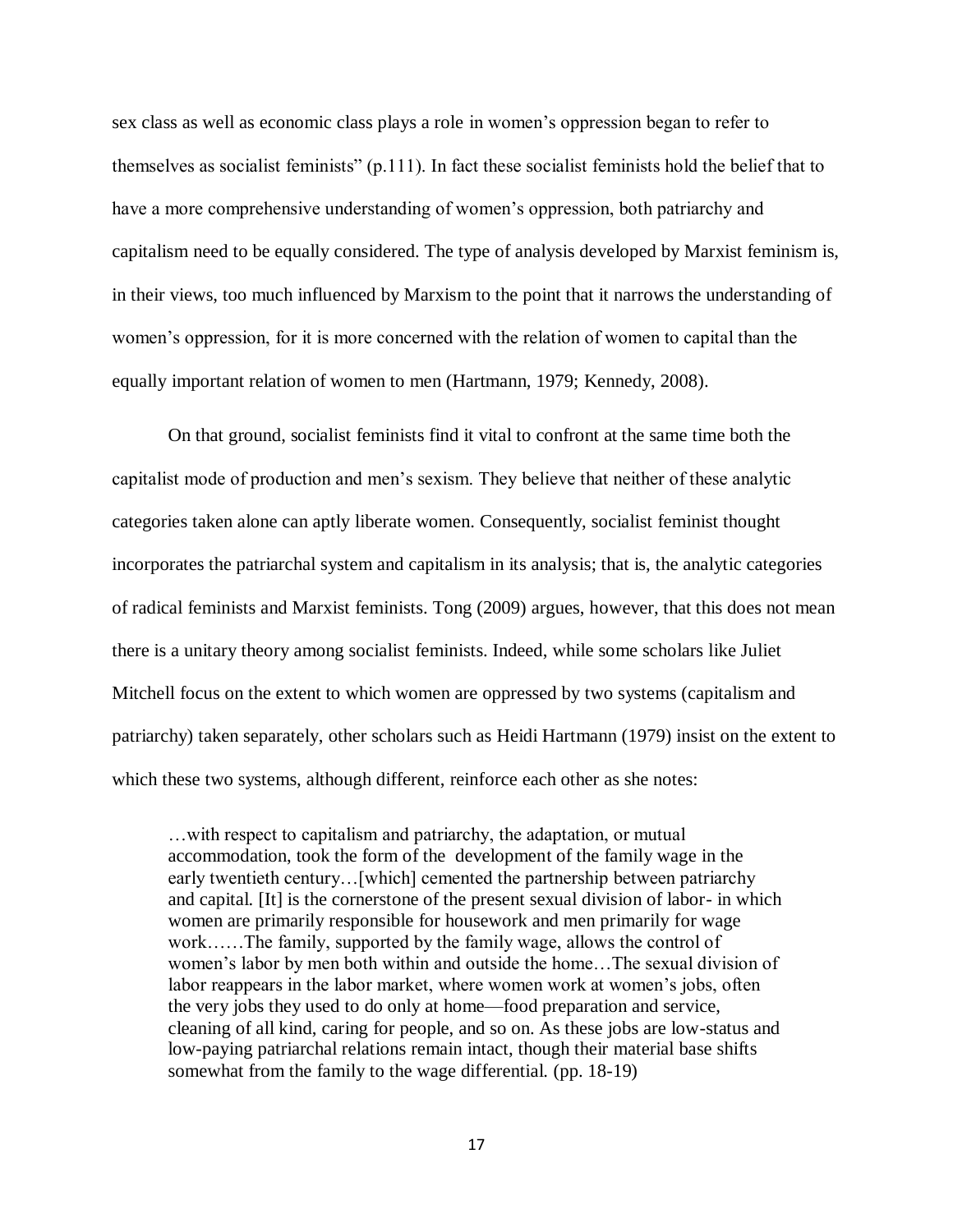What Hartman is highlighting, here, is that even if capitalism and patriarchy are two different systems of oppression, they interact, influence each other and shape in concert the experience of women.

In the light of this understanding, it seems to me that these two perspectives in socialist feminist theory that can provide valuable insights into the ways women's oppression is maintained by patriarchal and capitalist practices. In contrast to liberal, radical, and Marxist feminist thoughts; the two perspectives of socialist feminist thought have the advantage of providing a more comprehensive picture of reality by incorporating both patriarchal ideology and class even though some people may argue that sometimes reality might be more complex than that. I think, however, that using these two perspectives of socialist feminist thought in my study would allow me to better understand the ways in which girls' education, in the Senegalese context, may be improved or adversely affected by community involvement. On the one hand, it will allow me to focus on the extent to which patriarchy but also class affect girls' education. On the other hand, the fact of keeping in mind that these analytical categories are mutually reinforcing helps me gain a deeper understanding about how the participation of girls in education may be influenced.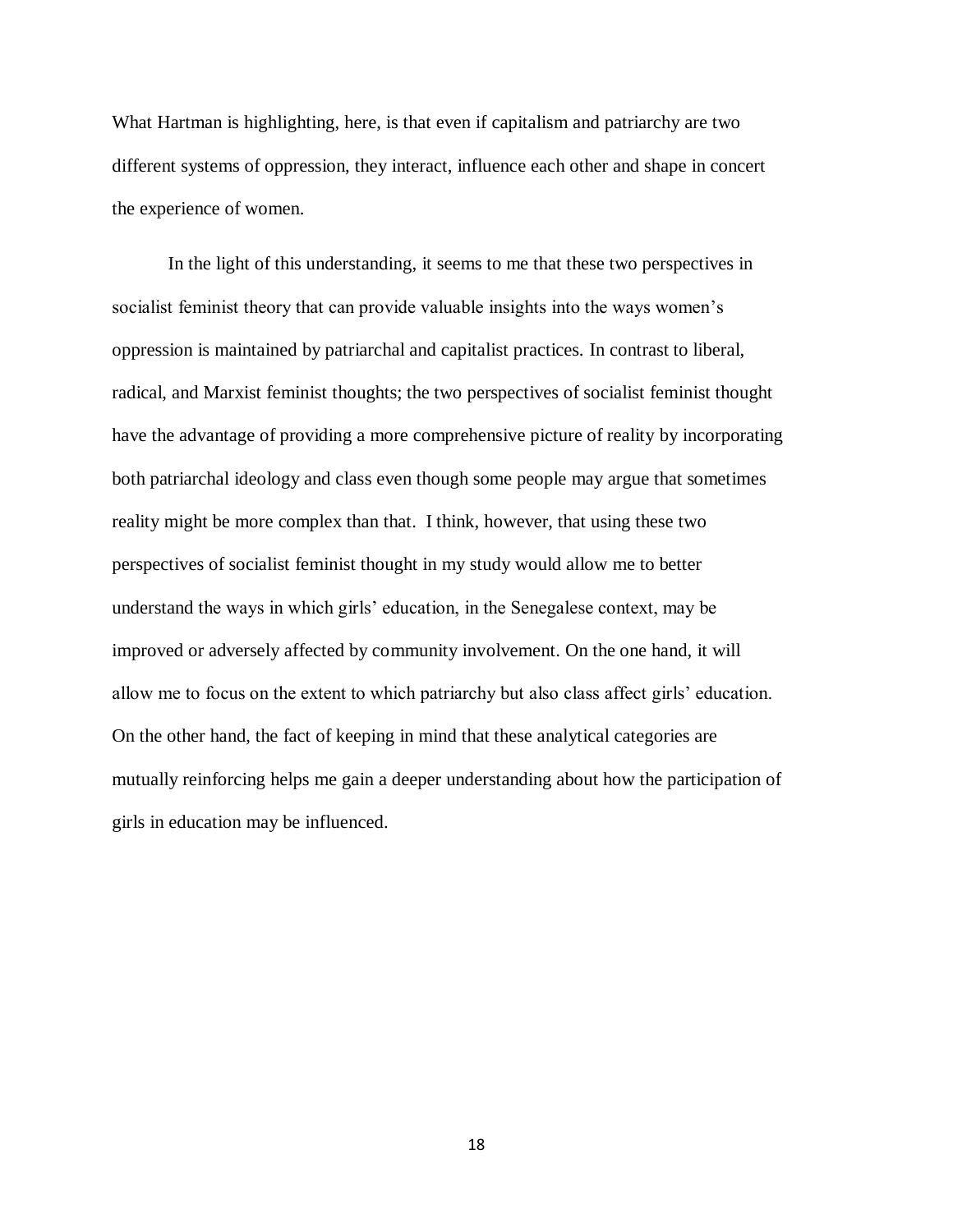#### <span id="page-26-0"></span>**WAYS IN WHICH COMMUNITY INVOLVEMENT MAY POSITIVELY INFLUENCE GIRLS' EDUCATION IN SENEGAL**

Consistent with its decentralization policy, the Senegalese government has adopted educational reforms that place an emphasis on local communities' involvement in education through the creation of Local Education and Training Councils (CLEF) in each geographic area, and a School Committee Board (CGE) in each School (Niane and Robert, 2007). In addition, the Government encourages local initiatives such as Parents' Associations (APE). Particular attention has been given to girls' education through efforts to widen their access and increase their school retention.

#### **2.1. Widening Access**

<span id="page-26-1"></span>Confronted with the challenging issue of increasing girls' enrollment in formal education, Senegalese policymakers have heavily relied on the potential for community involvement to boost the enrollment rates of girls. For that purpose, existing grassroots organizations have been encouraged to contribute to the national efforts to provide every child, male and female, access to education. At the same time, the creation of larger organizations such as CNEPSCOFI (National Committee for the Promotion of Girls' Education) with local cells that directly interact with local populations and schools have also been prompted by the government. These efforts may prove effective in creating a context that allows girls' to have wider access to education because of the power of networking and advocacy on the one hand; and on the other hand, because of local communities' participation in building and maintaining schools facilities.

#### **Networking and Advocacy**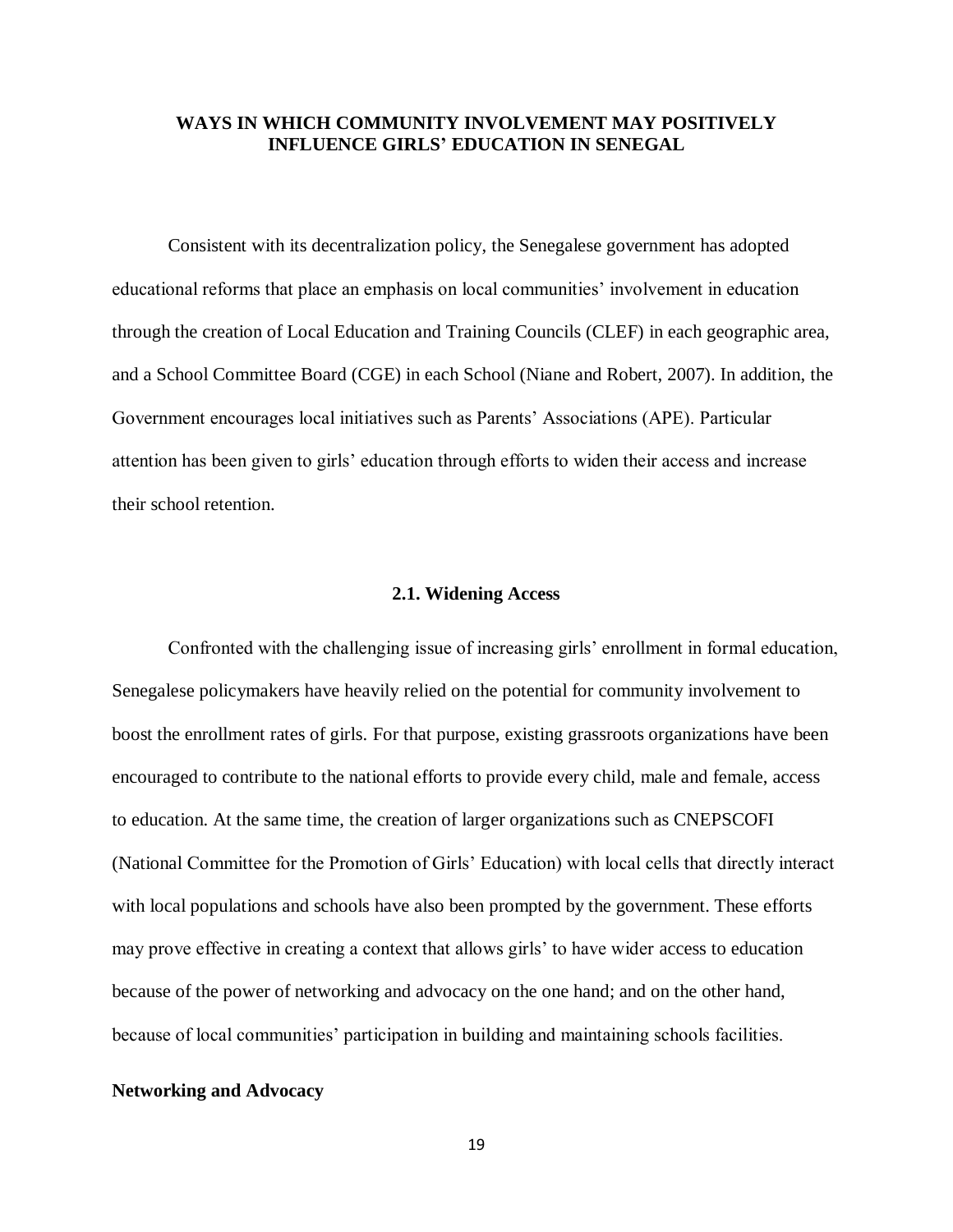Networking and advocacy seem to be powerful strategies that can be and are being used to advance such a social justice-related issue as widening girls access to education. Because Senegal is a patriarchal country whose populations is attached to some traditional ways of functioning such as consulting elders, especially the religious leader or the local traditional chief before making an important decision, not having these influential people on one's side may jeopardize efforts to promote girls' wider access to education. In addition, the need to mitigate the effects of other factors related to socioeconomic inequalities also promotes networking and advocacy. Having all this in mind, local community organizations involved in education may accomplish significant achievements by sharing information and sensitizing these leaders to foster their receptivity, and also by building partnership with them and with other potential partners.

The importance of having the religious leader (referred to as marabout in Senegal) informed and sensitized has been raised by Lugaz and Grauwe (2010) in a study conducted in a Senegalese rural area. The headmaster they found at their research site reported that the year the school was built, most people in the village were not in favor of it. Commenting on the reasons, he explained: "Cette hostilité était due au fait que le village avait été fondé par un guide religieux; les habitants pensaient qu'il n'était pas indiqué d'envoyer les enfants dans un établissement français" (p.138). According to the headmaster, the hostility of the village to formal schooling (what they refer to as the "French school") had to do with the belief that it was not recommended to attend such a school as the village was founded by a religious leader. Had not their attitude to formal schooling changed thanks to the advocacy and networking of the dynamic Parents' Association (APE), the school would probably not have offered all the six grades of an elementary school. In situations of schools with missing grades, it is more likely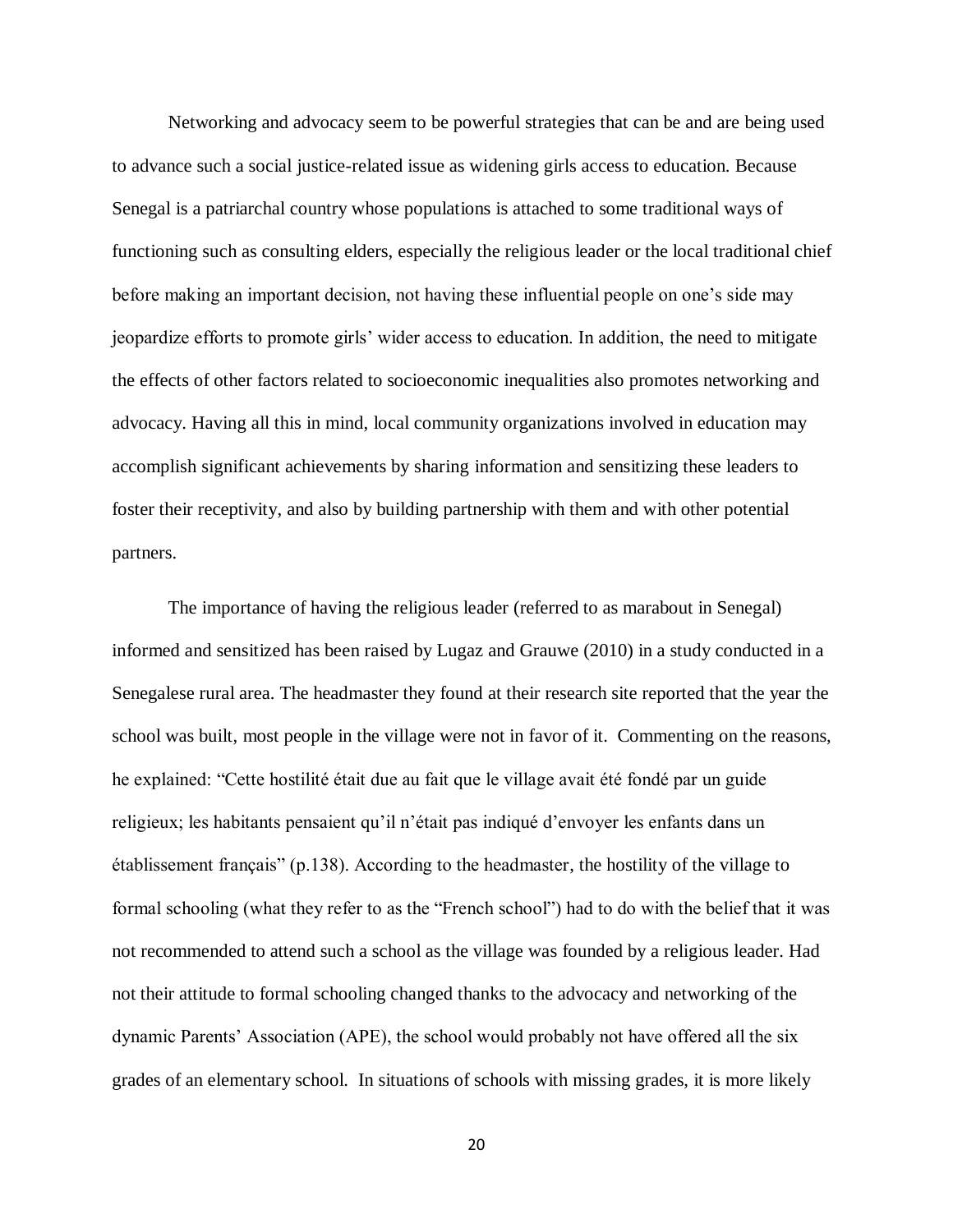that parents will have to send their children to attend school in another area with the grade corresponding to that of their children, which would certainly be a further barrier to girls' access to education. Advocacy and networking appear here as valuable strategies to move the community from a hostility to formal school toward an increased receptivity without which girls' education tends to be more compromised than that of boy's in a patriarchal culture due to the distance factor.

Another example where advocacy and networking have played an important role in advancing girls' access to education is based on my own experience. As a teacher supervisor in the district of Bambey, I became acquainted with a female community leader who also had a high-ranking position in the government of President Abdoulaye Wade, former Senegalese President. The woman has been working with her community to promote girls' education. During one meeting that we held with her community members, she encouraged us to keep on working to promote equal access to education and reminded the other community members that their local religious leader endorsed their activities. Indeed, she was an advocate for the cause of girls' education in that area and she felt that she had to have some official approbation to legitimate her efforts. She explained to me that during her informal visits to her local neighborhood she would seize any opportunity to share with people what, in the changing Senegalese social context, an individual girl and the whole community gain from schooling.

To widen girls' access to education, networking and advocacy may also be in an attempt to seek to minimize the cost of girls' education to families that are socioeconomically disadvantaged. As Gueye  $\&$  al. (2011) observe in their study on the delivery of education services in Senegal: "Various studies on the reasons why children were not enrolled uniformly cite 'lack of money', 'financial difficulties', the 'need to work' and the fact that 'the family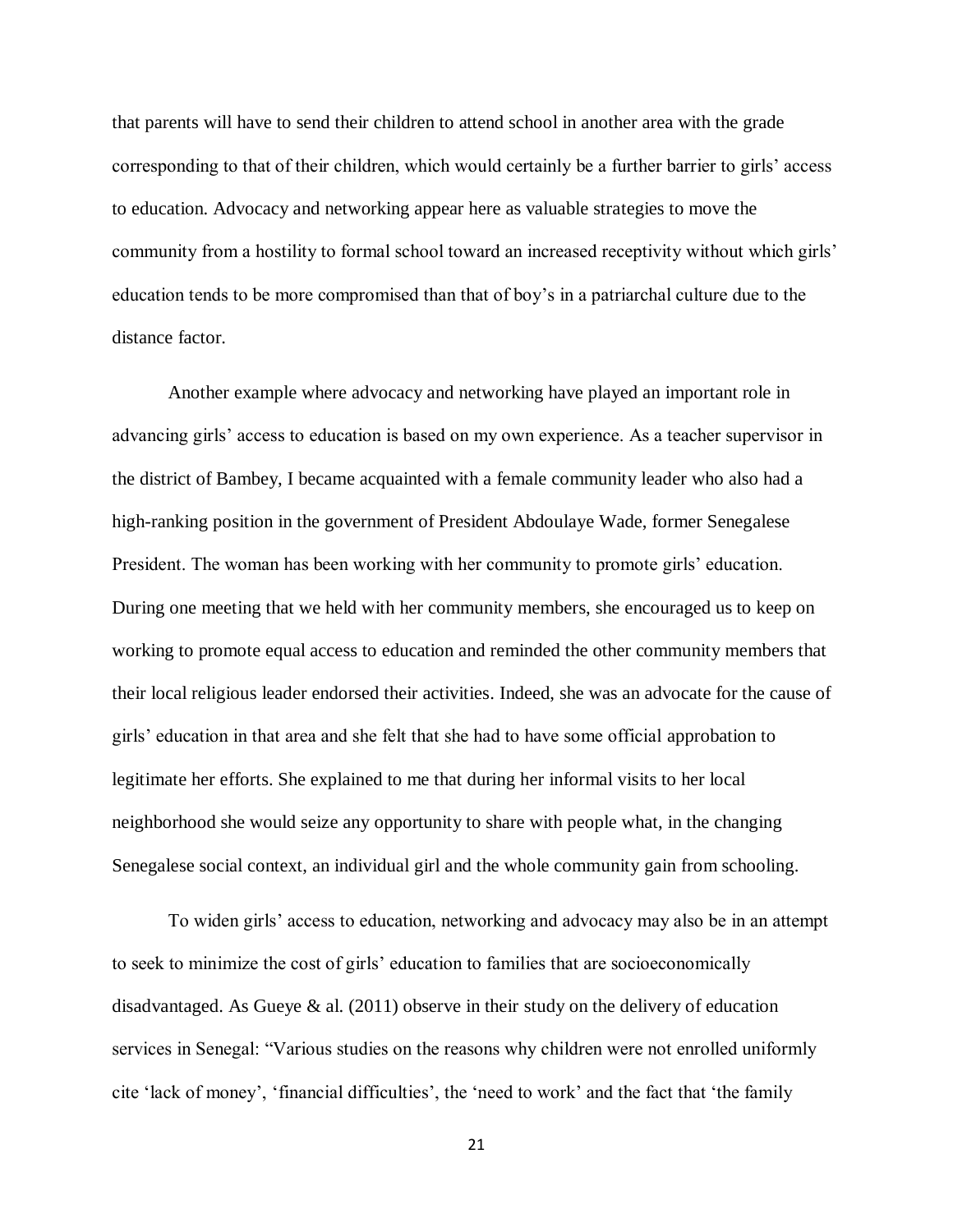cannot afford to pay school fees'" (p.49). Poverty-related barriers need to be lifted; this is all the more crucial for girls' as they are generally more vulnerable than boys when they all live in a context of poverty in a patriarchal society: their schooling tends to be less prioritized than that of boys (Gaye & Diagne, 2008). Local community organizations may through networking and advocacy build partnerships with the schools at the local level to work out inclusive policies that alleviate the cost of schooling for economically disadvantaged families. They can also reach out to donors to support these families' efforts to give their children access to formal schooling. These initiatives can, for example, include cost reduction for school uniforms and enrollment fees in middle school and high school for the most vulnerable children.

While networking and advocacy may be powerful strategies to raise awareness and have some support to mitigate the cost of schooling for economically disadvantaged families, there are other challenges to girls' access to education that have to do with the lack of sufficient classrooms or schools on the one hand, and safety issues for existing ones on the other hand. In this area, too, community involvement in education may play an important role.

#### **Contributing to Building and Maintaining School Facilities**

Since the World Education Forum held in Dakar in 2000 on the necessity to take further initiatives to advance Education For All (EFA), Senegal has been consistently increasing the number of its schools, especially at the elementary school level, in an effort to provide education to all. However, as Gueye & al., 2011) observe, "…the increase in the number of elementary schools is marred by a proliferation of schools that only offer certain classes and not a complete educational cycle, especially in rural areas" (p.50).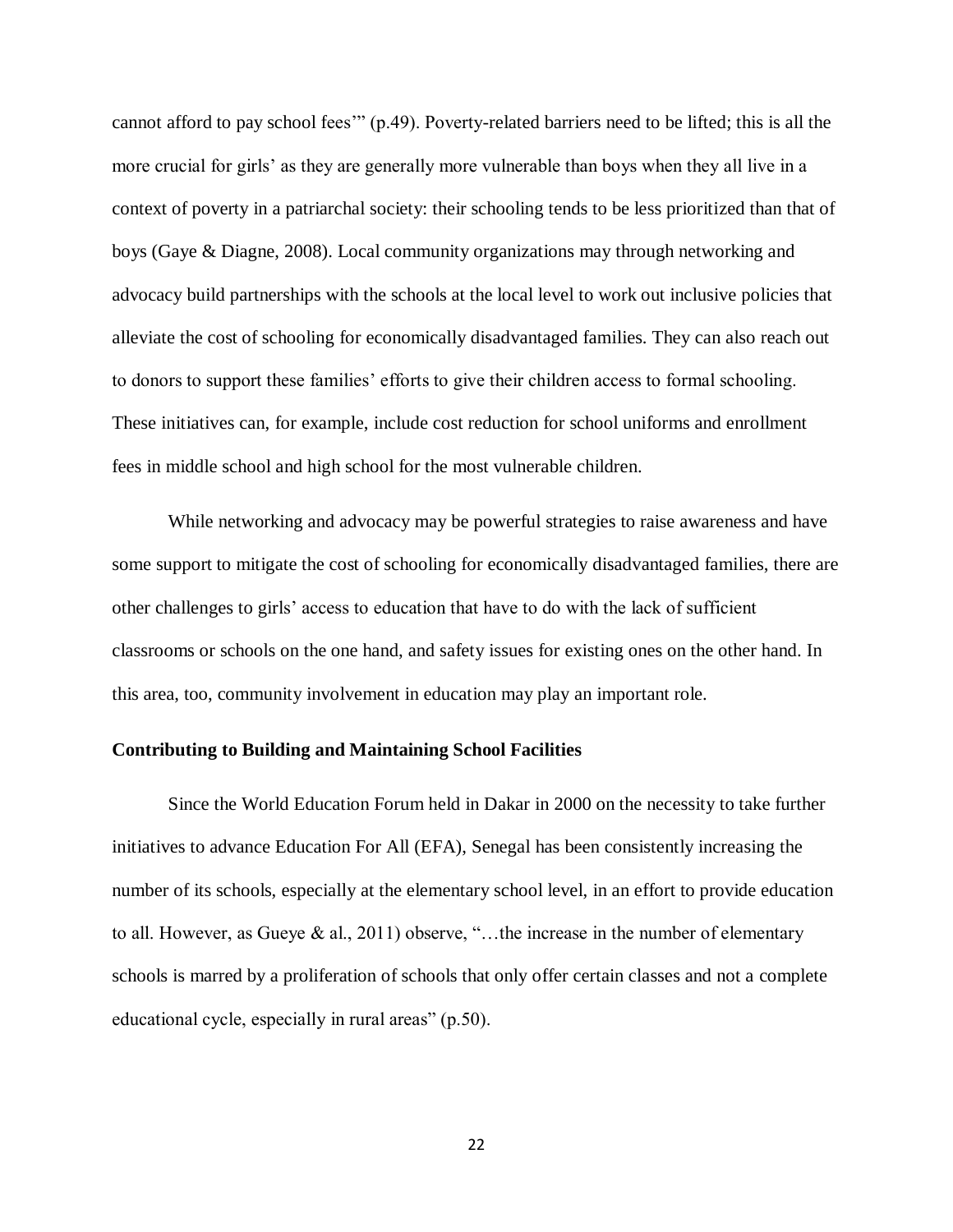In such situations, Parents Associations (APE) and their School Committee Board (CGE) and other contributors may mobilize their resources in order to overcome that limitation by building classrooms so that their children will have a place to study. Depending on how important the resources are, they may manage to have classrooms of good quality or just makeshift classrooms. Even though it should be acknowledged that such makeshift classrooms may not, in some ways, provide an environment that is conducive to learning, they at least offer girls' an opportunity to attend school. Without a nearby place, their chances to be enrolled are very small because parents are reluctant to send their daughters to schools that are far away from home as Colclough & al. (1999) note:

Although the length of the journey to school affects the attendance of both boys and girls, the effects of distance are more severe for girls…girls [are] considered by parents to be weaker than boys, and unable to expend the energy required to walk to and from school... [In addition, parents' reluctance is also due to their] concern for girls' safety en route and to their fear that their daughters may be subject to sexual harassment. (p. 21)

These considerations mentioned by Colclough & al. highlight the patriarchal ideology that underpins parents' attitudes. Because boys are considered to be fitter than girls, the latter are more likely to be denied the opportunity to attend school in these circumstances. For these reasons, when community members engage in building schools and classrooms to obtain nearby schools that offer education for all grades, they are contributing to equal access to education.

Community participation to maintaining school facilities may also be considered as a further step toward widening girls' access to education. Indeed it is one thing to have classrooms built, but it is quite another to have a school environment that allows female students to feel comfortable there. If a given school environment is not inclusive enough to be gender sensitive, the bad experiences female students may have in that school can be a cause for nonattendance.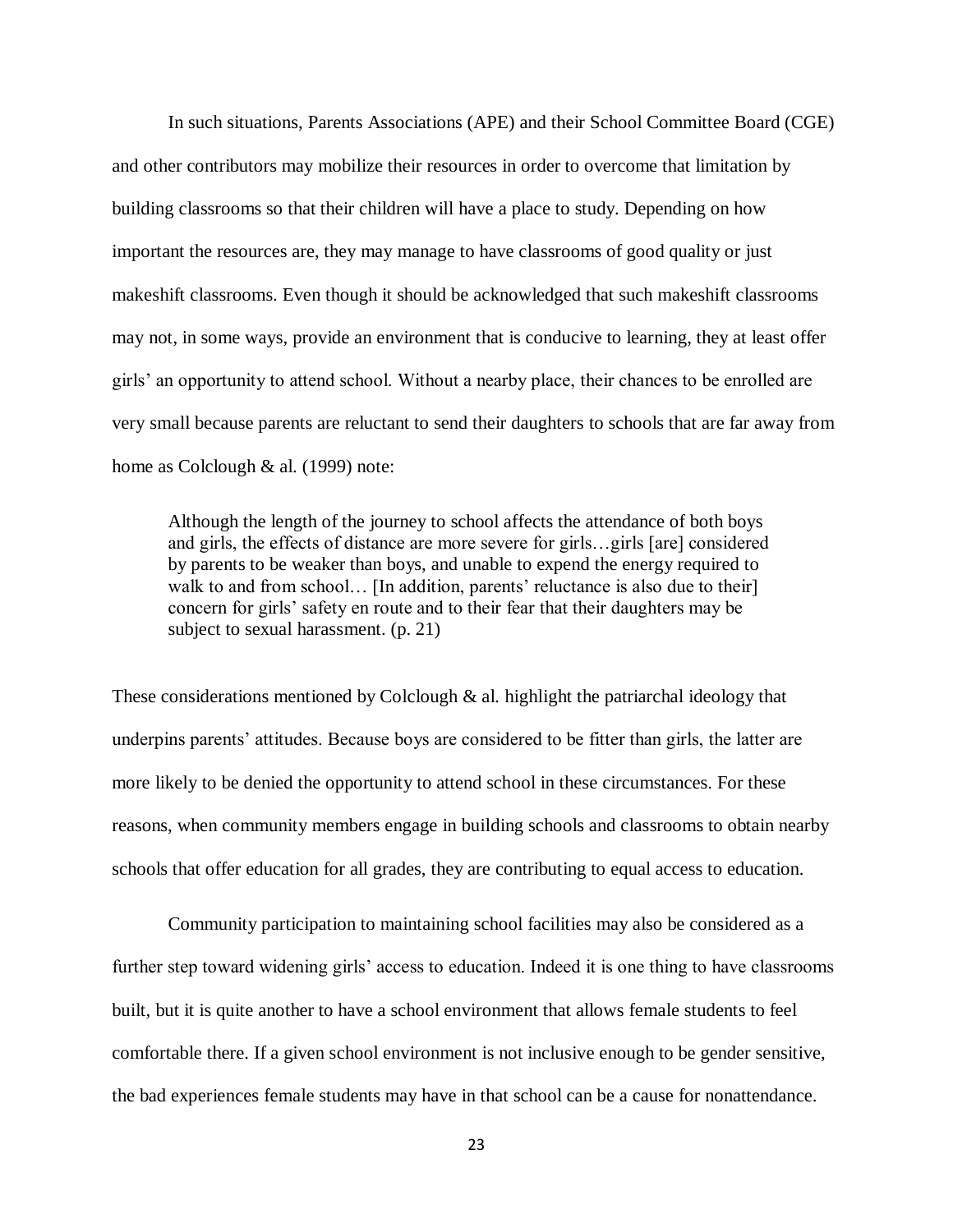The situation can be corrected, however, through community involvement in the sense that it may help maximize resources that can keep the school environment hygienic, safe, and comfortable for everyone. To take just an example, in order to maintain good quality and durable school sanitation facilities, community involvement can play an instrumental role by building partnership with the school staff to work out a maintenance plan where responsibilities for all important activities are shared. In the rural area of the district of Sedhiou, for instance, in addition to extending school sanitation facilities, one local youth organization works with the local elementary school to ensure that the supply of water and soap is available on a regular basis.

This type of involvement is easier to develop when the community has the feeling that the local school is its own property. One way this attitude may be fostered is when the school remains open to the community for use during some community's events that do not interfere with students learning. That develops some attachment to the school and creates the community's disposition to support any efforts for its maintenance as being a part of the life of the community. That collective feeling of responsibility vis-à-vis the school, and the subsequent actions that are taken by the community to maintain it, can offer important possibilities to widen girls' access to education. Interestingly, the potential for community involvement to advance Senegalese girls' education expands beyond merely widening their access; it may also improve girls' academic achievements.

#### **2. 2. Improving Academic Achievements**

<span id="page-31-0"></span>In the Senegalese context, one can identify some ways in which community involvement may positively influence girls' learning and academic achievements. Today, research is clear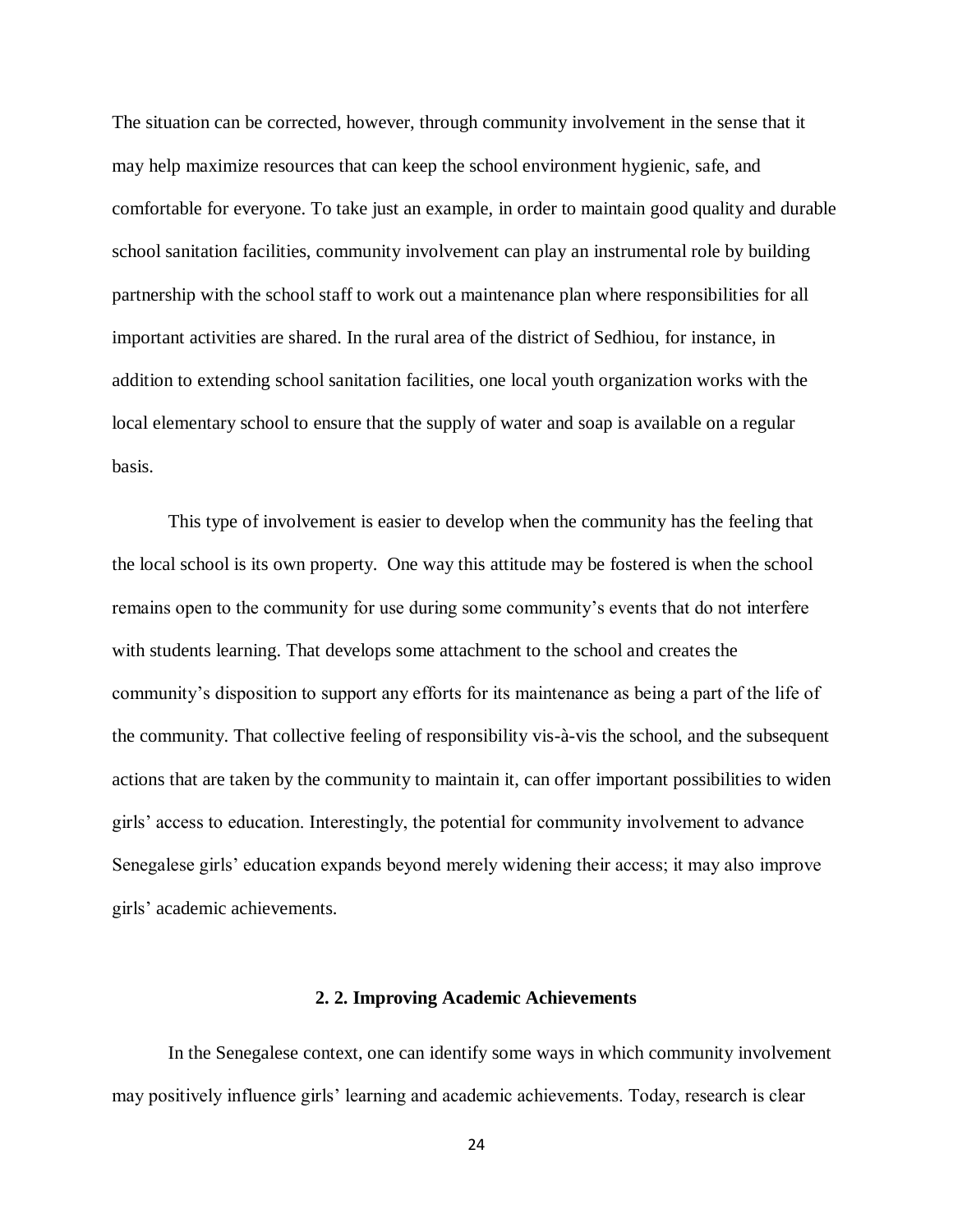about the fact that while students' learning and academic achievements can be explained by factors related to the school, these factors are not the sole determinants of the students' achievements. The involvement of the students' families and the larger community plays a fundamental role in students' performances.

#### **Better Communication Between Schools and Families**

Initiatives that focus on developing meaningful communications between schools and students' families prove to be effective in fostering students learning and high academic achievements. Such communications, understood here as two-way street processes of interactions between families and the school, forge strong connections and trust between the two types of institutions. For that reason, these interactions can be a valuable source of information about factors that may interfere with girls learning and achievements for both teachers and parents.

Based on what they learn as a result of their interactions with families, teachers can help parents create or improve the environment in their home to make it more conducive to learning. Given that most parents are not professional educators, teachers may also help by sharing with them some knowledge related to child development and strategies that take into account the students' developmental needs in order to facilitate and make fruitful their assistance when students are doing their homework. This may prevent some counterproductive interventions of some parents who are willing to assist but generally end up getting angry or renounce supporting their children at home because of a lack of knowledge on that area.

Through communication with families, the teacher also can gain important insights that would improve his or her teaching. For example, a teacher serving in a rural area where girls,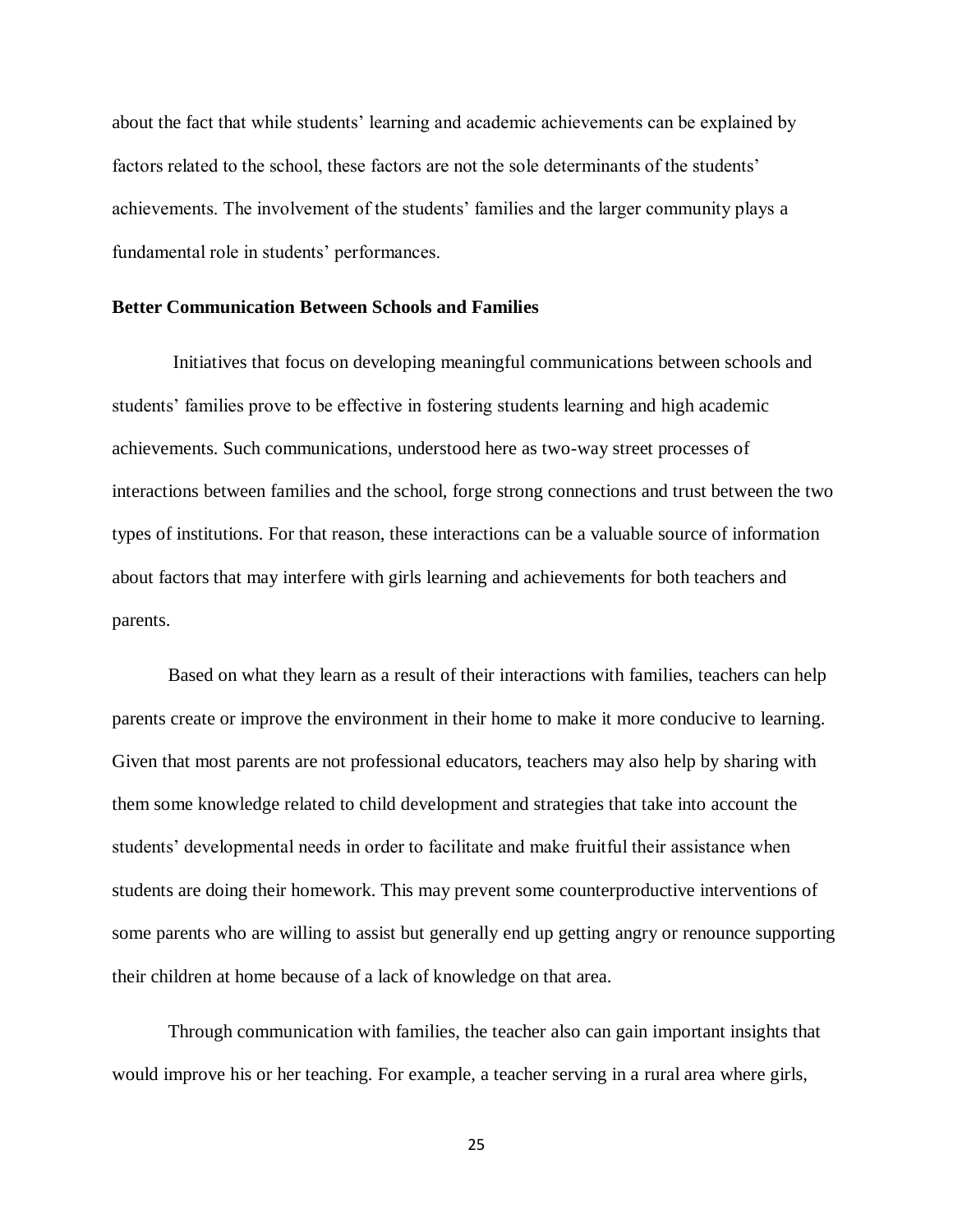contrary to boys, generally have to perform their time-consuming household work to help their mother (or when their mother is away), may intentionally build upon the lived educational experiences (Dewey,1997) of girls by drawing from household work experiences to better educate them. This does not necessarily mean reinforcing gender roles; on the contrary, the idea behind it is rather to use what female students have concretely experienced with a view to both promoting their growth and challenging the traditional gender roles as Allana & al. (2010) mentions:

Gender equality education should be understood as not only eliminating gender discrimination but also integrating the experiences and needs of both female and male students into all educational practices and, ultimately, enabling them to overcome traditional gender relations through education (p.344).

Approaching girls' education with this view in mind shows that teachers value girls' experiences, and gives room for discussing the traditional gender roles in a way that sensitizes all students to social justice issues such as gender inequality. In fact, one of the reasons most boys in patriarchal societies do not want to be involved in household work has to do with its devaluation. In Senegal, they are generally ridiculed by their peers when they perform tasks that are considered "female work". Valuing this kind of work would contribute in some ways, I think, to removing male and female students' mental representations of traditional gender roles, and to correcting their attitudes toward those roles.

Considering all this, I think that community involvement that incorporation a two-way process of interactions is apt to facilitate female students' learning both at home and at school. If learning is facilitated, improved academic achievements logically follow as a consequence of better performances. Improved academic achievements may also be reinforced by other involvement processes that build on the strengths of the local community.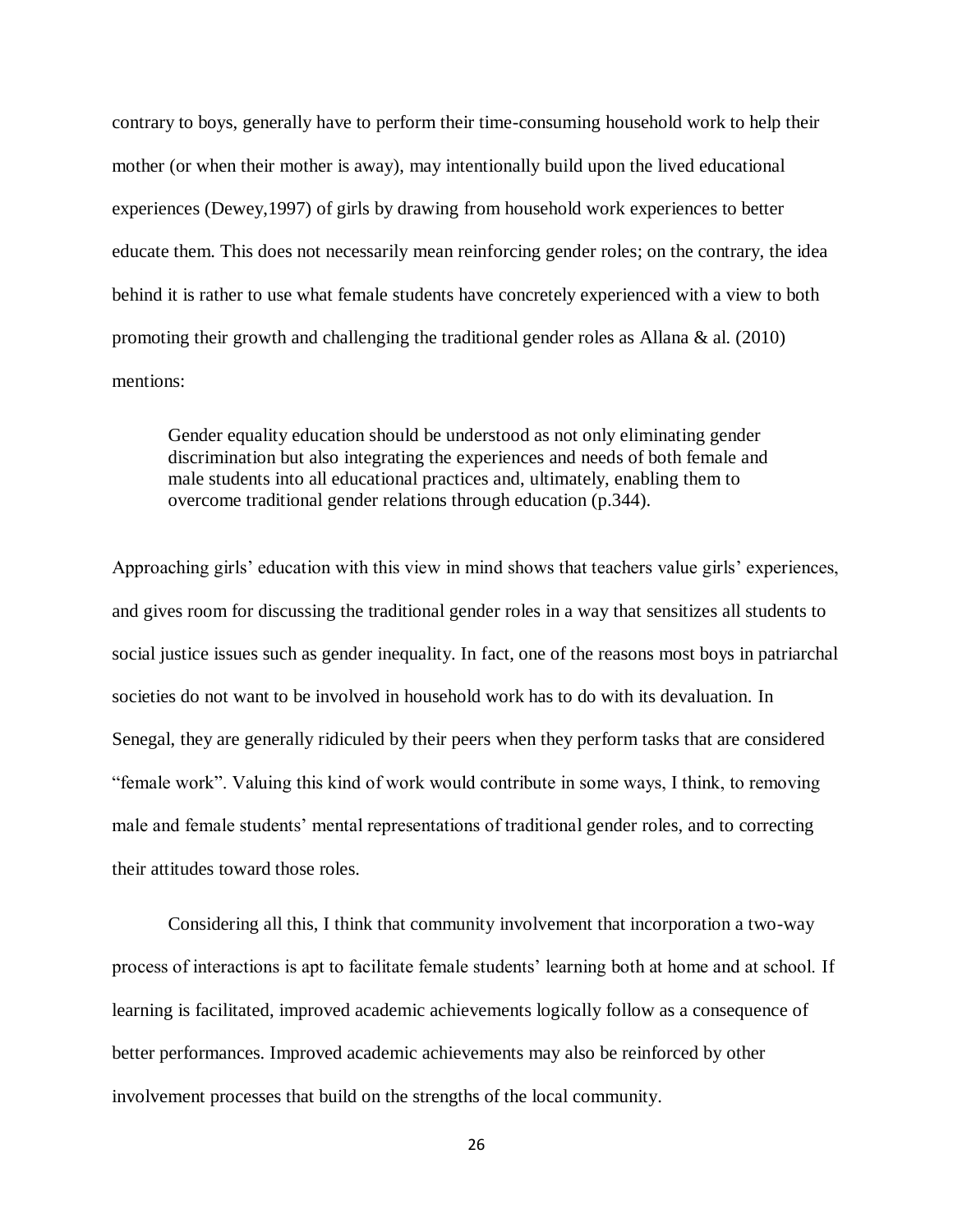#### **Building on the Strengths of the Community**

When there is a partnership between school and the community that enables the school to build on the strengths of the community it is serving, girls' academic achievements can be significantly improved. Today, many Senegalese are taking that path. Inspired by the successful partnership between the Senegalese Ministry of Healthcare and local communities through a program called "programme Bajenu gox", many schools in Senegal are trying to build similar partnership at the local level to promote girls' education. "Bajenu Gox", a Wolof phrase for "community godmother", is deeply rooted in the Senegalese tradition. It designates a female of a certain age who serves as an educator, a mediator, an advisor and advocate for women, especially girls and young mothers. Part of the features that distinguish her is her availability, her high commitment to the well-being of her community, and the social skills that allow her to easily connect with people.

Schools that recognize the "bajenu gox" skills and roles within the community tend to collaborate with her to better serve the community. That collaboration can be seen as an asset that is apt to positively affect girls' achievements. As a matter of fact, the "bajenu gox" may play an essential role in counselling female girls. In the Senegalese culture girls generally do not openly communicate with their parents on certain topics such as those related to sexuality. They may be having bad experiences that adversely affect their learning without reporting it to their parents. With the "bajenu gox", however, no topic is taboo. She would engage them in any topic, give advice, and if any actions need to be taken she acts as a mediator. In brief, given girls' reluctance to report what might hinder their learning, schools that collaborate with the "bajenu gox" of the community by sharing with her their concerns and letting her share hers may lift barriers that undermine girls' learning.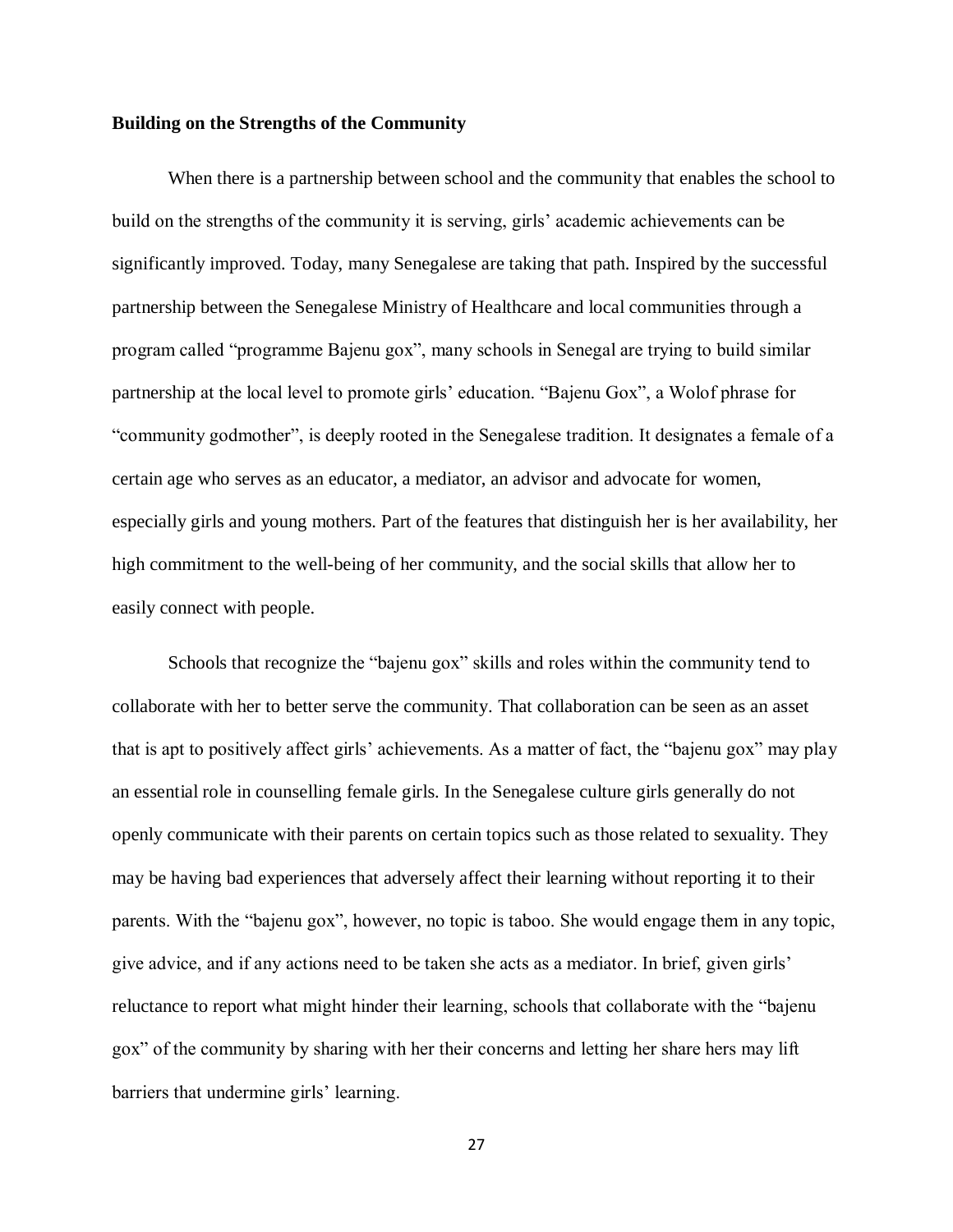Another area where the "bajenu gox" can play an important role in contributing to the improvement of girls' academic achievements is in working collaboratively with schools to extend the traditional communal values to school children nutrition. While a school canteen program is being progressively implemented in rural areas, which is a commendable effort as research makes connections between students' cognitive abilities and the quality of their nutrition, there is not however any guarantee that the most disadvantaged students will take advantage of it in a regular basis because of the required contribution per student that each family has to provide. This situation could be challenged if the school and the "bajenu gox" collaboratively work to make the school canteen program more inclusive by integrating in it a form of solidarity that would allow the more disadvantaged children to benefit from the program on a regular basis. Because of her influential position in the community and the traditional collectivistic nature of the Senegalese society, the "bajenu gox" is often able to convince the community to pool its resources and provide a collective contribution in lieu of having each individual family contribute for its own children. Addressing that issue not only contributes to improving all students' nutrition and as a consequence their academic achievements, but it also helps maintain girls at school as they are most likely to be withdrawn if their families have difficulties to provide for their schooling.

Girls' achievement may also be positively influenced by partnerships between schools and the community's youth organizations that provide free tutoring to students. This form of support is widespread in some Senegalese areas where young educated people volunteer to teach the younger children during the last month before school reopens. Through their work, these local human resources attempt to equip all students, regardless of their gender and family background, with skills that would allow them to perform well at school. My experience with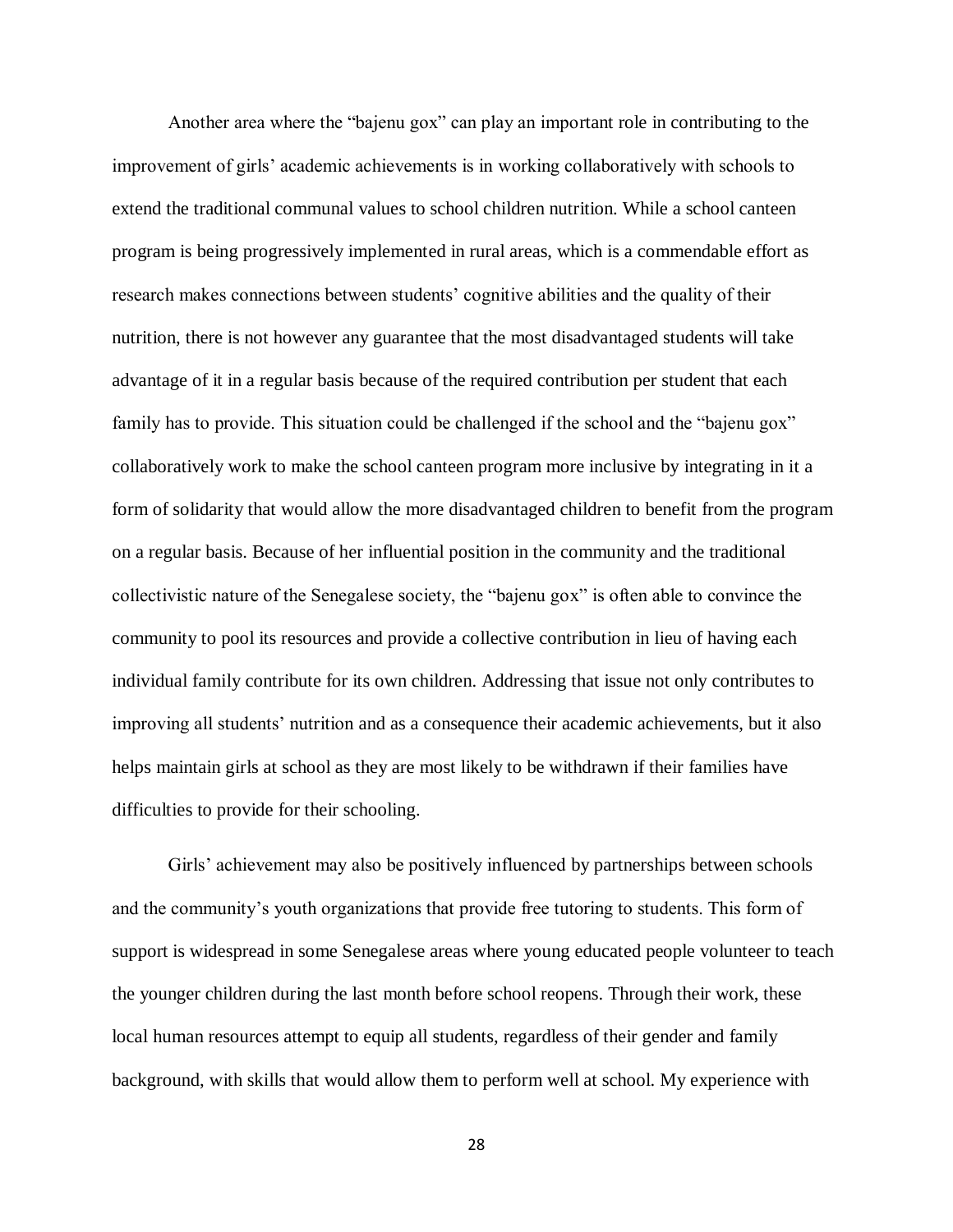those free tutoring programs run by youth organizations in my hometown has inspired my positive attitude toward such an initiative. Based on their partnership with the schools, these youth organizations have secured for their volunteering tutors access to the schools' facilities and some instructional materials. Available trained teachers also provide them with guidance. They focus primarily on reading skills and mathematics in their programs, and they have flexible timetables to allow a large number of students to benefit from their programs.

In some areas also, school officials go further and encourage the development of a program that addresses illiteracy problems among community members. Literacy classes are offered through such a program to community members who did not have a chance to attend school or who dropped out early. Known in Senegal as non-formal schooling, such programs generally place a particular emphasis on women's literacy, the improvement of their organizational capabilities, and the promotion of income-generating activities for them. Not only does a partnership between school and community that supports such forms of schooling empower illiterate women, but also it creates the conditions to further improve girls' achievement in formal schools. Indeed women enrolled in these programs acquire skills that enable them to improve their lives and the home learning environment for their children; but beyond that, they have opportunities to enhance both their social capital and cultural capital in a way that allows them to effectively interact with the local schools their daughters are attending.

In brief, given the potential resources communities may have within themselves, it would be a good move to draw on such resources in the provision of education. Recognizing these assets in a community and incorporating them in the provision of education may help improve academic achievements for both female and male students even though further actions are generally needed to counter some adverse effects of patriarchy and poverty.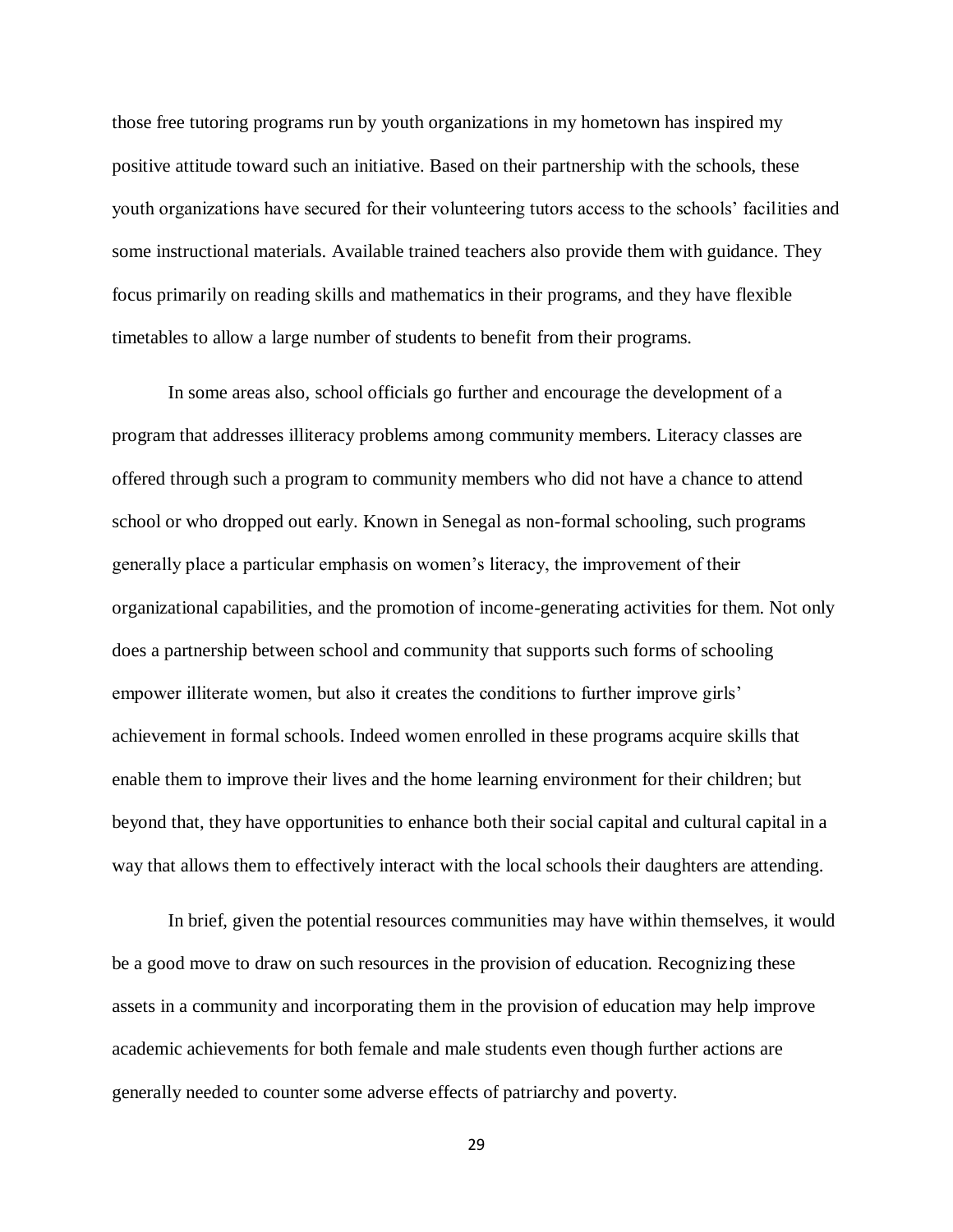#### **Enhancing Girls' Emotional Readiness to Engage in Learning**

Community involvement in education may also improve girls' academic achievements by better preparing them to be emotionally ready to engage in learning. Because of the effects of both poverty-related issues and the patriarchal social organization, girls' emotional readiness to engage in learning is generally undermined. As they grapple with harsh socioeconomic conditions, gender bias in favor of boys, and some forms of social pressure, the risk for them to disengage is high if they do not get support. Consequently, enhancing their emotional readiness to help them overcome the challenges is critical to their success in education.

One way community involvement in the Senegalese context may enhance girls' emotional readiness to engage in learning is to create the conditions for them to be in contact with academically successful female role models. Although the problem is less acute in urban areas than in rural areas, it is important to increase in both settings the visibility of these female figures. The community can contribute to it by working to attract and retain female teachers in their schools, for example. It may also collaborate with their schools (middle school or secondary school) to find at least once a year a female role model as guest speaker in a conference that addresses a problem relevant to the community's life. That may be a lawyer talking about human rights, a medical doctor discussing health issues, etc.

Another way in which community involvement may enhance girls' emotional readiness to engage in learning is by collaborating with the school to help girls feel comfortable with their schooling. Although most parents would rarely discuss curriculum-related issues with teachers, many of them would intervene to support sociocultural activities initiated by students in their schools. Allowing and encouraging girls to meaningfully participate in and take leadership positions in these school-based activities may contribute in a significant way to connect them to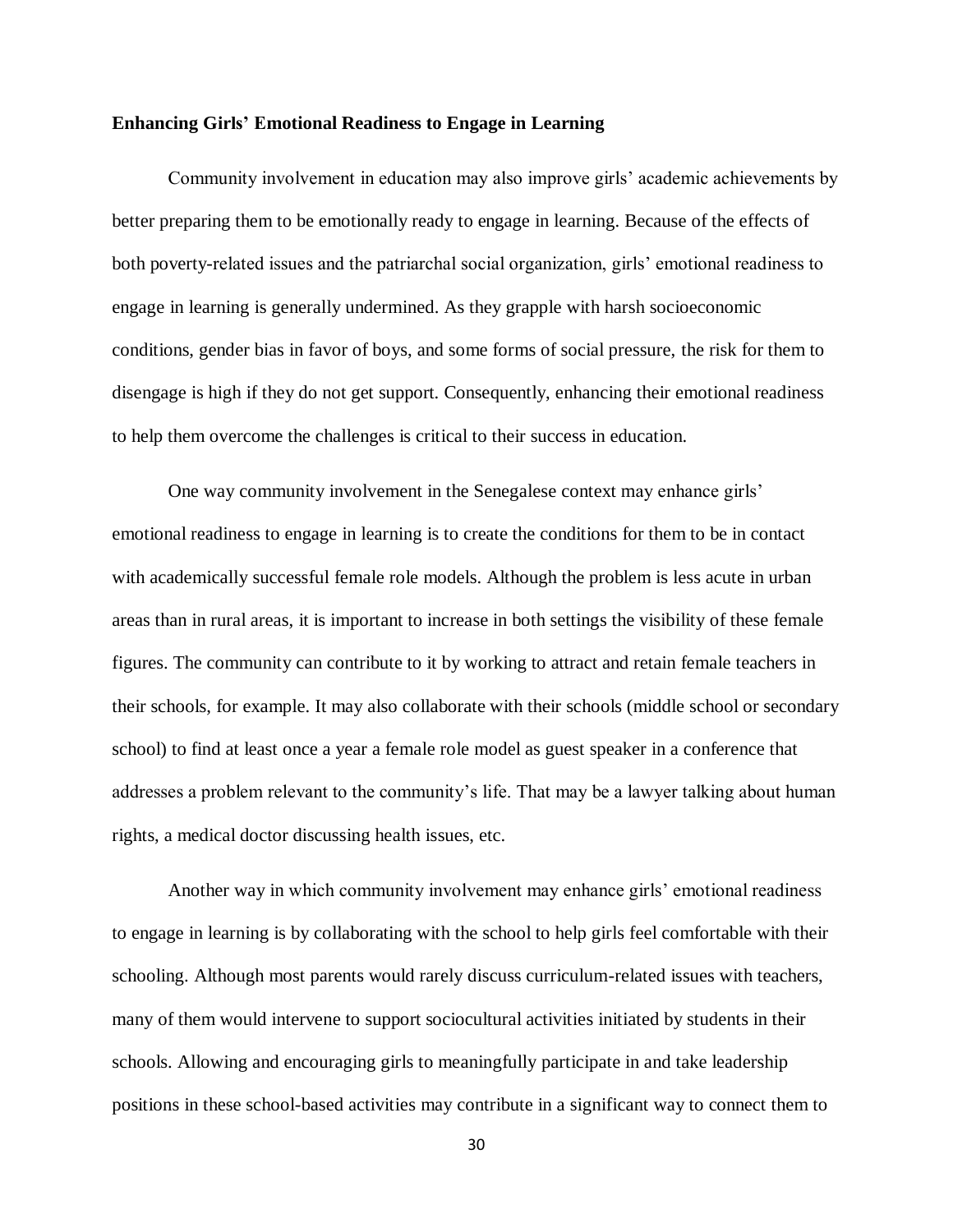school. Their parents' presence may also increase the importance they attach to school. I think that these initiatives and attitudes toward school may motivate female students to participate in classroom activities and beyond.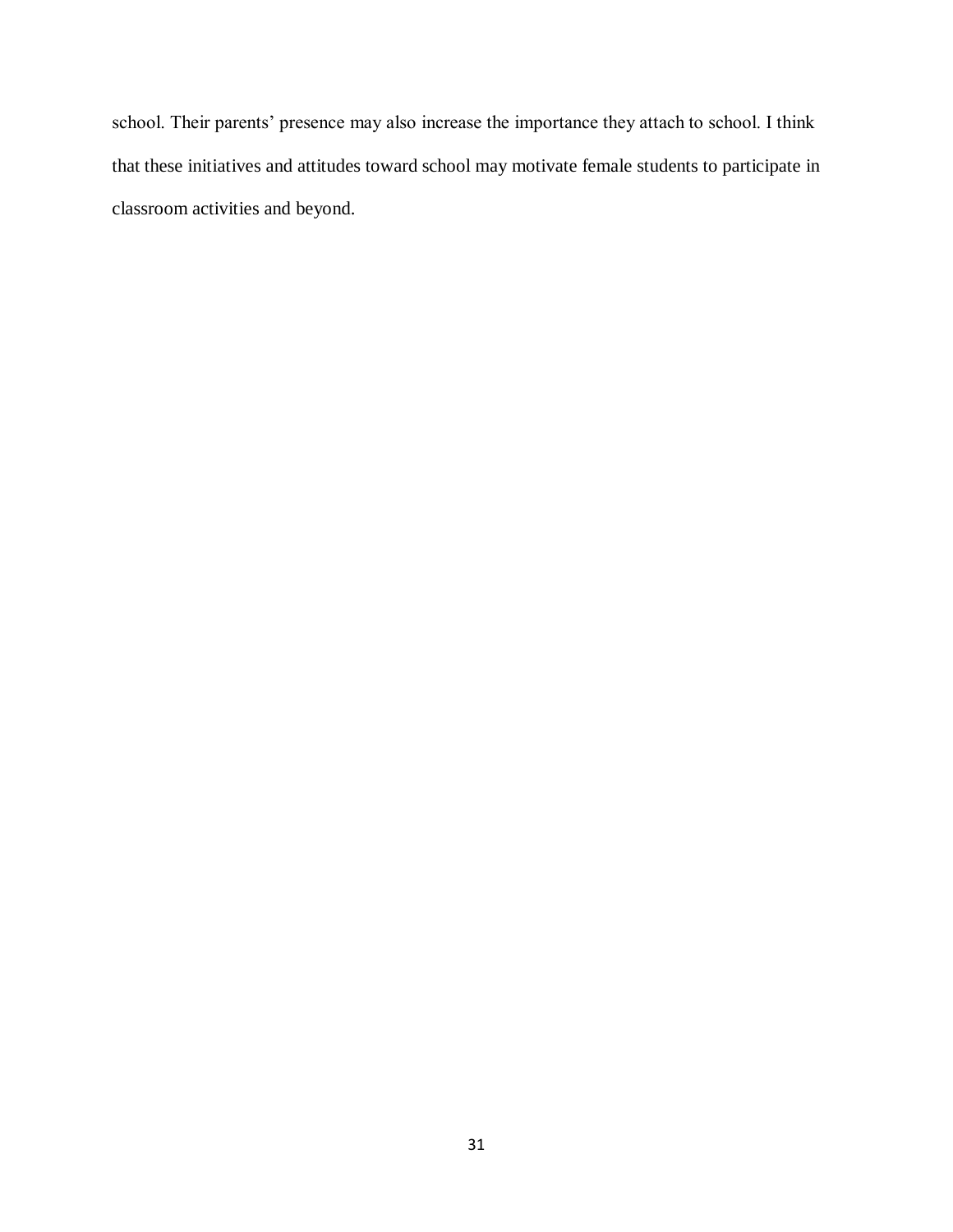#### <span id="page-39-0"></span>**POTENTIAL NEGATIVE INFLUENCE OF COMMUNITY INVOLVEMENT ON SENEGALESE GIRLS' EDUCATION**

Although I believe there are important ways in which community involvement may improve girls' access to education and academic achievements, the reality compels me to acknowledge the numerous potential challenges that community involvement may bring along with these improvements in the Senegalese context. The patriarchal culture of the community and the socioeconomic situation of parents may work against the interests of girls.

#### **3.1. The Reinforcement of the Patriarchal Ideology in Schools**

<span id="page-39-1"></span>Notwithstanding the emerging voices against some social norms and practices that do not advance women's interests, social life in Senegal is informed by patriarchal culture. By its very nature, a patriarchal culture legitimates men's power over women and the unequal gender relations is maintained by the way society itself functions. On this regard, there are grounds to fear that community involvement in Senegal might, in some ways, reinforce the prevailing gender inequalities.

Patriarchal social expectations might be a major challenge to the improvement of girls' education in most places in Senegal. Due to the power of socialization, people tend to take the patriarchal social norms as something natural, and tend to not question them. The fact of the matter is that even though any sensible parents want the best education and a good life for their daughters, the pervasiveness of the patriarchal culture makes it hard for them to conceive of their daughters' fulfillment outside the patriarchal framework where women's social roles and responsibilities tend to reflect the unequal gender relations in favor of men. There are risks of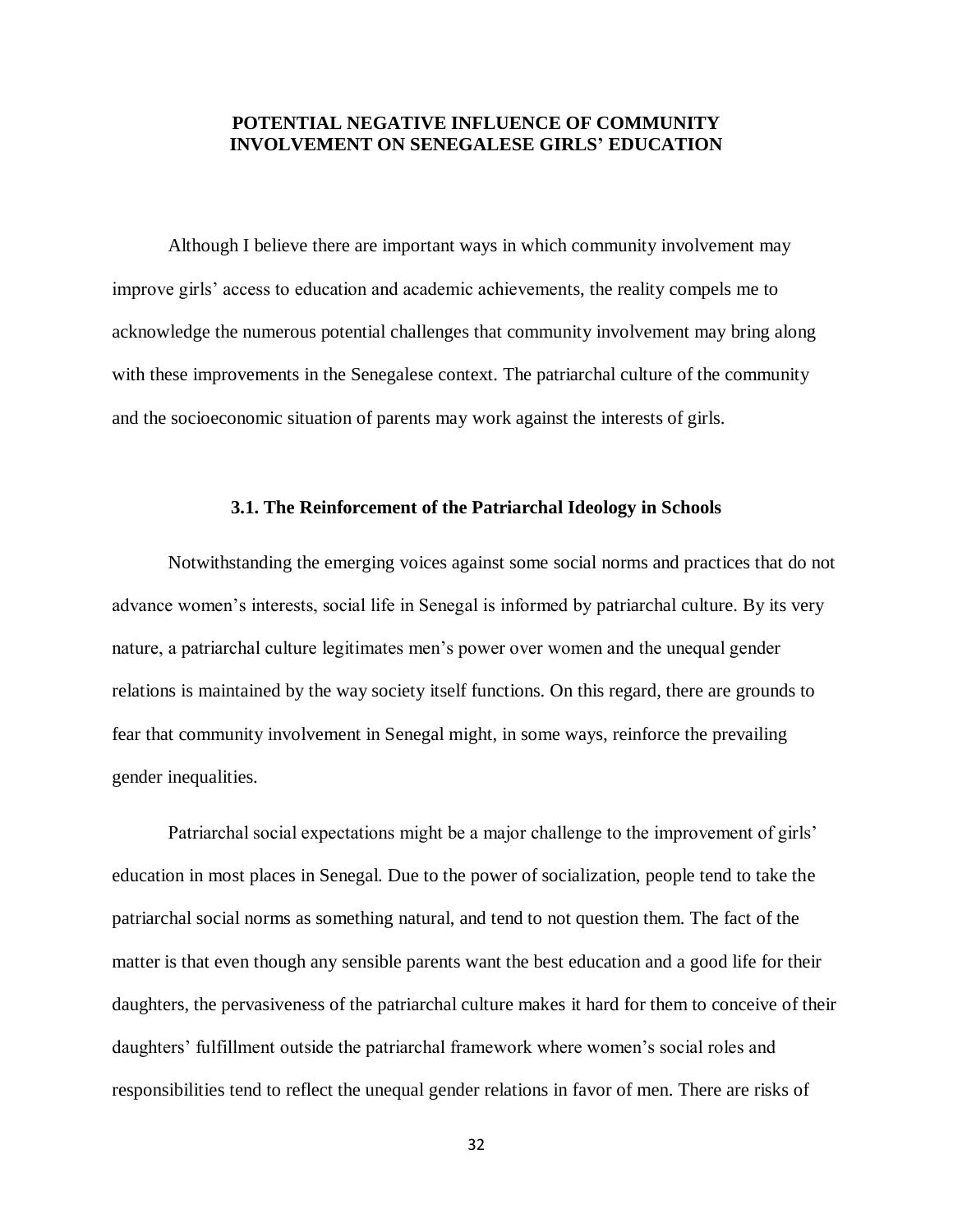perpetual continuation of these unequal relations in so far as they influence social interactions, and are at the same time reinforced by those interactions. As Lorber (1994) notes "Everyday gendered interactions build gender into the family, the work process, and other organizations and institutions, which in turn, reinforce gender expectations for the individual"(pp.114-15). This shows in a way the extent to which girls' education may be limited through both overt and subtle manners by gendered interactions within the community or at the school.

As an ideology that legitimates the preparation of men to hold positions of power over women, the patriarchal ideology places women in a subordinate position. It is an ideology that provides men with privileges in that it is male-centered, male-dominated and male-identified Johnson (2006). This is to say that by its very nature patriarchal culture does not see gender inequality as problematic; on the contrary, it sees it as desirable. Because most community members are more likely to look at education from a patriarchal standpoint, their involvement in school may contribute to perpetuating gender inequality. Instead of addressing gender-related problem in a way that removes the structures of inequality, they are more likely to come up with solutions that Paulo Freire would have qualified as "false generosity" in the sense that they keep the unequal power relations intact. I believe that Freire has made a good point in seeing such an approach as "as false generosity" because as long as the structures of gender oppression remain, the forms of oppression may change but that will not put an end to it. The viable solution would be to remove the oppressive structures.

The need to handle with great caution community involvement in education in a patriarchal context like the Senegalese one becomes more conspicuous when we attempt to examine its effects at both the school level and the family level in times of resource scarcity. Indeed, while the schooling of boys and girls are both affected by limited resources constraints in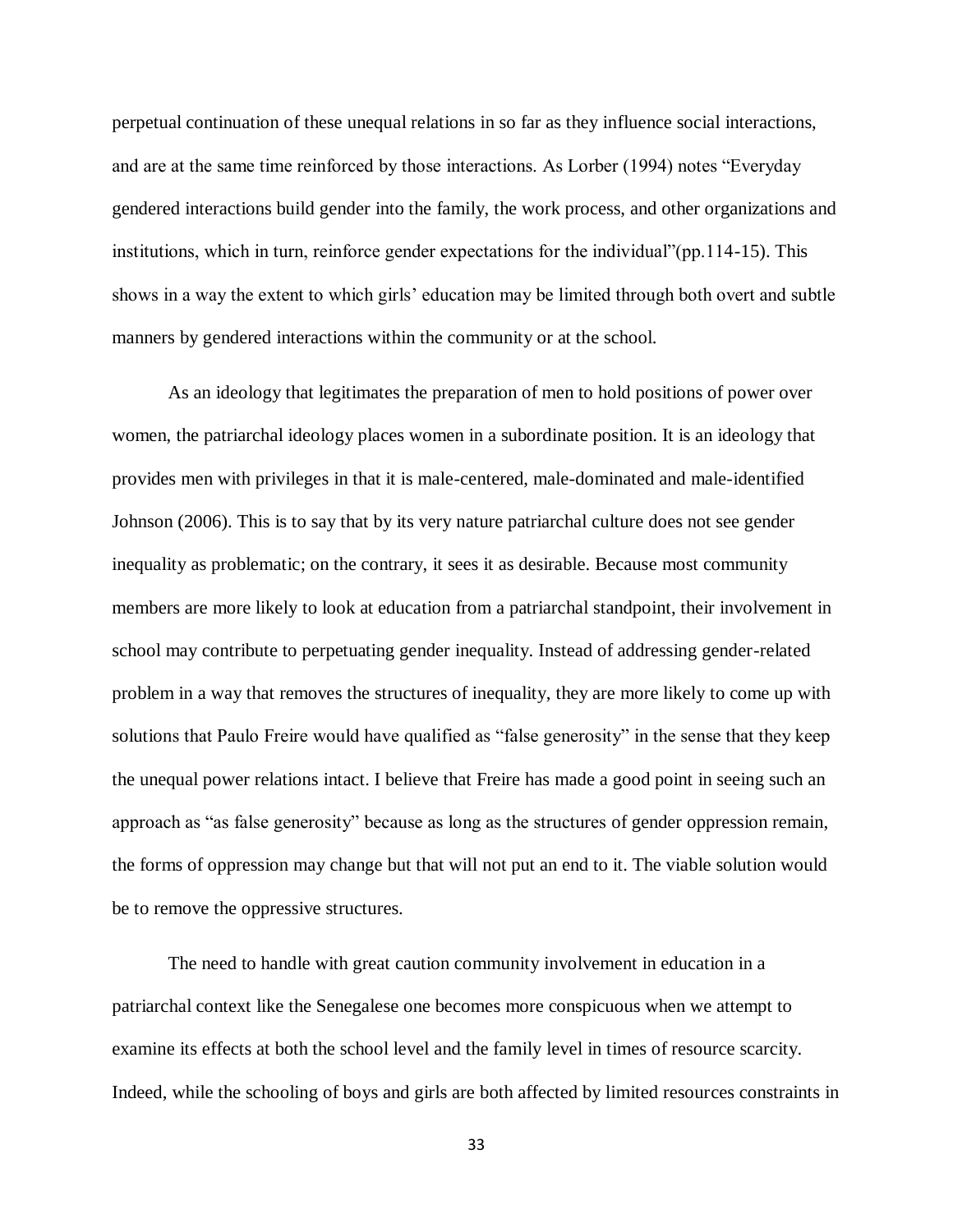developing countries, domestic and school factors combine to place girls in a more disadvantaged position (Stromquist, 2001). As a general rule in Senegal, when the family experiences financial difficulties, girls' formal education tends to be taken less seriously than that of boys due to some consideration related to the social expectations of their gender. In fact, whereas boys are seen as future heads of families and future breadwinners who will have to provide for their families, girls are seen as future wives who will be taken care of by their husbands. This view of women as eternal dependents on men, although not always in conformity with the actual reality, plays a major role in families' decisions about the formal education of their daughters. As formal education is generally associated with having a well-paying job, the education of future breadwinners tends to be perceived as more important for the family than that of a future wife whose husband will provide for her. In such a context, it goes without saying that a family who has limited resources would pay more attention to their sons' education at the expense of their daughters. The family is more expected to make sure their daughter has a husband who is able to provide for her, and that their son will be able to provide for his family.

At the school level, the patriarchal culture of the community contributes to shaping priorities. Since resources are seldom sufficient, the school becomes a school in which the pursuit of the interests of boy overshadows that of girls. This can be easily noticed during recess time in rural elementary schools, a break during which boys are fully engaged in their games while girls hardly find a place to enjoy themselves if they want to. In rural areas, schools generally functions as "boys' schools", and most of the time neither the teachers nor the school boards perceive that situation as an important problem that needs to be addressed with their meager resources. The belief that it is not a priority is, in actuality, a belief that is shared and reinforced by other community members. That influence of the community may also interfere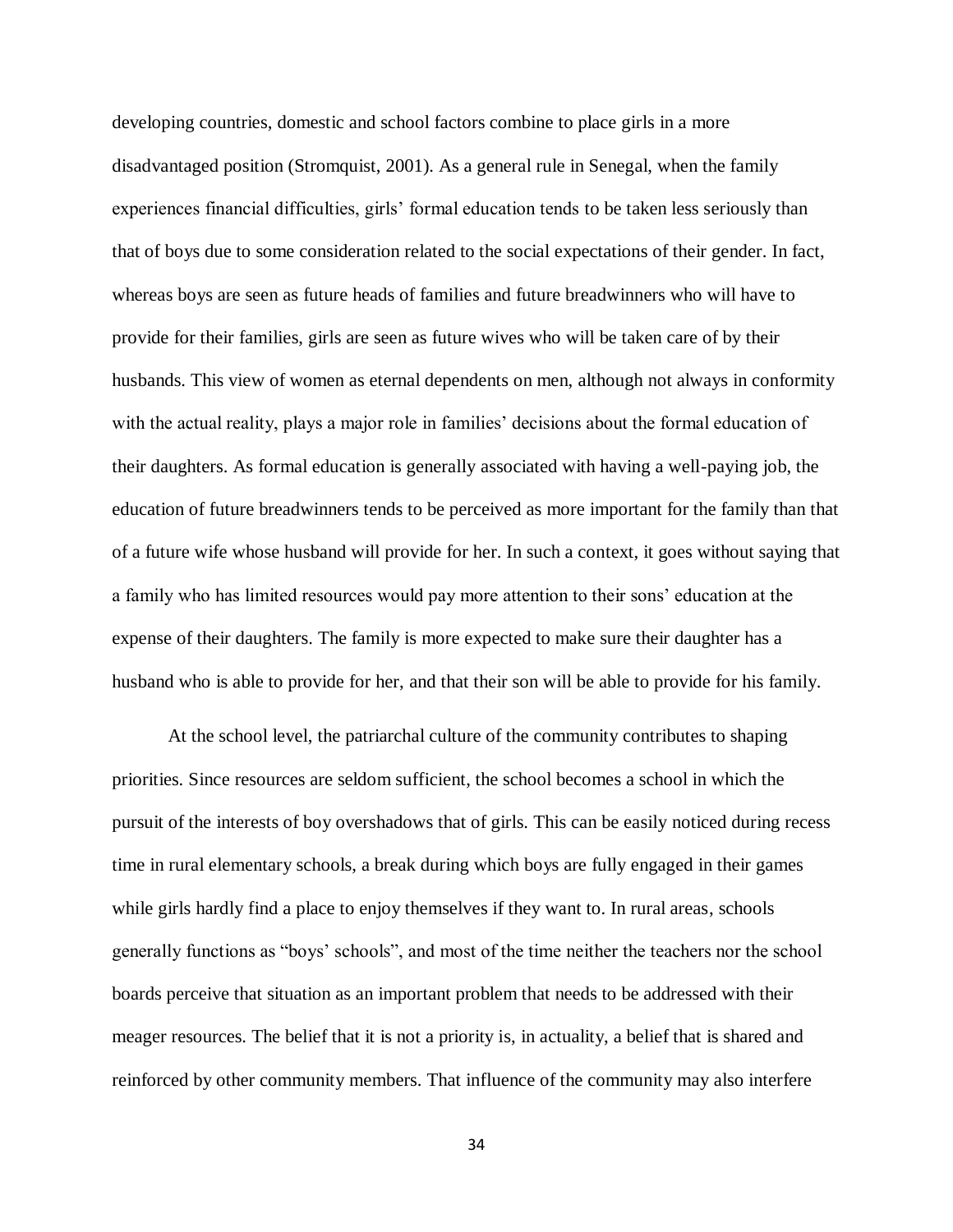with the choice of instructional materials and teaching practices. Whereas teachers who are gender-aware tend resort to their agency to adapt teaching materials, which in some cases require financial resources, teachers who are not gender-aware would let themselves influenced by parents' patriarchal views and the schools limited resources and not pay due attention to some forms of gender related discrimination. Essential questions that might have contributed to improving the quality of girls' education turn out to be taken as a luxury. When there is enough money, they can be considered; when there is not, they are put aside because they are not perceived as crucial.

In short, there are clear potential risks for community involvement to reinforce the patriarchal culture in their involvement in their children's education. Such a situation would, of course, compromise the efforts to improve girls' education, its impact is however more likely to be felt most by girls living in socioeconomically disadvantaged families.

#### **3.2. Women's Invisibility as Part of the Challenges**

<span id="page-42-0"></span>Community involvement in a patriarchal context may also negatively affect girls' education due to the tendency to render women invisible. In the Senegalese formal education context, women's invisibility in school-based involvement and home-based involvement might, to a great extent, impede the efforts to advance of girls' education.

Comparatively to men, women appear to be less visible in their children's schools in Senegal. This is not necessarily because they are not interested in their education, but rather this could be explained by the fact that they are in general held back by their household occupations. Because such occupations keep them away from the public sphere, they end up having a marginal role in the interactions between schools and the community, leaving men dominate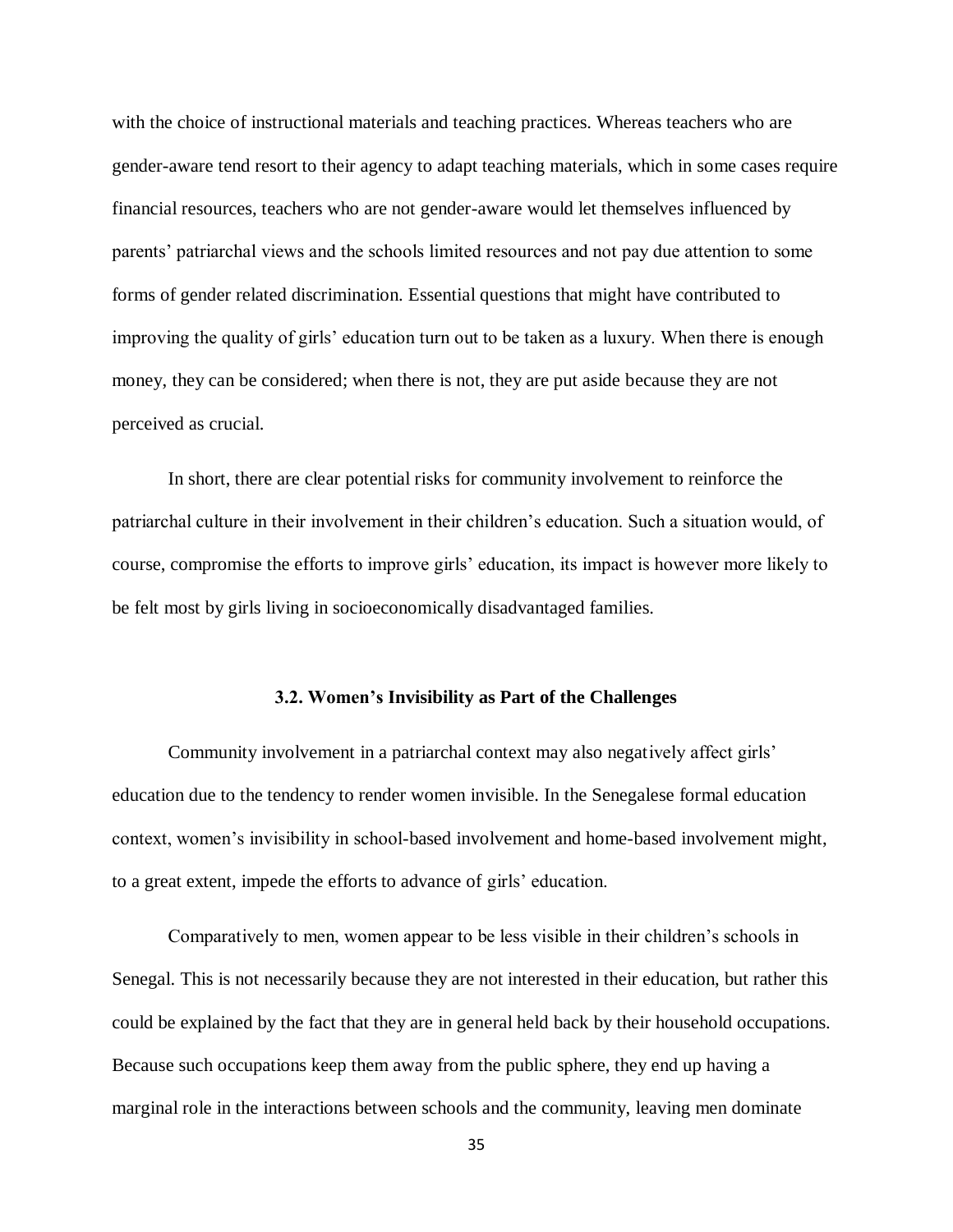those interactions. In fact, there is a tremendous social demand on women in terms household maintenance, child rearing at home, and caring for the husband and his relatives to the extent that a married woman is permanently confronted with constraints of time to attend school-based events on a regular basis, or to meet with teachers and administrators on behalf of her children. That distance of women from the formal schools their children are attending could be equated to an important loss in terms of opportunities that the school might have seized to advance genderresponsiveness and better serve both male and female students. In the absence of gender responsiveness, school is more likely to exacerbate gender inequality than to promote gender equality. Additionally, if women stay at home, this may encourage some girls to see their future as being centered on domestic activities alone like those performed by their mothers. That may, to some degree, reduce their incentive to explore some areas that might have contributed to their growth.

Even when some women happen to get involved in the schooling of their children as an individual parents or through a local organization made up with men and women, their invisibility takes another form. Their participation tends to be marred by the patriarchal ideology. A striking example that illustrates the extent to which patriarchal culture limits modes of participation of women can be found in the Senegalese Mothers' Association described by Lugaz and Grauwe (2010) in their study. As a matter of fact, that local organization composed of women has been working alongside the two male-dominated organizations (CGE and APE) to advance formal education in their village. Despite its commitment, though, its activities in the school mainly revolves around cooking in the school canteen and cleaning. Although these activities are important ones, the members of the organization are not visible where ideas are being produced and decisions taken. The invisibility of these women when it comes to decision-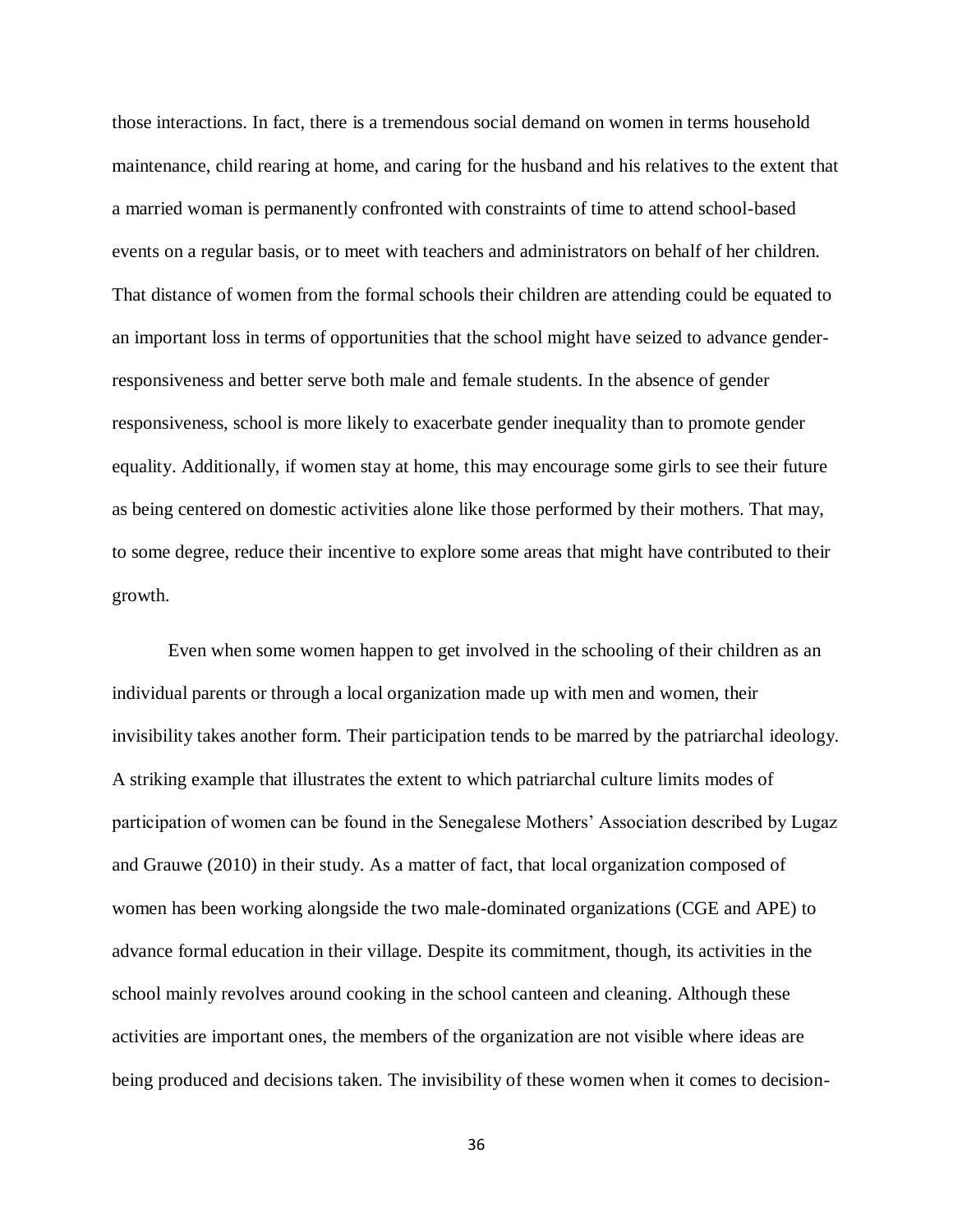making processes could be associated with the status conferred on them in society by the oppressive patriarchal system which encourages their silence, as Alison Jaggar saw it:

Many women feel so unsure of themselves that they hesitate to express their ideas in public, for fear their thoughts are not worth expressing; they remain silent when they should loudly voice their opinion. Worse, when women do express their thoughts forcefully and with passion, their ideas are often rejected as irrational or the product of mere emotion (Cited in Tong, 2009, p.115).

This state of affair does not do justice to girls who, like boys, need role models who are actively participating in decision-making processes in the public sphere. Through this form of timid participation of women, however, girls are receiving clear messages that might undermine the development of their leadership potentialities.

One may, of course, argue that the form of women's participation described by Lugaz and Grauwe has to do with the rural context in which women are generally housewives with a low level of formal education, and that women's with higher level education would have taken leadership positions. Indeed, women with higher levels of formal education tend to mark their presence by a level of participation involving decision making. Nevertheless, they are less likely to show up due to some other forms of constraints.

What complicates the situation of these women is the fact that their availability is limited by a combination of patriarchy and the obligations related to their jobs. Generally employed, they do have some advantages that the ordinary housewife lacks. Their cultural capital as well as their greater financial autonomy can be regarded as part of those advantages. However, even though it does not seem hard to perceive the benefits attached to having them get involved in formal education, the actual situation would lead one to believe that their involvement is not taken as important. Despite their advantages, they face time constraints that are mainly due to the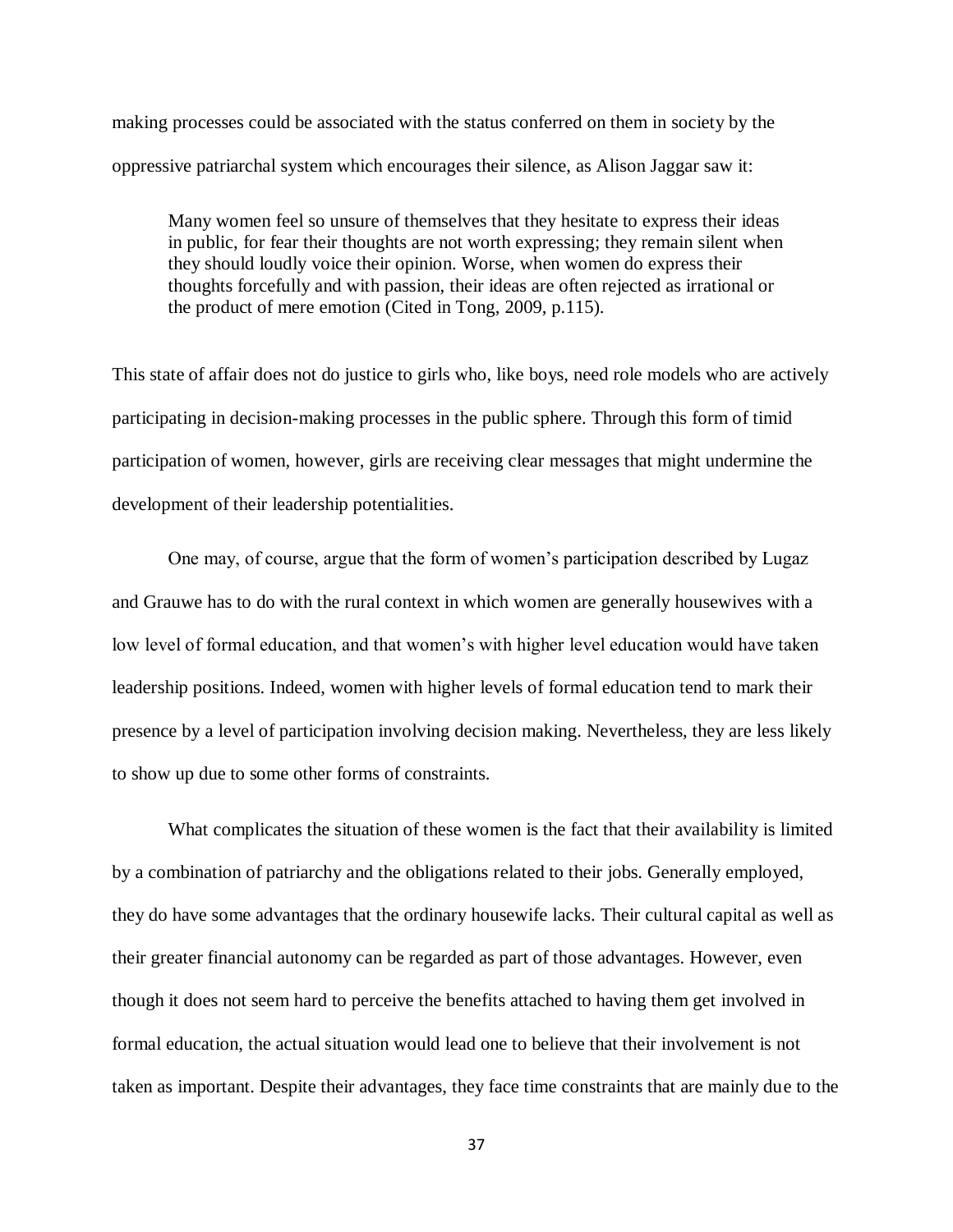fact that they struggle on two fronts. On the one hand, their professional obligations call on them to devote time and energy to their work outside the house; and the other hand, once at home they become the housewives whose responsibilities are to attend to domestic work in accordance with the patriarchal norms.

The situation of these employed women who find themselves to be struggling on two fronts produces a severe backlash against the education of girls, especially those living in socioeconomically disadvantaged families, as they withdraw from school to be hired as maids. In Senegal, and even in many other African countries as Colclough & al. (1999) found out, going to the cities to work as maids has been a major factor for dropping out of school for many girls living in rural areas. In fact, in order to alleviate their workload, most Senegalese women who work outside their home rely on girls they generally pay to perform the household chores they are supposed to do. In the eye of poor families, that practice is appealing since not only does it allow them to have some financial support, but also it enhances their daughter's chances to quickly find a husband.

In sum, it can be claimed that the invisibility of women, which is a direct result of the patriarchal culture reinforced by employment-related constraints, may contribute in important ways to the perpetuation gender inequalities in school. It undermines girls' motivation, and deprives them of opportunities to take full advantage of educational resources.

#### <span id="page-45-0"></span>**3.3. Challenges in the Forms of Involvement in Traditional Koranic Schooling**

Arguably, Koranic schooling has a great influence on Senegalese society. The provision of that form of education is based on private initiatives, however, due to the secular character of the education system inherited from the French colonial rule. Still fresh in the collective memory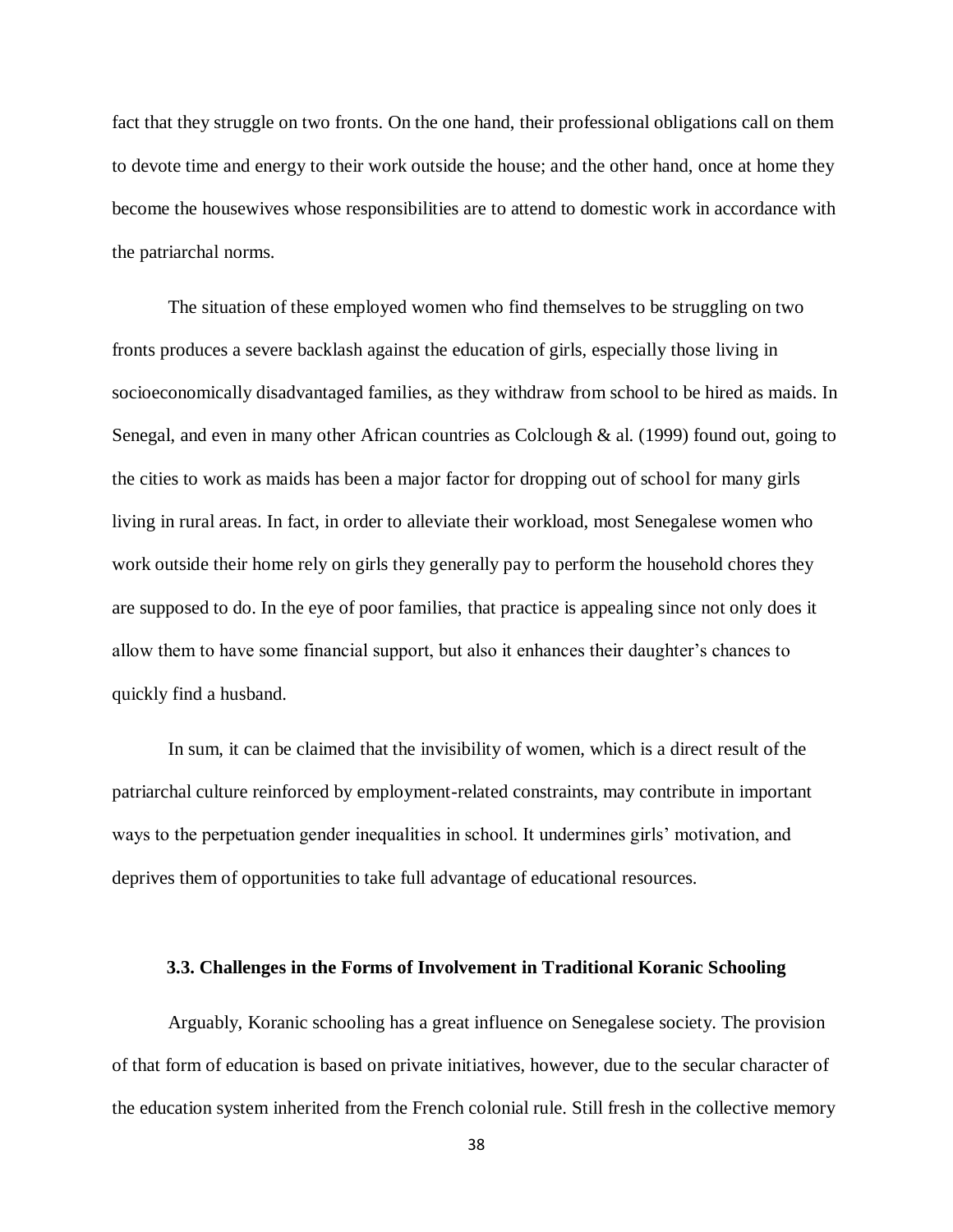of Senegalese people, the colonial experience has contributed to shaping the educational demand of some families and communities to the point that they tend to turn their back to the Frenchinspired formal education and direct their involvement toward the traditional Koranic schooling. Their forms of involvement in traditional Koranic schooling is nevertheless a big challenge to the promotion of girls' education in the Senegalese context.

It might be helpful to examine first one fundamental limit of the traditional Koranic schooling itself with regards to girls' education. In fact, although it is not the only form of Koranic teaching in Senegal, as there is a variety of formal private Koranic schools, the traditional Koranic schooling is an informal type of schooling that is the most appealing to socioeconomically disadvantaged families. It is strongly influenced by Sufism (a mystical branch in Islam), and the patriarchal ideology. It does not demand fees and tuition (in actuality, nothing is charged to the parents although they may voluntarily support the religious leader). The problem is not directly connected to the cost per se, however. It has rather to do with the influences of the Sufism and patriarchy. Because of the Sufi influence, the Senegalese traditional Koranic schooling is very demanding on the part of the student (the child disciple, most known as "talibe" in Senegal) in terms of commitment and dedication to the religious leader. The children who are enrolled generally leave their families to live with the religious leader, and learn the Qu'ran, the Islamic traditions while being also trained for life skills and character building. Not surprisingly, parents who have chosen that education for their children tend to enroll their sons and have their daughters stay at home because of the harsh conditions involved in that form of education. In other words, by the very way it functions, the traditional Koranic schooling exclude girls, confining them at home.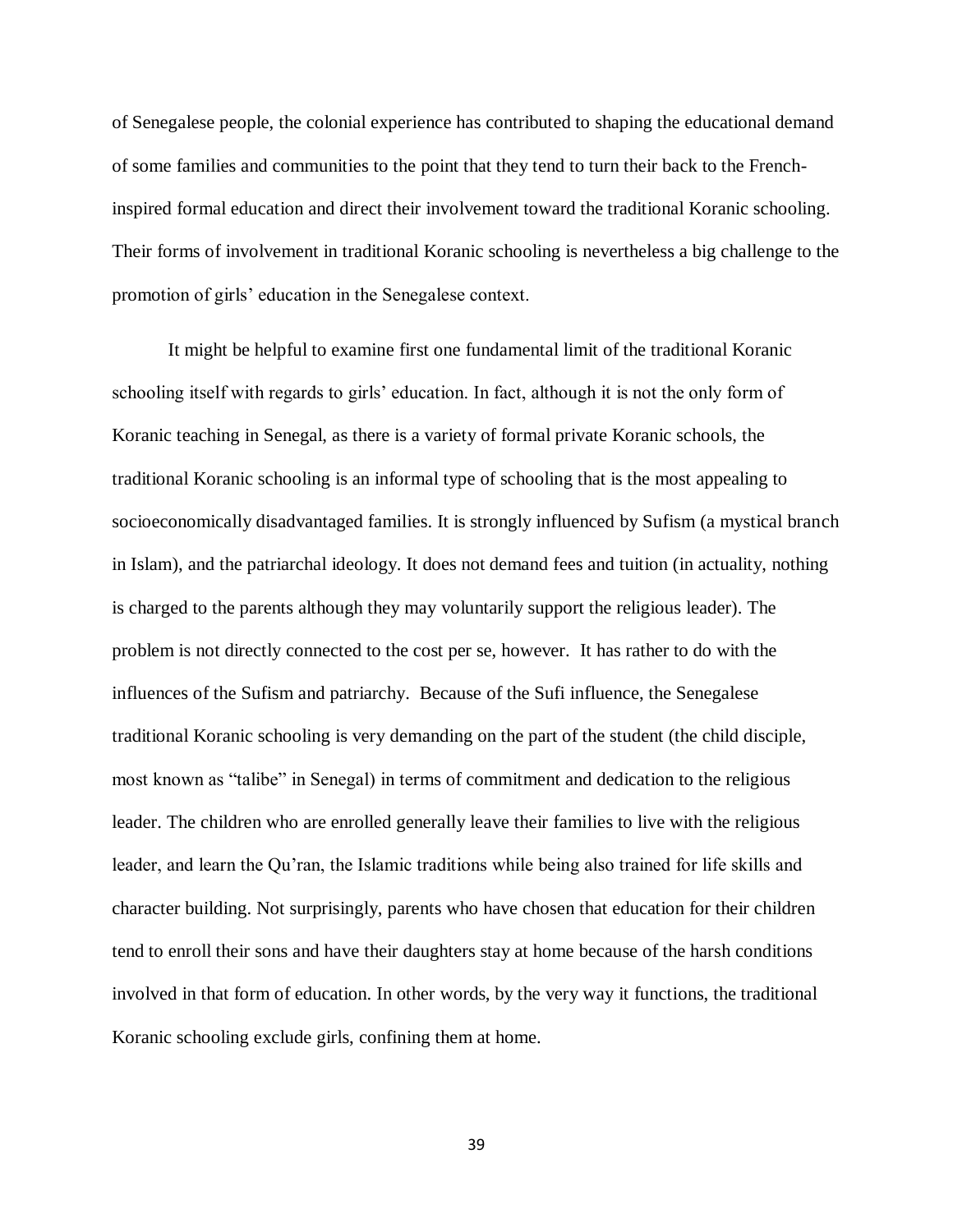The patriarchal culture and poverty also reinforce this situation. As a matter of fact, harsh treatment is associated with manhood in patriarchal culture. Given that men are socialized to be emotionally "strong" enough (or emotionless) to cope with hostile situations and control difficulties, separating boys with their families at young age so that they experience hardship is acceptable in patriarchy. Women on the contrary, even though in actuality they may suffer worst forms of oppression, are considered weak and unable to endure hardship. That perception of reality, which is generally nourished by myths, account to a great extent for unequal opportunities between boy and girls; it has not stimulated adequate reflection or action to be more gender-responsive. As for poverty, it limits people's options. Beyond its religious education dimension, traditional Koranic schooling may appear to some parents as the only manner to have their children educated in a way that does not involve spending their scare resources. Hence, they contribute to maintaining the practice by providing the enrollees.

In its current form, community involvement in Senegalese traditional Koranic schooling is maintaining the status quo. I am not implying that girls should be allowed to participate in that form of education as it is currently; I am just trying to highlight the extent to which girls are marginalized in this form of education. Indeed, efforts are needed not only in terms of improvement of the conditions and the functioning, but also in terms of broadening the curriculum as it does not cover some fundamental areas like mathematics. My point is that community involvement just attempts to address in some ways issues that are related to the improvement of the living conditions of the disciples, leaving unaddressed the functioning that excludes girls. The way communities are involved takes many forms. In urban areas, it takes the forms of donating clothes, mattresses, and money. It may also takes the form of having well-off families volunteer to provide food to one or more disciples. In cities where these forms of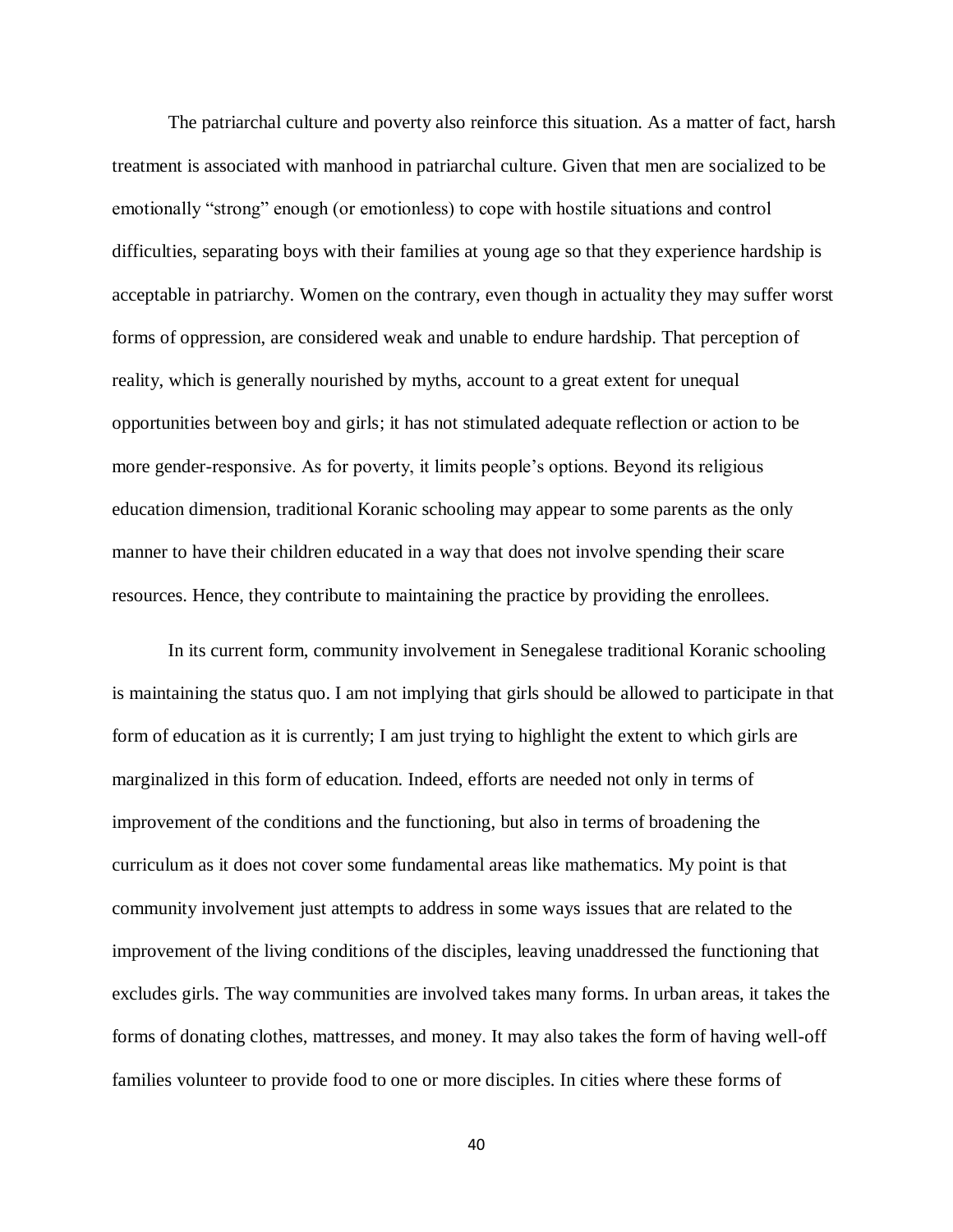participation do not exist the disciples tend to be sent to beg in contempt of the law prohibiting child begging. In the rural area where the main activity is farming, communities generally participate by cultivating a collective field for the religious leader to have enough harvest to feed the disciples. These forms of involvement clearly show that they are intended to support the practice as it is, that is, to not transform in a way that makes it inclusive enough to allow girls to be enrolled.

The other problem with regard to girls' education in this situation, is the fact the public schools tend to be lacking in the areas where there are Koranic schools in general, and traditional Koranic schools in particular. Even if happen to be built, they do not generally have all the grades. This is generally justified by a utilitarian argument that prioritizes building classes in areas where they would benefit the greatest number of people given the weak economy of the country and the need to rationalize the resources. Although a utilitarian argument may hold in some circumstances where what is at stake is not fundamental in human life, it would hardly be accepted when applied to an issue as fundamental as education. In any case, research has shown that girls are less likely to be enrolled, or even if they are, they tend to drop out when the school is far away from where they live. In respect, supporting the traditional Koranic school in its current form contributes also to excluding girls from public school.

In brief, the forms of community involvement in traditional Koranic schooling deny girls access to both that traditional Koranic schooling and public schooling. Had the communities and the government reconsidered their attitudes, I believe that girls would have had broader opportunities to be educated in a proper manner.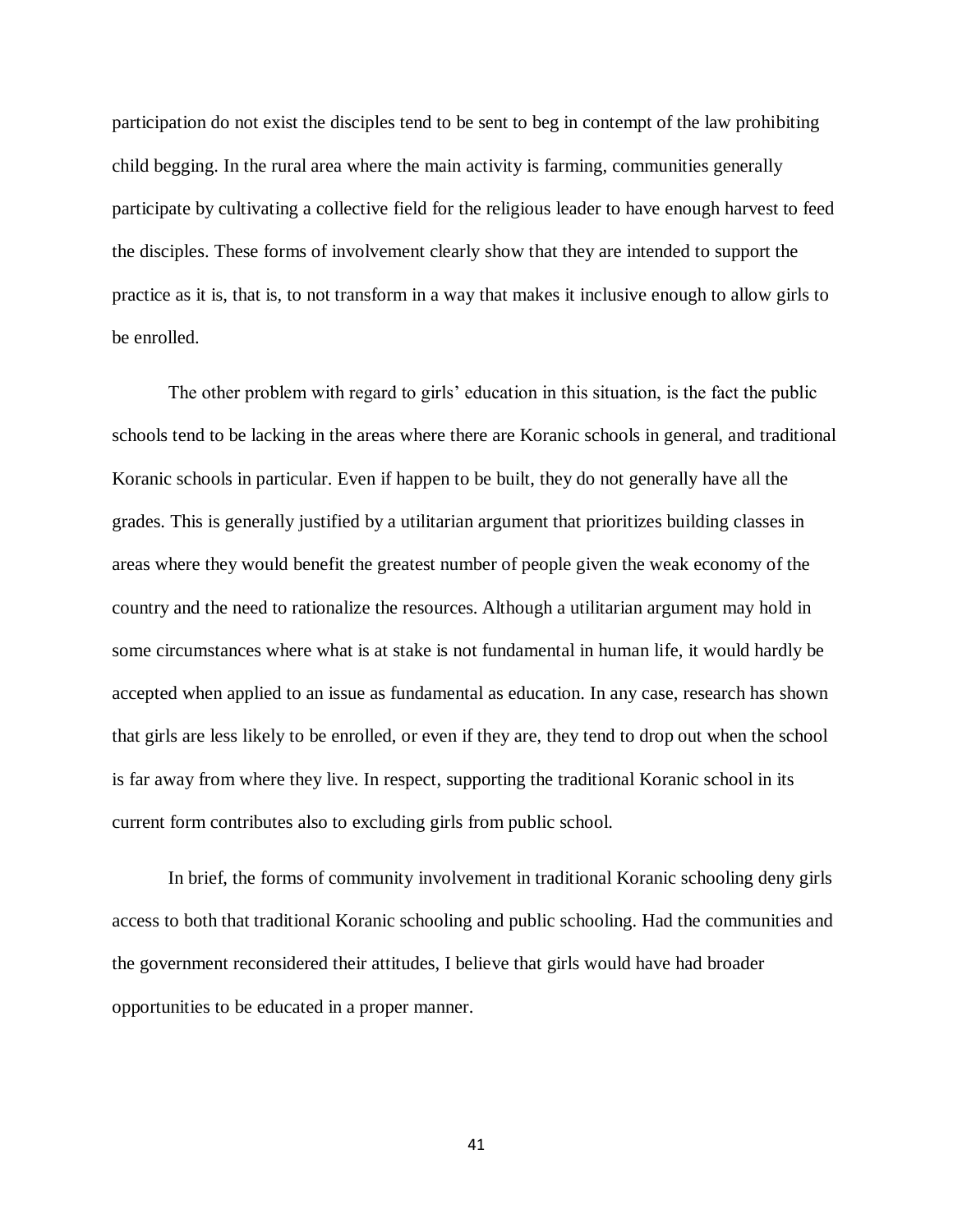#### <span id="page-49-0"></span>**COMBINING FREIRE'S DIALOGICAL APPROACH AND NUSSBAUM'S CAPABILITIES APPROACH: A PROMISING DIRECTION**

A combination of Nussbaum's capabilities approach and Freire's dialogical approach would offer, I believe, an excellent foundation for an educational reform that places community involvement at the heart of the improvement of Senegalese girls' education. Despite the fact that some tensions that are related to where the emphasis should be placed may arise, a dialogue between these two approaches can create a coherent basis upon which community involvement in education can be built for the benefit of all. This is all the more understandable as both approaches share a profound commitment to social justice, understood here as a humanized world.

#### **4.1. Freire's Framework**

<span id="page-49-1"></span>Central to Freire's philosophy of education is the concern for humanization. He argues that what characterizes a situation of oppression is precisely the fact that humanity, which is the natural vocation of a human being, has been stolen from the oppressed; and because of that they must struggle for the restoration of that humanity (Freire, 1993). The restoration of that humanity involves their recognition as Subjects and their treatment with respect.

In the "Foreword" section of Freire's *Pedagogy of the Oppressed* (1993), Richard Shaull notes, referring to the author's work, that:

Freire is able to do this because he operates on one basic assumption: that man's ontological vocation (as he calls it) is to be a Subject who acts upon and transforms his world, and in so doing moves toward ever new possibilities of fuller and richer life individually and collectively. (p.32)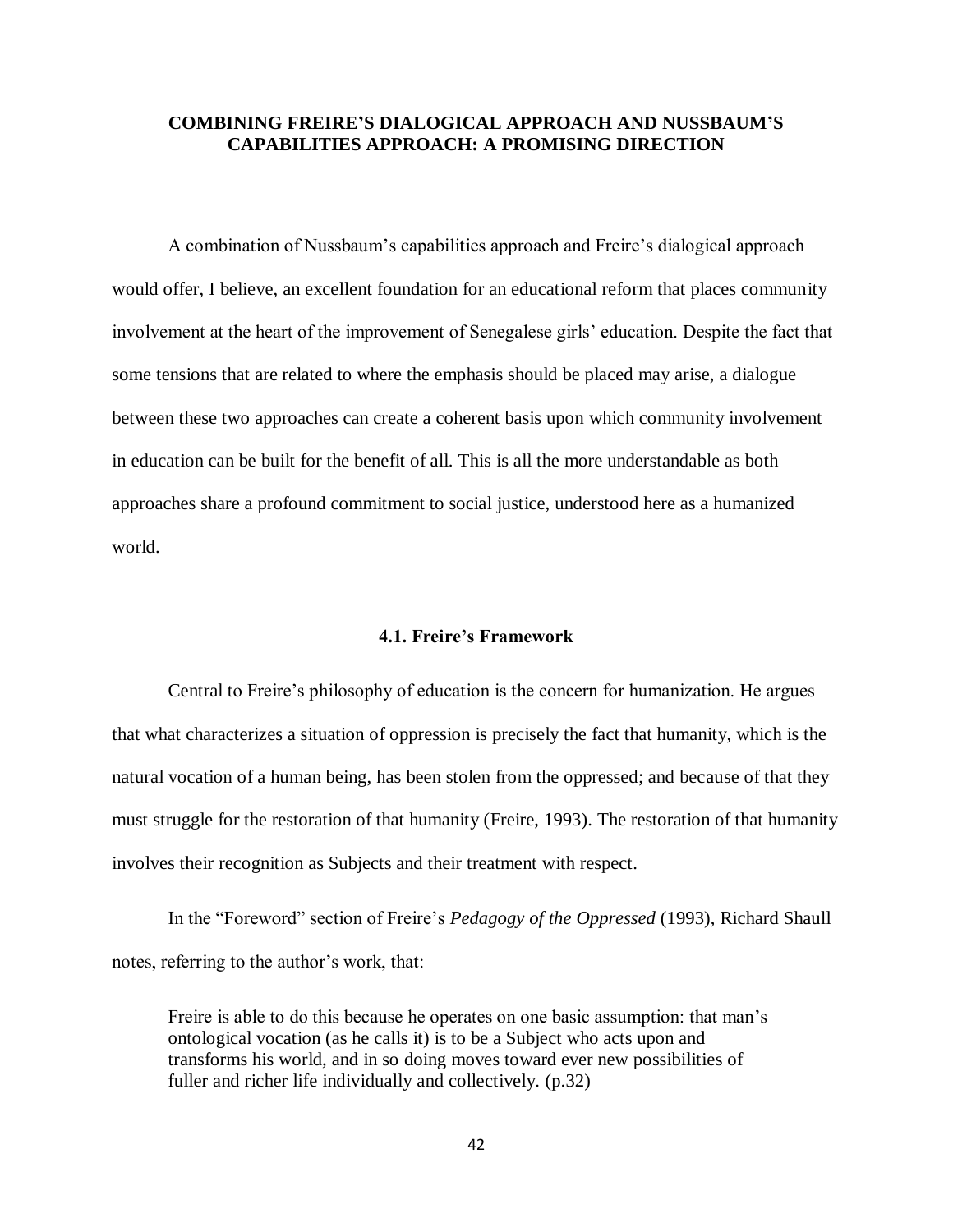Although the way Richard Shaull puts it may be viewed as not including women, Freire is in actuality credited with a conception of human nature according to which being a Subject is a core characteristic of a human being, whether it is a man or a women. Here, a Subject is referred to as an individual who has critical awareness of his or her existential conditions (the concrete reality that the individual is experiencing), who thinks for himself or herself and acts on that concrete reality to improve it.

In Freire's framework, humanization consists in acting in a way that is in accordance with that inherent nature of human being, but not in a way that contradicts it. It contrasts with oppression in the sense that the latter dehumanizes. In a situation of oppression, the oppressor denies the oppressed their ability to act as Subjects, they are objectified and controlled. Because the oppressor relates to them in a way based on inequality and objectification, Freire believes that such social injustice should be countered by the restoration of humanity, a situation in which every person is treated as a Subject, that is, a situation in which all people are equally recognized for their intrinsic capacity to critically examine their living conditions and to transform it for the better. In Freire's perspective, this humanistic orientation liberates insofar as it allows the individual pursue his or her natural vocation to have control over his or her own destiny. To that end, Freire proposes a dialogical approach that empowers all those who enter into dialogue in order for them to become more fully human.

Seeing dialogue as an "existential necessity" due to the dehumanizing character of its absence and the humanizing power of its practice, Freire assigns his dialogical approach a central place in the process of liberation. Not only does he see in dialogue a way of including people, but more importantly, he finds that the practice of dialogue in itself is critical to the acquisition of the knowledge through which the people act upon the world to transform it. In his view, the word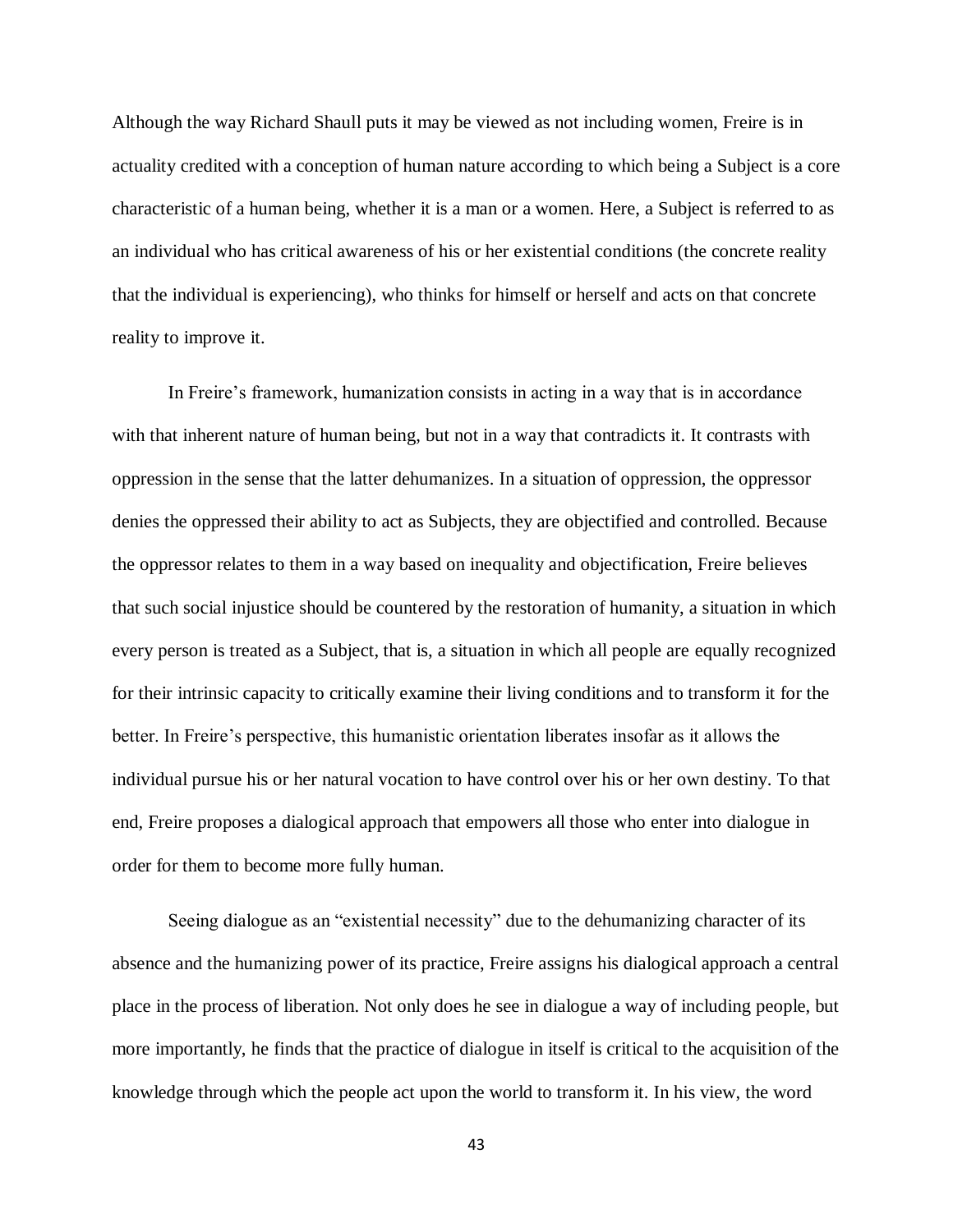"which is the essence of dialogue itself […] is more than just an instrument which makes dialogue possible… Within the word we find two dimensions, reflection and action" (Freire, 1993, p.87). Indeed, Freire's conception of dialogue calls for each individual's active participation based on mutual respect and cooperation between people; a participatory process that involves both critical thinking and action on the part of each of the individuals who enter into dialogue.

He finds that the combination of these two dimensions of dialogue are essential for conscious transformation of reality. In accordance with Freire's perspective, thinking critically, which he differentiates from thinking naively or thinking in order to just adjust to the normalized current situation, allows the individual to gain awareness of the oppressive structures of patriarchy and classism. I believe that without that critical awareness, any attempts to improve girls' education in Senegal through community involvement would be undermined by serious barriers that are related to the patriarchal culture and the socioeconomic conditions at work. Such attempts that Freire would refer to as "activism" will be less likely to generate genuine change in the education of girls because of the presence of the adverse influences of these oppressive structures, the effects of which are perceptible both within the school and the wider community.

Before moving to Nussbaum's approach, it seems important, however, to note that Freire's dialogical approach does not preclude in some circumstances

…to include some fundamental themes which were not directly suggested by the people…The introduction of these themes has proved to be necessary, also corresponds to the dialogical character of education. If educational programming is dialogical, the teacher-student [that is, a teacher who teaches and learns from students at the same time (he or she has the same characteristics of a revolutionary leader),] also has the right to participate by including themes not previously suggested. (Freire, 1993, p.120)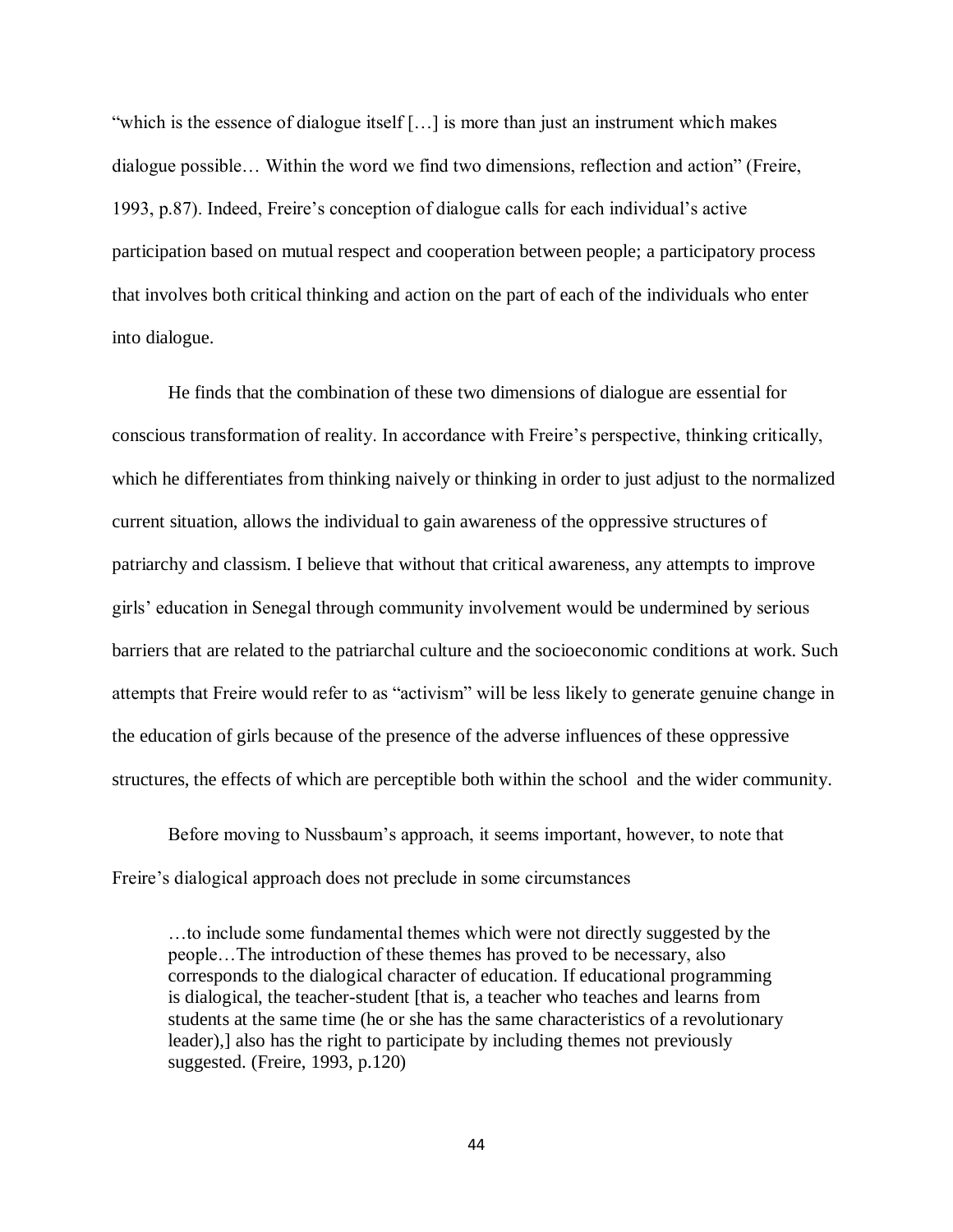Freire calls such themes "hinged themes" due to the role they play in connecting other themes, and illustrating relationships between other themes. The point is here to attempt to clarify that dialogical process is in actuality a give-and-take process through which those who enter the dialogue have something to offer and are willing to take from others in manner that contributes to treating everyone as a Subject. That situation empowers everyone, and we can note that it allows the oppressed who may be submerged in the situation of oppression to emerge from the oppressive situation and act upon it in order to transform it.

#### **4.2. Nussbaum's Framework**

<span id="page-52-0"></span>Although her approach is different from Freire's, Martha Nussbaum (1999; 2000) insists, like Freire, on the necessity of humanizing people, arguing against the treatment of as women as mere instruments to some other people's ends instead of being themselves considered as ends. In fact, Nussbaum offers an account of a humanized world that is based on a profound concern with respect for human dignity, an idea that

…involve[s] an idea of equal worth: rich and poor, rural and urban, female and male, all are equally deserving of respect, just in virtue of being human, and this respect should not be abridged on account of a characteristic that is distributed by the whims of fortune. (Nussbaum, 2000, p.4)

She contends that women are generally subject to gender discrimination which violates their fundamental human characteristic of dignity as most of them lack support to lead "a life that is worthy of the dignity of the human being" (Nussbaum, 2000, p.5). She believes that in order to correct that situation, a set of human capabilities that allow each individual to function as a human being. Simply put, Nussbaum sees in the development of capabilities a way to protect human dignity for every individual, male or female. The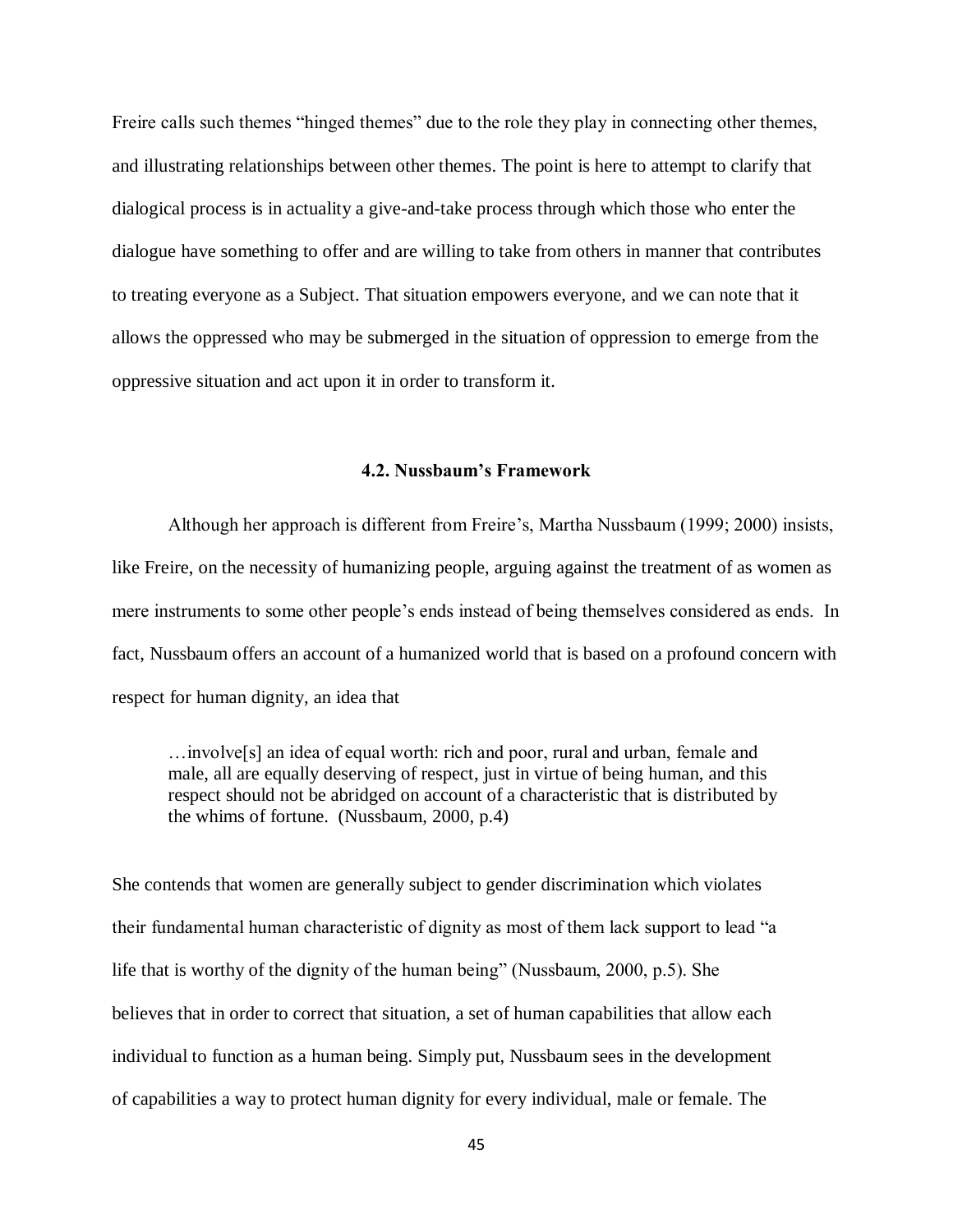challenge turns out to be, then, ensuring that everyone have the basic capabilities without which the person's human dignity is violated.

Indeed, Nussbaum believes that a socially just world cannot exist in the absence of capabilities that entitle the individual to the fundamental aspects of human life. She refers to such capabilities as "central capabilities", and has identified ten areas that need to be covered: life; bodily health; bodily integrity; senses, imagination and thought; emotions; practical reason; affiliation; other species; play; and finally control over one's environment (Nussbaum, 2000). It seems important, though, to highlight the fact that Nussbaum's approach is concerned more with the capabilities than with the functioning of the individual. The capabilities are seen in terms abilities that are not necessarily actualized, but which gives the individual possibilities to function in a humanly manner. In other words, the capabilities empower the individual in allowing him or her to resist oppressive situations and to live a life that reflects human dignity. As for the functioning of the individual, it is the actual life led by the individual. In a situation of oppression, it does not reflect human dignity. So the capabilities empower the individual in making it possible for him or her to have options and to control his or her functioning.

One may have some reservations, though, about the paternalistic stance that Nussbaum's list of central capabilities reflects even if she has left flexible and open-ended so that it can be adapted to local specificities. Understandably, she has made a compelling argument that needs to be taken into account, when she observes that "…circumstances affect the inner lives of people, not just their external options: what they hope for, what they love, what they fear, as well as what they are able to do" (Nussbaum, 2000, p.31). Nevertheless, I believe that it is equally important, if not even more so, to avoid being prescriptive in matters that affect other people people's lives. The idea of developing capabilities is hardly refutable, in my view. Yet, accepting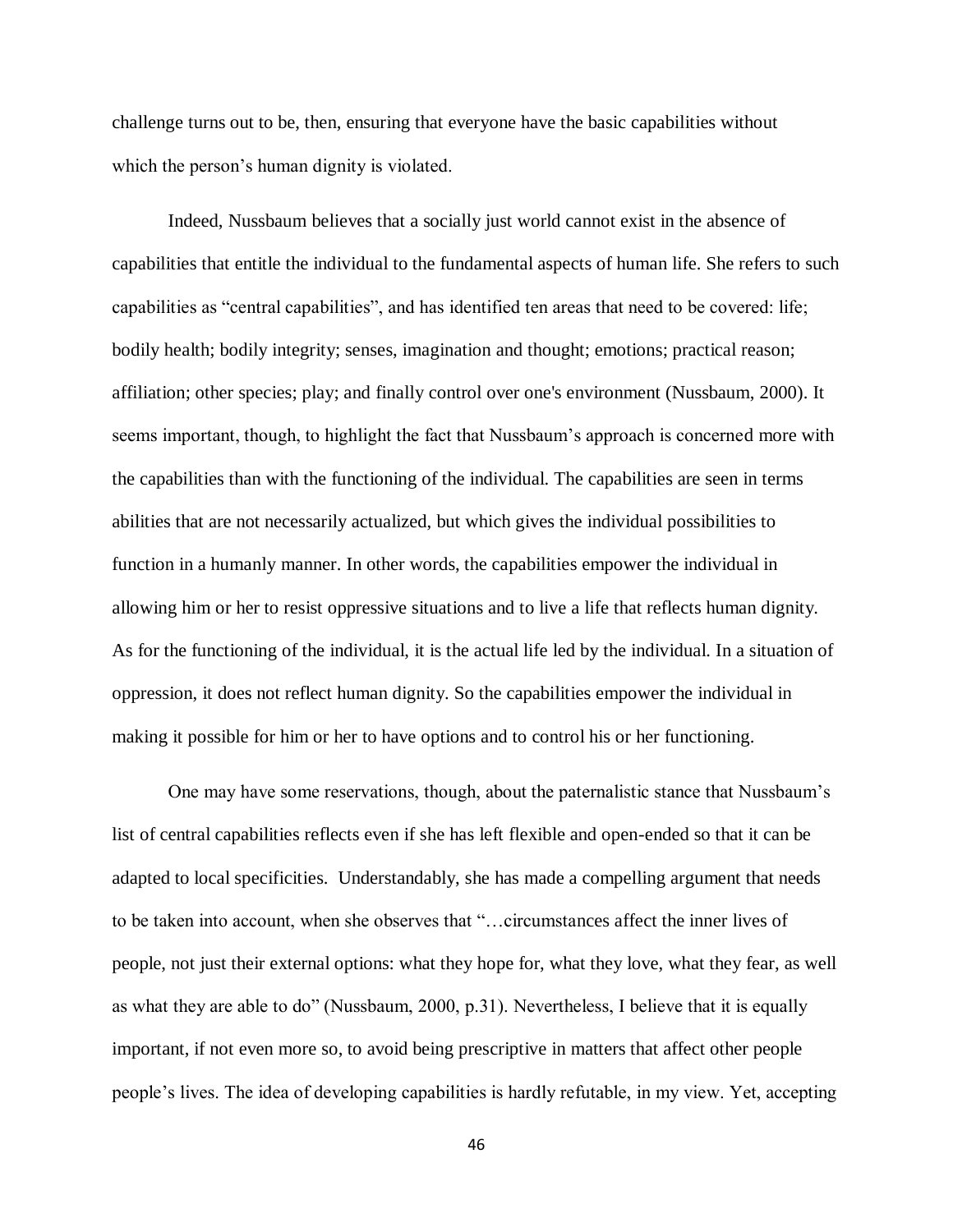that idea does not necessarily mean that one also accepts the way these capabilities are selected in Nussbaum's approach.

One can clearly see that while both Nussbaum and Freire argue against the treatment of a person as a mere instrument at the exclusive service of others, the way Nussbaum's list of capabilities has been generated seems too paternalistic, and that may in some ways compromise the endorsement of the capabilities even if they are relevant. I think they should not be imposed upon people because of the alienating nature of prescription, on the one hand; but also because of the fact this is less likely to radically change the existing oppressive structures, on the other hand. Based on the considerations mentioned above, we would need to take into consideration Freire's dialogical approach in that it involves cooperation, mutual respect, critical thinking and action, but also does not preclude in some circumstances that the revolutionary leaders, which may also be the government, come up with issues that are critical to the people's humanity. I believe that a combination of this nature where people will pursue the development of capabilities defined through a dialogical process has real potential for addressing the question of gender issues in education in the Senegalese context.

#### **4.3. Some Practical Implications of the Combination**

<span id="page-54-0"></span>In terms of practical implications, it is clear that dialogue should come first and should help generate the list of capabilities. That dialogue needs to involve government's experts, teachers, and communities. In order to have better chances for the whole community to endorse the capabilities, it is crucial to have an inclusive representation of it in terms of gender, socioeconomic status, ethnic group, religion. It is also important that the participants be the representatives of the community who have legitimacy, that is, people who are accepted as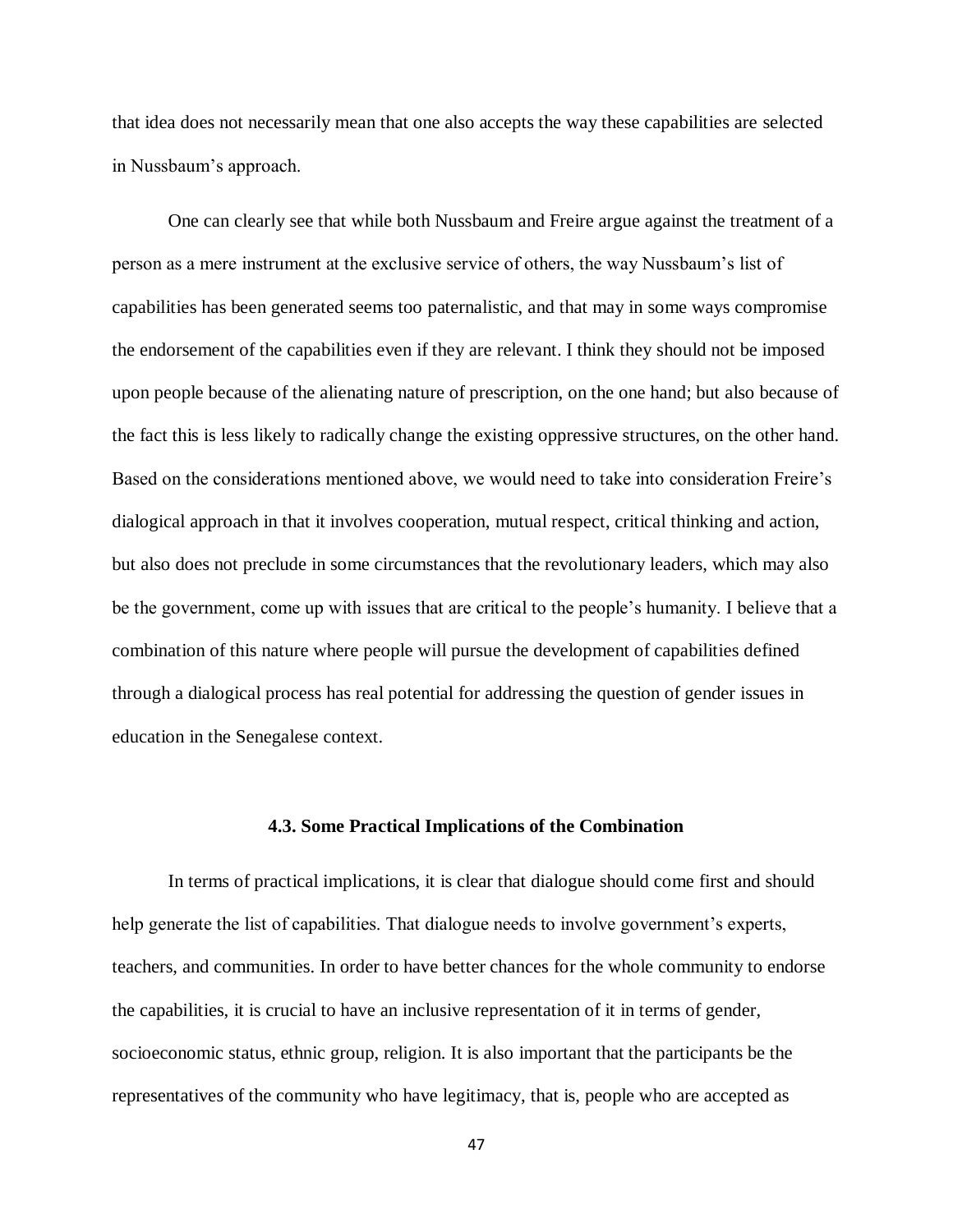leaders in their communities. Even if by chance this dialogical process happens to generate list of central capabilities that is identical to that of Nussbaum, as they are all connected to education in a way or another, something different from the endorsement of the capabilities is at play in this process.

 In fact, in addition to making easier the endorsement of the capabilities by the community, the significance of the dialogical process also lies in its potential to transform the oppressed into Subjects who act on the reality to transform it. Dialogue will give voice to community members who speak out about the education of their children. They give their perspectives, share what they value and what their concerns are, show what they are grappling with either explicitly or implicitly, ask questions, listen to other perspectives, etc. It is also the moment for the other stakeholders to do the same. I think such interactions are an important moment for the consciousness raising without which those who are submerged in situation of oppression cannot emerge to see in a new light the effects sexism and classism on them and on the education of their children. Through this dialogical process intended to arrive at a list of the central capabilities, then, the foundations of a process of social change that will undoubtedly influence girls' education are laid: a process that would involve the whole community working together to contribute to addressing the educational challenges their children face. That dialogue, which involves, collaborative work should be understood, however, as something restricted to the definition of capabilities. It needs to inform the relationships between the local schools at the heart of all the interactions between all the stakeholders in education, including the students.

Another important practical implication has to with the distribution of the resources that allows the development of the capabilities. Given that the central capabilities that will be selected are essential for the students to function in a way that is worthy of human dignity, and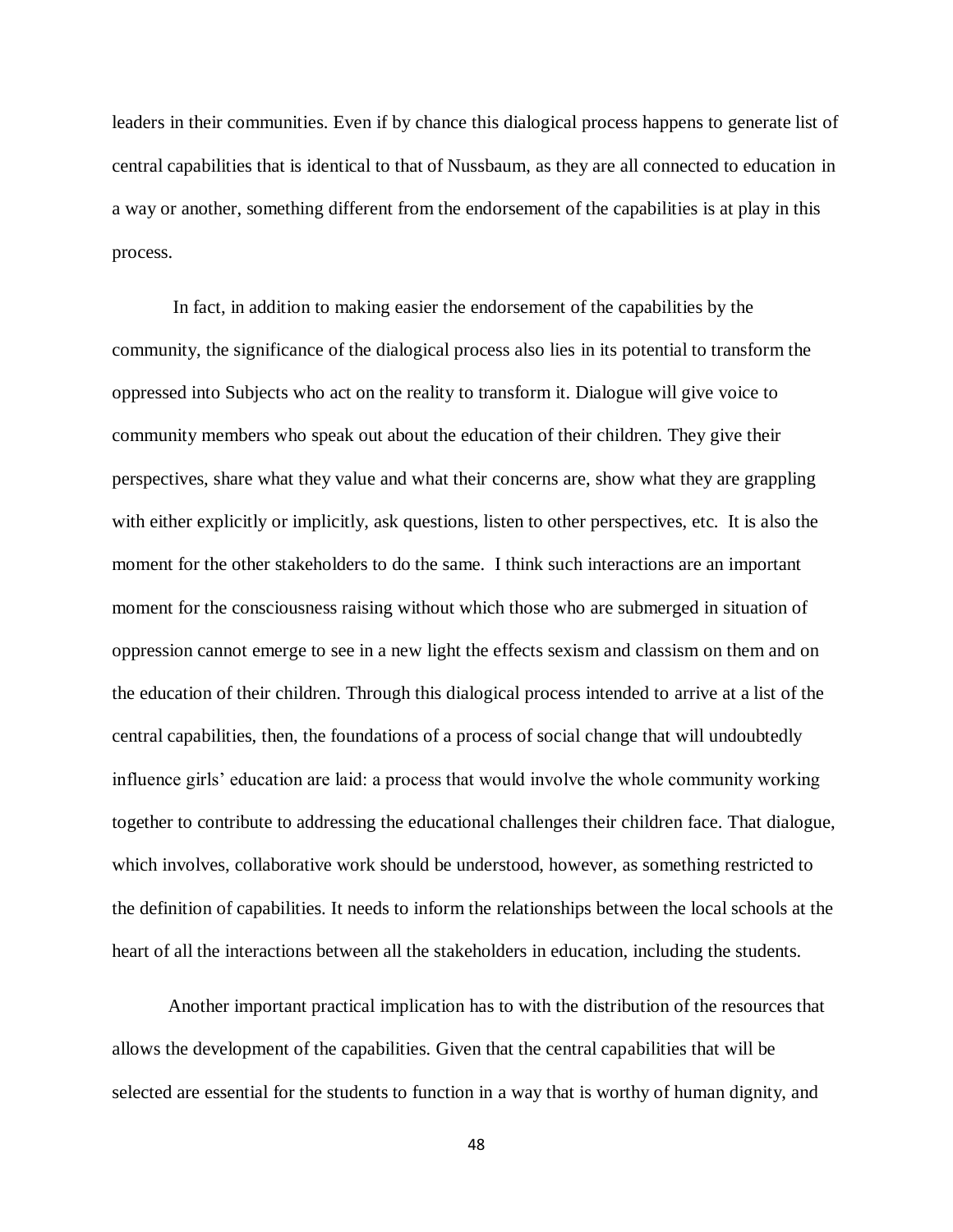given the existing inequalities based on gender and complicated by other factors such as poverty and place of residence; the distribution of educational resources should be a need-based distribution. In other words, equity in the distributing will be the guiding principle. This allows, once the central capabilities are listed and their development recognized as a public concern, to guarantee the provision of resources every student whose development of capabilities may be jeopardized by a lack of, or inadequate resources. Proceeding that way can help solve the problems of discrepancies related to the student's place of residence, socioeconomic status, or any other factors; these factors further placing girls at a disadvantage. That would certainly require more efforts on the part of both the government and school in terms of resource planning and redistribution, but it also requires a lot of effort on the part of the local community in terms of involvement as they may have to bring their contributions.

Furthermore, the practical implication has also to do with the curriculum. The combination of Nussbaum's ideas of capabilities development with Freire's dialogical approach gives an important place to the community in the curriculum. By taking part in the selection of the list of central capabilities which will serve as a guideline during the development of the curriculum, the communities provide inputs that are relevant to their situations. It changes the top-down approach to the curriculum which, despite the Senegalese option for decentralization, comes from the top. Even though in this new approach the curriculum content may include some other aspects the community did not suggest, they can see the connection with their lives. The point I am trying to make is that due to the relevance of the curriculum to their lives, the community member's connection to the school will be more developed, and their involvement will tend to increase.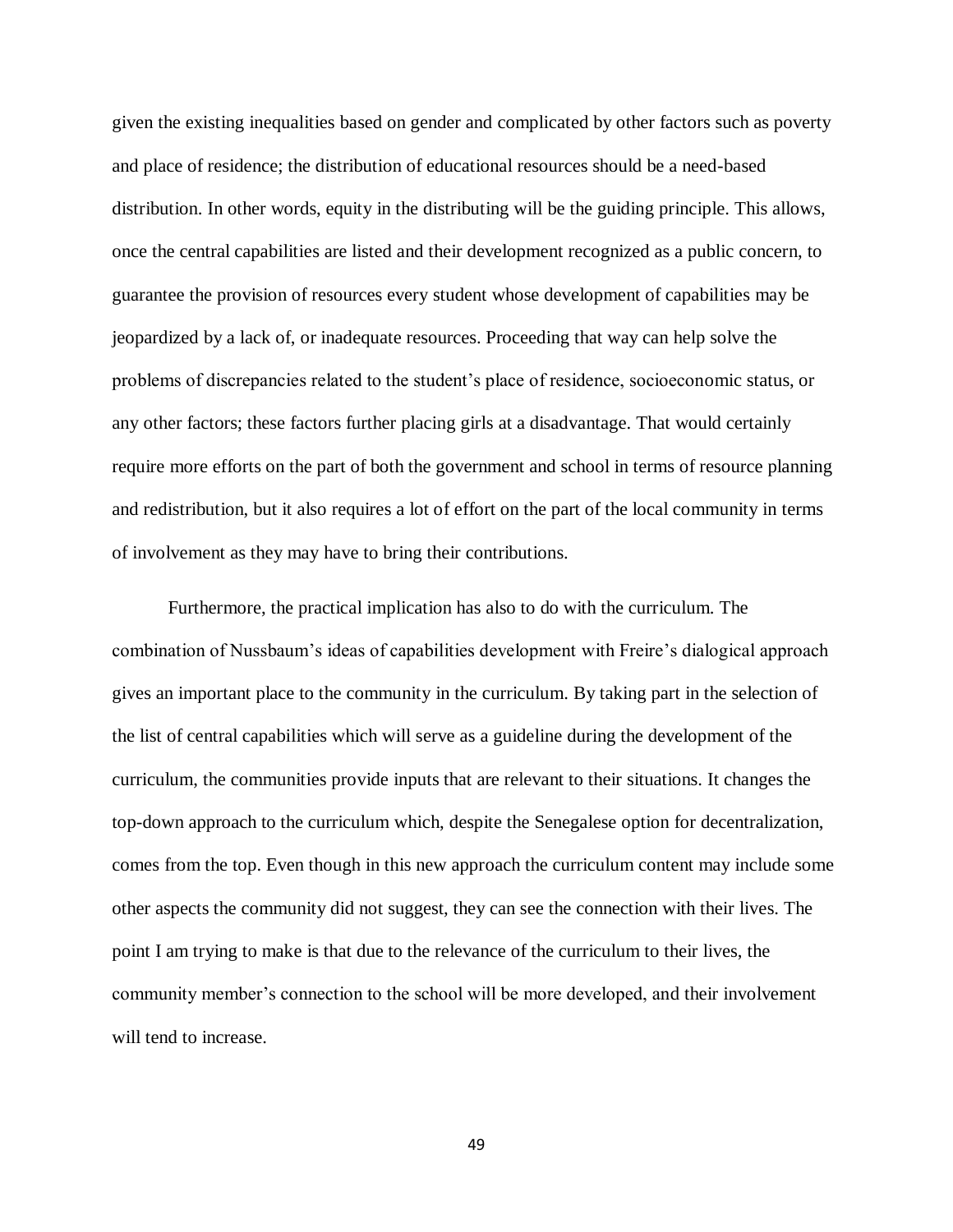What is more, by developing a curriculum which relevant to the life of the community, most parents will be more inclined to discuss curriculum-related contents with teachers and students, learning from school and teaching the teachers and the students. In a process like that, social change will be facilitated in the community, for even though school does receive influence from the community, it is also a change agent. In the process of developing of the capabilities agreed upon, the school also fosters a change of attitude with regard to gender. So, in such a context the interactions between the school and the community take another meaning as everyone learns and teaches. That can help change the standoffish attitudes of some parents who generally perceive the public school as a continuation of the French colonial rule assimilationist policy. Indeed, this approach gives room for the incorporation of local languages in the curriculum.

Additionally, the difficult question of the traditional Koranic schooling could be approached differently in order to address its adverse effects on girls' education. As in its current form, the traditional Koranic schooling restricts gender girls' access to education in addition to having a narrow curriculum, the need to reconsider it will arise if the capabilities are to be pursued. Reconsidering that form of schooling would not mean questioning the value of religion or spirituality in general; instead, it should be understood as a way to rethink its teaching practices to align them with the shared goals of promoting the development of capabilities. To that end, two possibilities may be explored.

The first one is to incorporate religious teaching in the state-run schools' curricula. In this scenario, the teaching of all religions must be available but attendance should not be compulsory. The responsibility to choose a given religious class and to maintain attendance is left to the student and his or her family. The second possibility that may be explored is a fully community-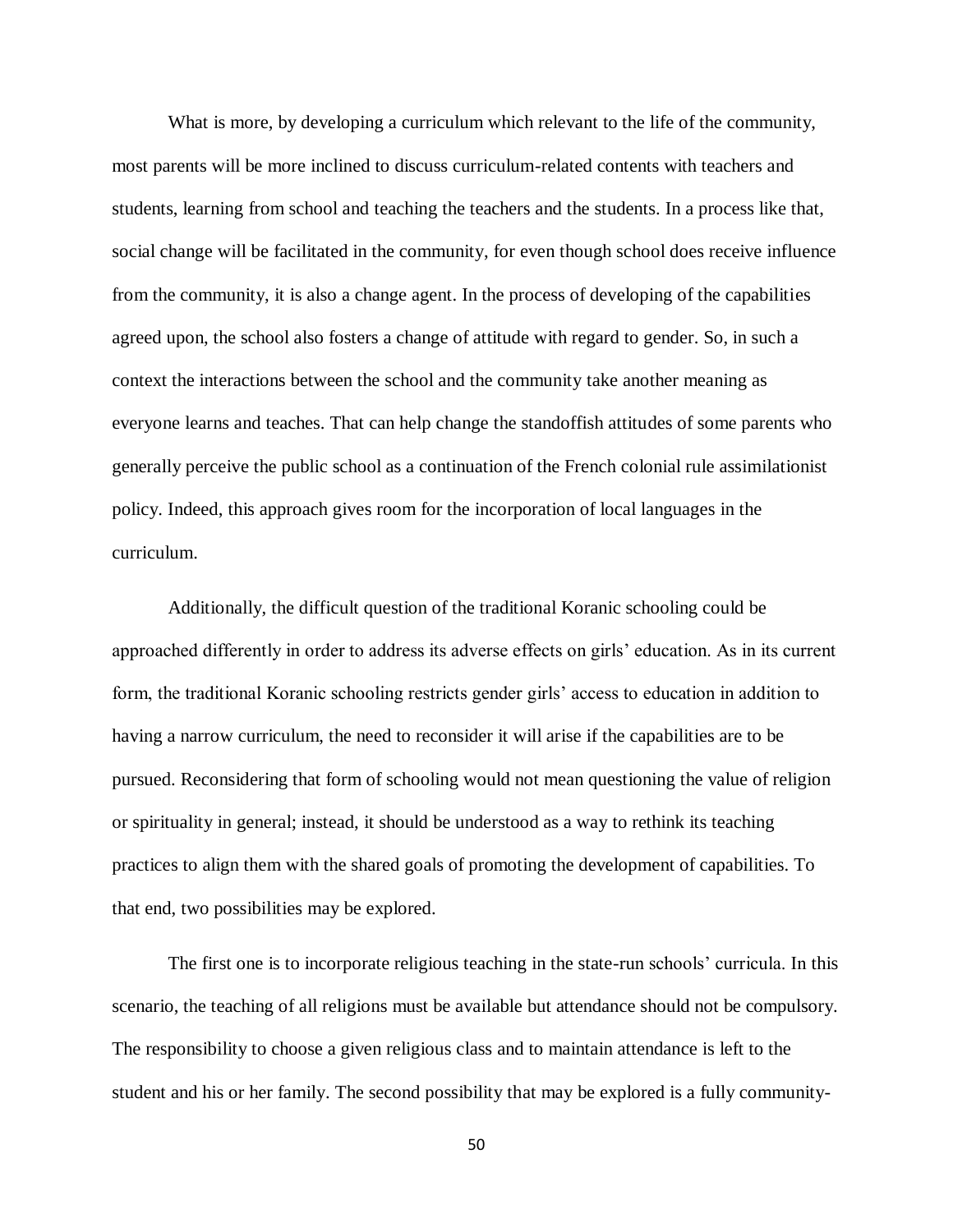run school for religious teaching. In this second scenario, it is the community that governs the school but neither the state nor a single religious leader. Here also, two options may be possible. In one of the options, the community-run school is delivering only religious teaching, in which case the students will need to attend formal public school in addition to taking these religious class. The school schedules will be flexible enough to allow that combination. In the other option, the students are attending the community-run school only, in which case the narrow curriculum focusing mainly on religious teaching will have to be enriched to make it possible for every student to develop all the capabilities agreed upon.

The practical implications also pertain to the teaching strategies. Even if the goal that is pursued is for every student to develop at least the basic capabilities that allow everyone to function in a way that is worthy of human dignity, that does not necessarily means all students will learn to develop them the same way. All students do not have the same learning styles, and the factor needs to be taken into consideration when teaching. Applying the same teaching strategies may end up disengaging those whose learning styles do not match with the teachers' methods of delivery, which leads to failure to develop the capabilities. Because of that, it is crucial that the teacher learn to know his or her students, and uses teaching strategies that are responsive to their learning styles.

The efforts to be responsive may cover the selection of topics, the activities, the rhythm, the delivery, etc. It goes without saying that in order to better equip teachers to address these issues, training them in multicultural education would be recommended. The idea here is to have teachers who are well-prepared to be able to identify the strengths of every students and to build on them I order to better teach the student. That would undeniable help advance girls education because of its potential to be responsive to the social conditions of girls. To be responsive to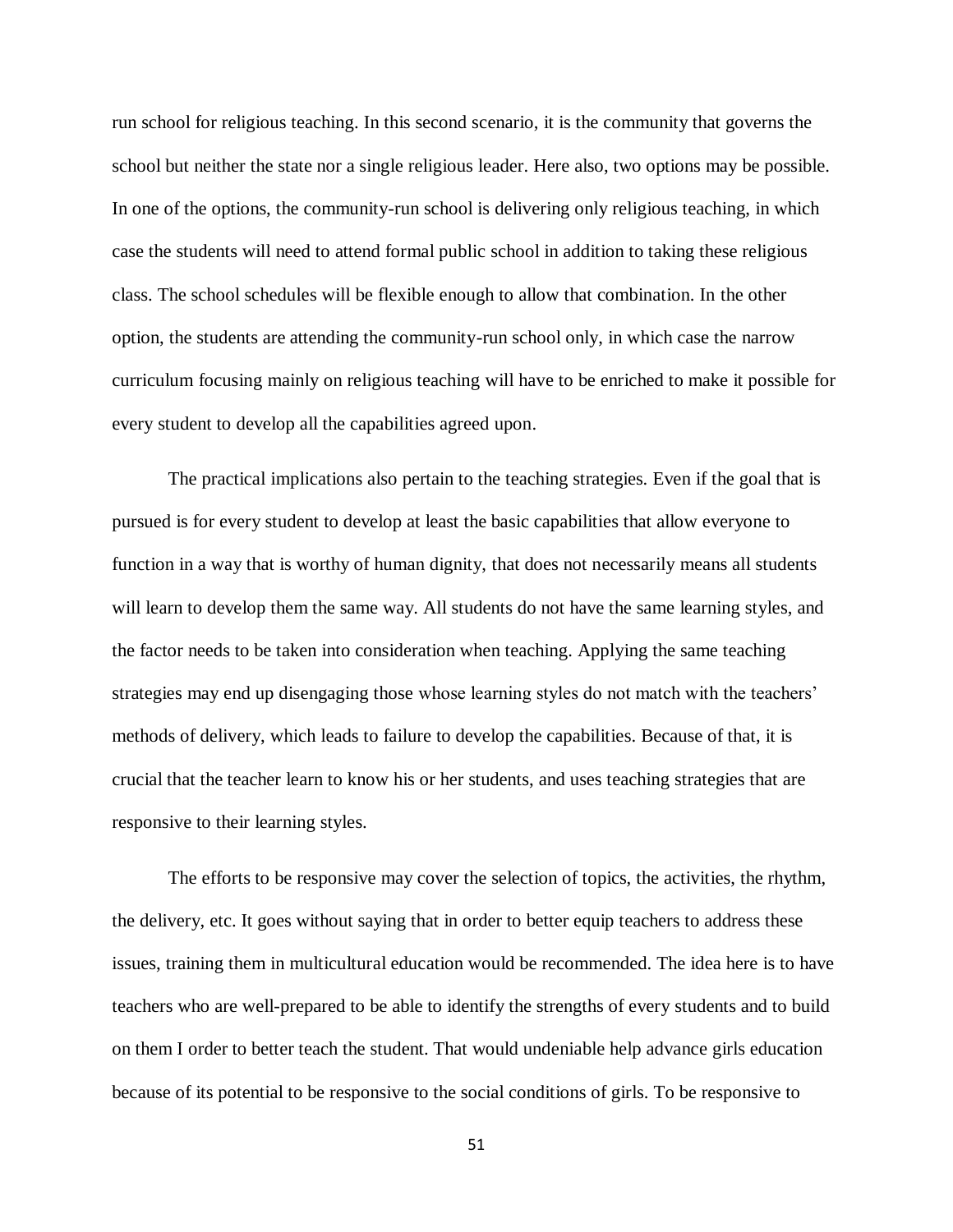gender does not entail, however, isolating girls. They can be empowered in a context that is mixed, provided everyone is recognized as a Subject, an agent capable of active participation in the cooperative give-and-take learning process.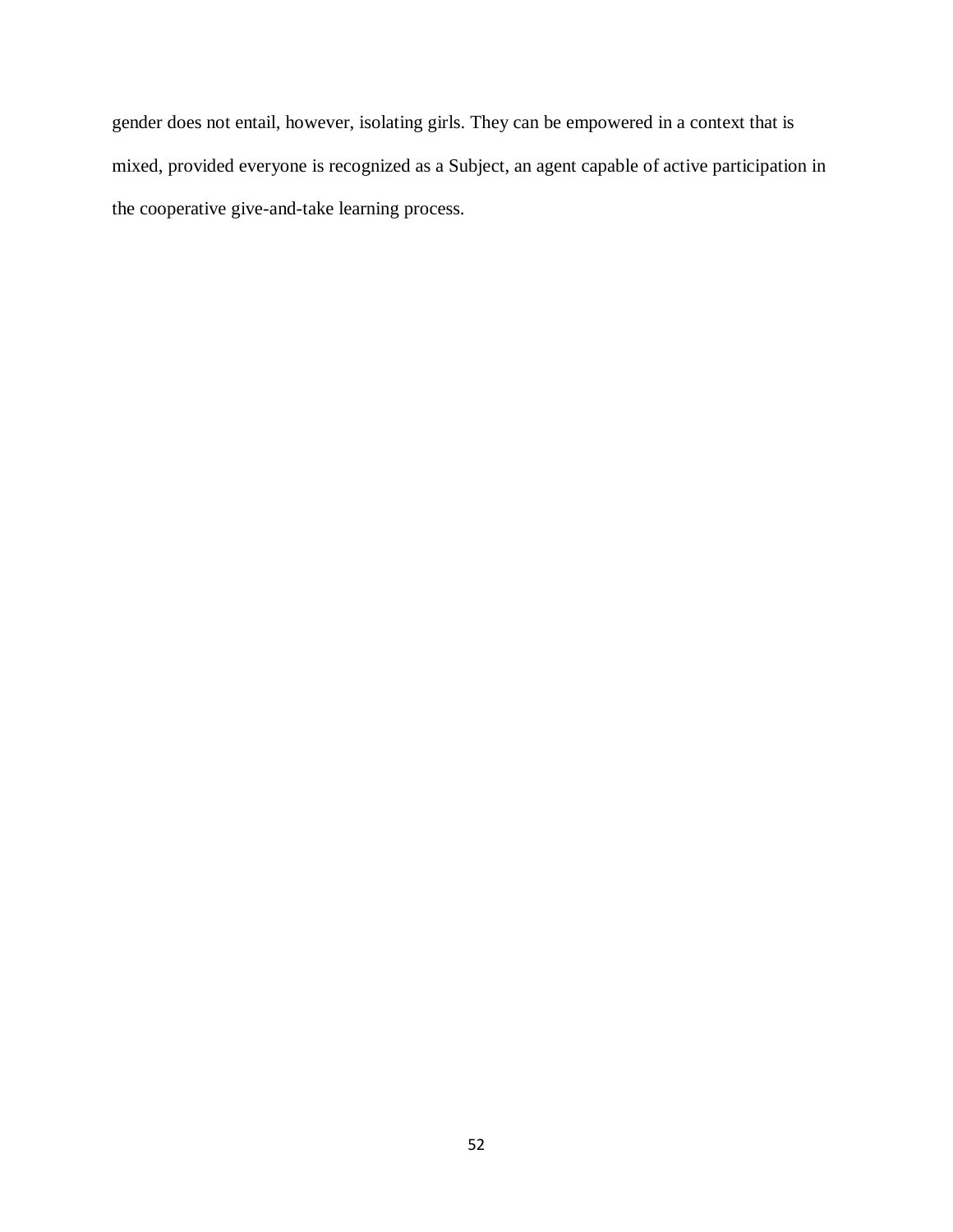#### **CONCLUSION**

<span id="page-60-0"></span>This study shows that, in the Senegalese context, community involvement does have a potential to advance girls education; but it faces serious challenges that may impede the process. Advocating and building supportive networks within and outside the community may play a critical role in promoting girls' access to education by fostering more receptivity and managing to minimize the families expenses associated with schooling their children. Other forms of involvement in which meaningful interactions between families and the school are maintained may also contribute to facilitating girls' learning.

The study underscores, however, the extent to which community involvement may be shaped by the pervasive patriarchal culture and poverty. These adverse forces stand as powerful barriers to girls' education. Given that they inform the dynamics within community involvement, the latter turns out to compromise girls' education. In such a context, although all the situation of all girls deserves attention, that of girls living in rural areas where there are traditional Koranic schools needs a special attention.

In attempt to lay the foundations for my further research on possibilities to improve girls' education in Senegal, I have sketched a discussion on the possibility of combining of Freire's dialogical approach and Nussbaum's capabilities approach. I believe that, if deepened, such an idea may yield a powerful combination with a unique value in addressing the situation of girls' education in Senegal. I find Nussbaum's capabilities approach very interesting in that it allows to secure for every individual at least the basic capabilities to live in a humanly way, but I also think Freire's perspective would help alleviate its paternalistic character.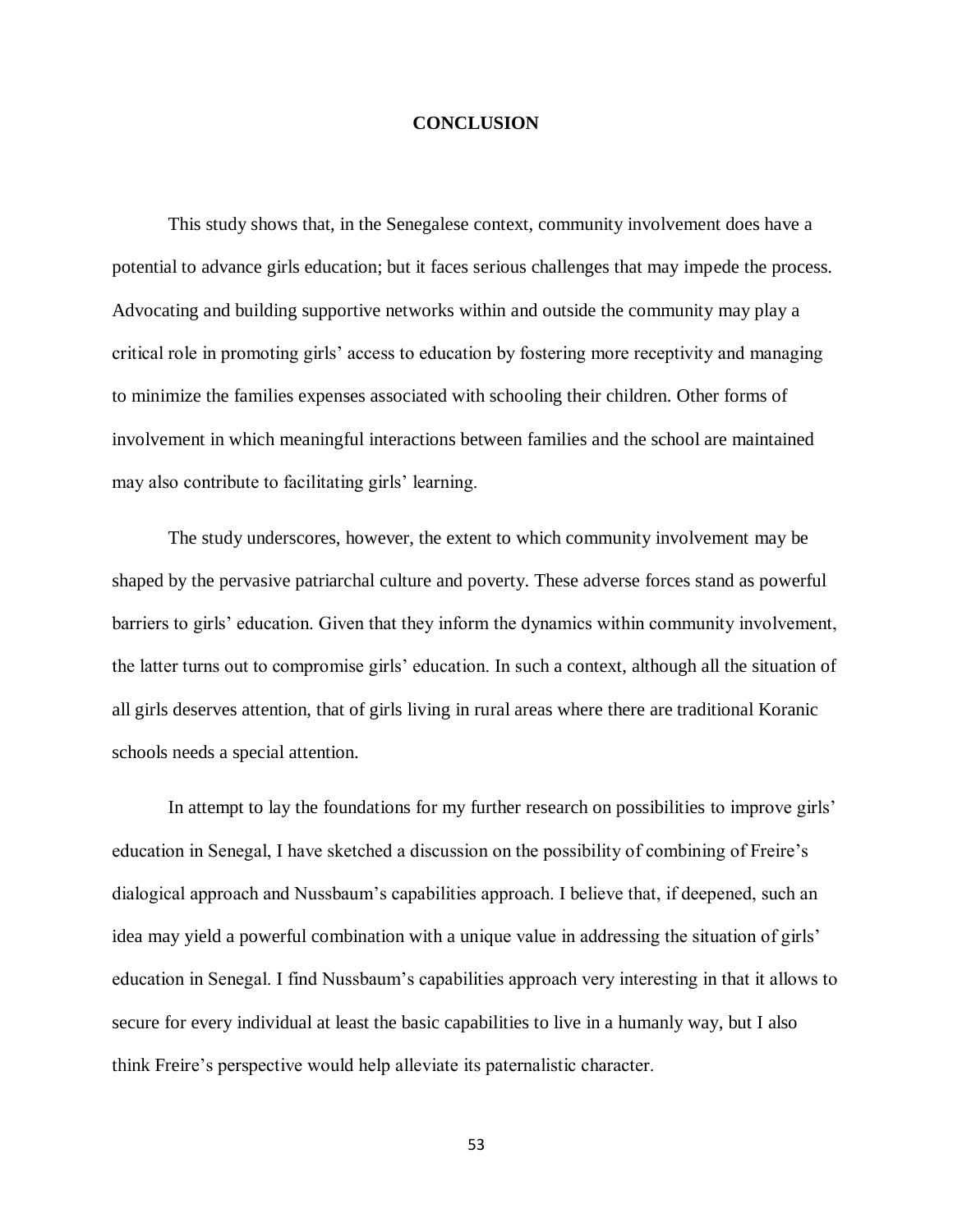#### **BIBLIOGRAPHY**

- <span id="page-61-0"></span>Allana, A., Asad, N., & Sherali, Y. (2010). Gender in academic settings: Role of teachers. *International Journal of Innovation, Management and Technology*, *1*(4)
- Barnett, E. (2013). An analysis of community involvement in primary schools in Malawi. *International Journal of Educational Development*, *33*, 497-509.
- Bronfenbrenner, U. (1994). Ecological models of human development. In Gauvain, M. & Cole, M. (Eds), *Readings on the development of children*, 2nd Ed. (pp. 37-43). New York, NY: Freeman.
- Colclough, C., Rose, P., & Tembon, M. (1999). Gender inequalities in primary schooling: The roles of poverty and adverse cultural practice. *International Journal of Educational Development,* 20, *5-*27
- Colley, B. M. (2014). Voices from the Gambia: Parents' perspectives on their involvement in their children's education. *Childhood Education*, *90*(3).
- Cox, N. and Federici, S. (1975). Counterplanning from the kitchen: Wages for housework. *Falling Wall Press*. 1-24
- Echols, A. (1989). *Daring to Be Bad: Radical Feminism in America 1967-1975*. Minneapolis, MN: University of Minnesota Press
- Epstein, J. L. (1995). School/family/community partnerships: Caring for the children we share. *The Phi Delta Kappa International*, *76*(9), 701-713.
- Dewey, J. (1997). *Experience and Education*. New York, NY: Touchtone
- Finn-Stevensen, M. (2014). Family, school and community partnerships: Practical strategies for after school programs. *New Directions for Youth Development*, (114) 89-103 doi:10.1002/yd.20115
- Fitzgerald, J. (1997). Linking School-to-work programs to community economic development in urban schools. *Urban Education*, 32 *(2),* 489-511
- Freire, P. (1993). *Pedagogy of the oppressed*. (M. B. Ramos, Trans.). New York, NY: Bloomsbury Academic. (Original work published 1968)
- Gaye, D. and Diagne, M. (2008). Politiques éducatives et stratégies de lutte contre la pauvreté. In G. Daffe and A. Diagne (Eds), *Le Senegal Face aux Defies de la Pauvrete; Les Oublies de La Croissance* (pp.165-177). Paris, Editions Karthala-CRES CREPOS
- Guèye, H., Kane, L., Diop, B., and Sy, A. A. (2011). *Senegal: Effective Delivery of Education Services*. Dakar, The Open Society Initiative for West Africa

Hamilton, R. (2007). Feminist theories. In C. Bryant, & D. Peck (Eds.), *21st Century Sociology*.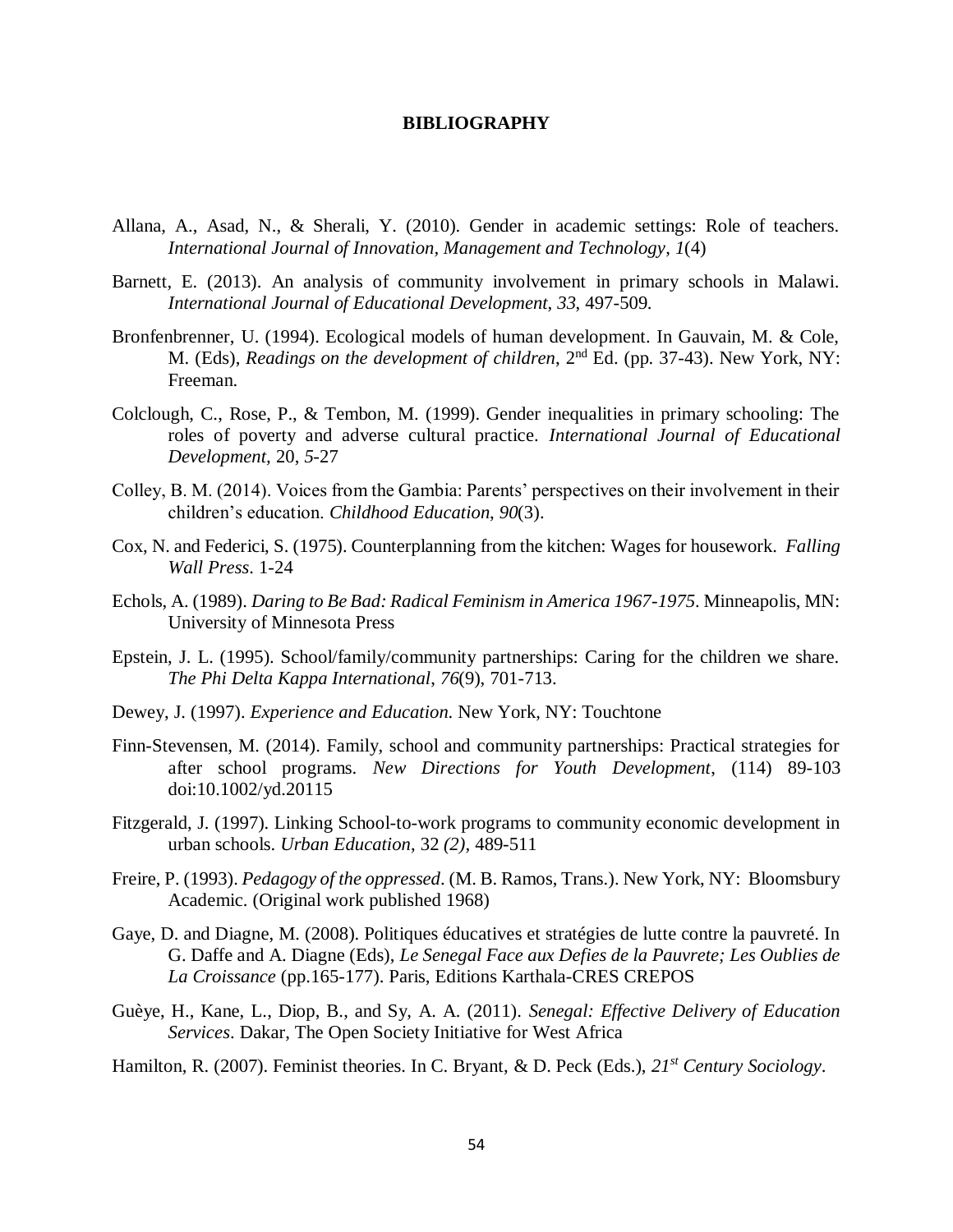- Hartmann, H. (1979). The unhappy marriage between Marxism and feminism: Towards a more progressive union. *Capital and Class, 3*(2), 1-33
- Johnson, A. (2006). *Power, Privilege, and Difference*. New York, NY: Mc Graw Hill
- Kennedy, E. L. (2008). Socialist feminism: What difference did it make to the history of women's studies? *Feminist Studies,* 34 *(3),* 497-525 Retrived from <http://www.jstor.org/stable/20459218>
- Lober, J. (1994). The social construction of gender. In *Reconstructing Gender: A Multicultural Anthology*. (pp. 112-119). E. Disch (Ed.), New York, YK: McGraw- Hill.
- Lugaz and Grauwe (2010). Renforcer le partenariat ecole-communaute: Resultats d'une recherche Benin, Niger et Senegal. Retrieved from <http://unesdoc.unesco.org/images/0018/001881/188150f.pdf>
- McClain, B. R. (1975). Community involvement: A conceptual design. *NASSP Bulletin*, *59*(28), 28-35.
- Ministere de l'Education Nationale. (2011). Rapport national sur la situation de l'education 2011 (ISSN 0850-1637). Dakar, Senegal. Imprimerie Des Maristes.
- Nasworthy, C. & Rood, M. (1990). Bridging the gap between business and education:
- Reconciling expectation for student achievement (Critical Issues in Student Achievement, Paper number 4) Austin, TX: *Southwest Educational Development Laboratory*
- Niane, B. & Robert, F. (2007). Senegal: Country case study. Retrieved from <http://unesdoc.unesco.org/images/0015/001555/155571e.pdf>
- Nussbaum, M. (2000). *Women and Human Development*. New York, NY: Cambridge University Press
- Nussbaum, M. (1999). *Sex and Social Justice*. Oxford: Oxford University Press
- Oheneba-Sakyi, Y. and Baffour K. T. (Eds.). (2006). *African Families at the Turn of the 21st Century*. Westport, CT: Praeger Publishers
- Preston, J. P. (2013). Community involvement in school: Social relationships in a bedroom Community. *Canadian Journal of Education*, *36*(3), 413-437.
- Rothenbuhler, E. W. (1991). The process of community involvement. *Communication Monographs*, *58,* 63-78.
- Sadker, M. and Sadker, D. (1994). Missing in interaction. In *Reconstructing Gender: A Multicultural Anthology*. E. Disch (Ed.), New York, YK: McGraw-Hill.
- Stromquist, N.P., (2001).What Poverty Does to Girls' Education: the intersection of class, gender and policy in Latin America. *British Association for International and Comparative Education, (31)*1, 39-56
- Tong, R. (2009). *Feminist Thought: A Comprehensive Introduction*. Philadelphia, PA: Westview Press.